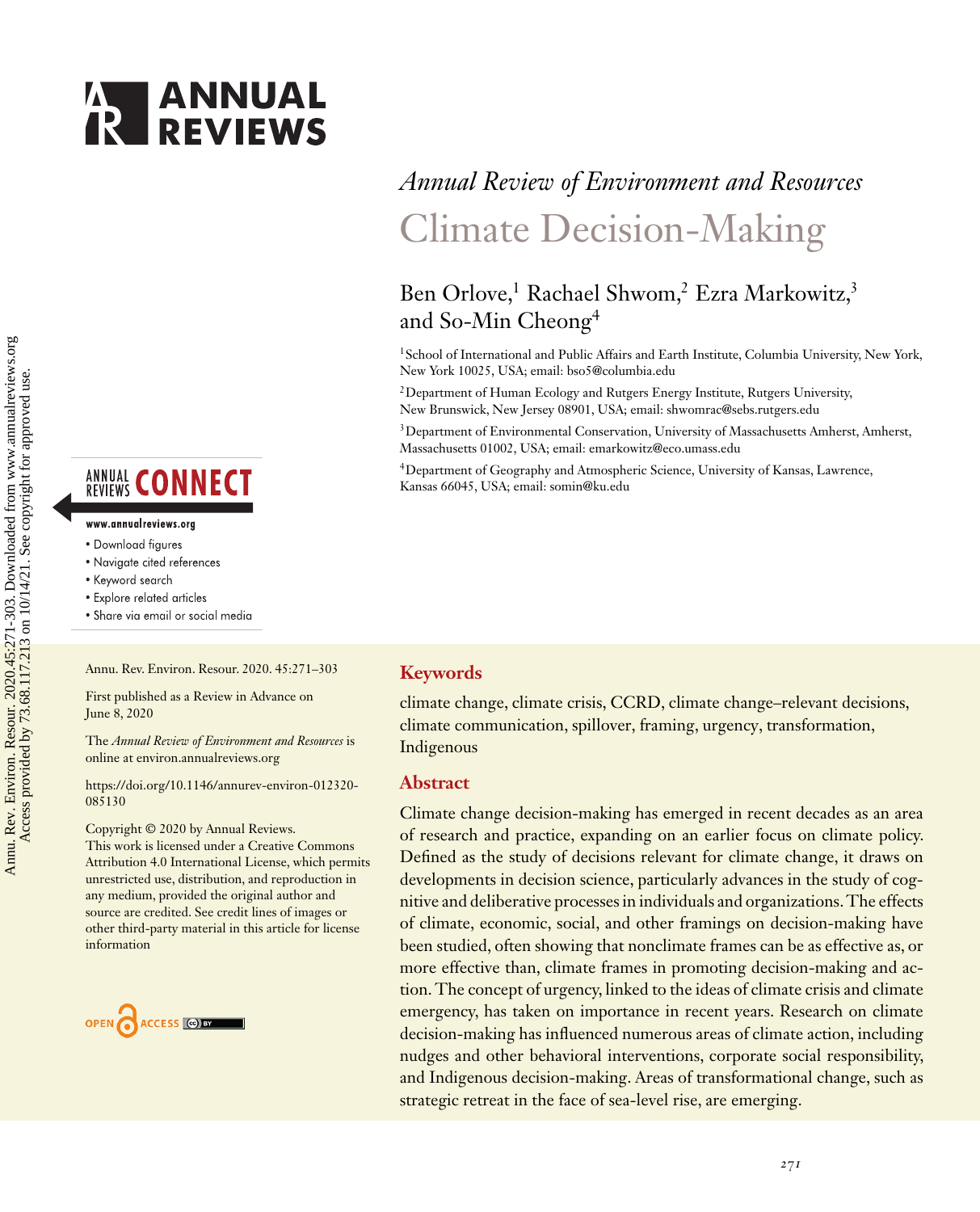|                                                                   | 272 |
|-------------------------------------------------------------------|-----|
|                                                                   | 272 |
| 1.2. From Climate Policy to Climate Decisions                     | 273 |
| 1.3. Defining Decision-Making: Cognition, Rationality, and Action | 274 |
| 2. DEFINING CLIMATE CHANGE DECISION-MAKING                        | 276 |
| 2.1. Climate Change–Relevant Decisions: A Process-Based Account   | 277 |
| 2.2. Internal Components of Climate Change–Related Decisions      | 278 |
| 3. CLIMATE CHANGE–RELEVANT DECISIONS: CONTEXTUAL                  |     |
| FEATURES AND EMERGING PROPERTIES                                  | 279 |
| 3.1. Features of the Decision-Making Environment                  | 279 |
| 3.2. Linkages Between Climate Change-Related Decisions            | 280 |
|                                                                   | 281 |
| 3.4. The Urgency of Climate-Related Decisions                     | 283 |
|                                                                   | 286 |
| 4.1. The Use of Climate Information in Climate Action             | 286 |
| 4.2. New Methods for Climate Change Decision Research and Support | 287 |
| 4.3. Social and Behavioral Domains for Climate Action             | 288 |
|                                                                   | 292 |
|                                                                   | 292 |

## **1. INTRODUCTION**

#### **1.1. Overview**

This article examines climate decision-making, which has emerged in recent decades as an area of research and practice. It focuses on climate change–relevant decisions (CCRDs), defined as decisions leading to actions that have consequences for climate change, particularly through mitigation and adaptation. It traces the emergence of this field out of earlier approaches to climate change, which focused more narrowly on policy.

The discussion reviews developments in decision science, particularly advances in the study of cognitive and deliberative processes in individuals and organizations. Of particular importance is the relationship between the notion of rationality and growing understanding of multiple decision mechanisms within individuals and organizations. These decision mechanisms, in turn, mediate the effects of physical and social context on decision-making, and affect the use of scientific information in decision-making. The capacity of individuals and organizations to draw on different frames to guide decisions has been a major topic of study; nonclimate frames, particularly social frames, have often been effective. The concept of urgency, linked to the ideas of climate crisis and climate emergency, has taken on importance in recent years. It has been discussed in normative terms, as a potentially important stimulus to decision-making. It has also been applied empirically, to assess the effects of urgency on decision-making; early results are interesting but still insufficient to be conclusive.

Although much research has focused on specific decisions related to climate change, with a narrow temporal focus, other work has broadened the temporal frame relevant to climate change. Some decisions focus on plans rather than single actions, so they directly entail other decisions at future times. In addition, there has been research on behavioral spillover, where one decision

**Climate change– relevant decisions (CCRDs):** decisions leading to actions that have consequences for climate change, particularly through mitigation and adaptation

**Urgency:** subjective or objective time pressure, in which delays for action will lead to increased risk or harm; climate urgency linked to framing climate change as a crisis or emergency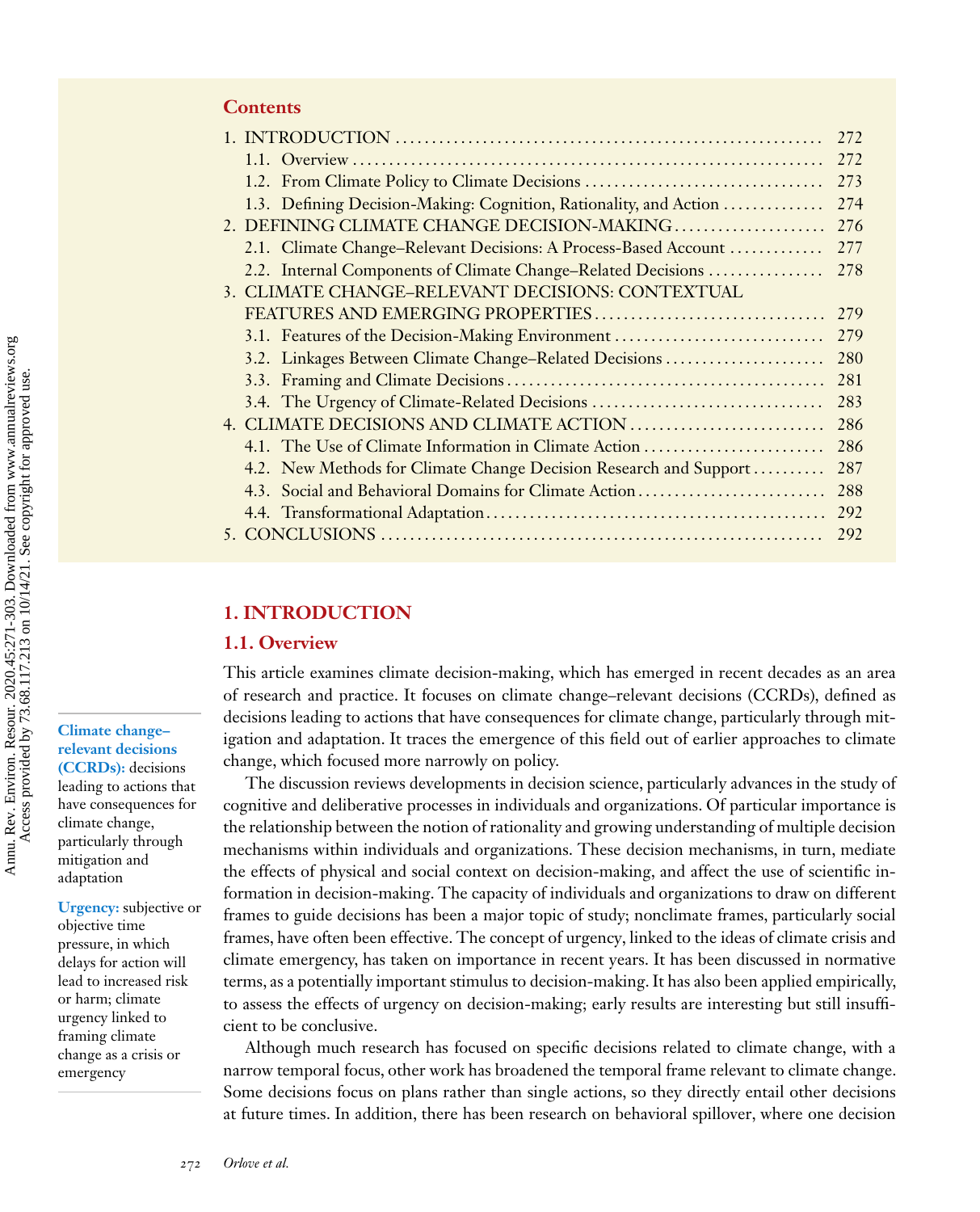leads to later decisions made by the same individual or organization, and on interpersonal and interorganizational spillover, where decisions made by one individual or organization lead to decisions made by others. Taken together, these can lead to decision pathways, where path dependencies have been observed. They create risks of negative path dependencies and maladaptation, but mechanisms have been developed to reduce these risks.

Of particular importance is the linkage between research on climate decision-making and climate action. This article examines numerous areas of such linkage, including climate communications; choice architecture, nudges, and other behavioral interventions; corporate social responsibility; and Indigenous decision-making. Areas of transformational change, such as strategic retreat in the face of sea-level rise, are emerging.

#### **1.2. From Climate Policy to Climate Decisions**

This article reviews the emerging body of literature on climate change decision-making, with particular attention to decision-making processes. Although a few articles on this topic date back to the close of the past century [\(1\)](#page-24-0), the discussion of this topic has developed principally in the past 10 years and has expanded recently. Its intellectual roots are older, tracing back to the middle of the past century, with the study of limits to rationality in economics and sociology, research on judgment and decision-making in cognitive and social psychology, and work on natural hazards in geography and adaptation in anthropology.

We attribute this growth to three major sources: the emergence of complementary bodies of research on limits to rationality; developments in the fields of governance and management; and shifts in climate risk management, broadly understood. The first source, the problematization of notions of rationality, began within economics, most notably with Herbert Simon's work on bounded rationality [\(2, 3\)](#page-24-0), for which he was awarded the Nobel Prize in economics in 1982. Simon's path-breaking work on administrators (senior managers within corporations, civil servants within public agencies) showed that their decision-making did not consist of maximizing objectives, but rather of satisficing—selecting outcomes that were satisfactory [\(4\)](#page-24-0). Writing at the same time, Selznick [\(5, 6\)](#page-24-0) studied complex organizations, finding that their resistance to rationalization lay in their embeddedness within various wider institutional environments and in the roles played within organizations by individuals, whose priorities could diverge from the organization's priorities. Of particular significance for our discussion are studies of cognitive processes of decision-making, which differ from rational optimization of outcomes; the wide influence of this research was signaled by the awarding of the Nobel Prize in economics to the psychologist Daniel Kahneman in 2002 and by broad popularity of books on this topic in the following years [\(7, 8\)](#page-24-0). This examination of psychological processes of decision-making has been applied to many decision domains, including finance and health.

The second source draws on the emergence of a wide interest in the notion of governance understood broadly as the exercise of political, economic, and administrative authority necessary to manage the affairs of a collective body [\(9\)](#page-24-0), including not only governmental agencies but also private firms and civil society organizations. This idea represents a broadening from a consideration of policy (understood to be associated with branches of the state) to a wider examination of action by a variety of decision-making individuals and organizations. Its acceptance overlaps with the rise of NGOs, the development of co-management schemes for resource management and planning, the expansion of public-private partnerships, and other forms of action that do not correspond neatly to state institutions or market institutions alone [\(10\)](#page-25-0).

The rise of project management has taken place at the same time as this expansion of governance, and is associated with it. Though some elements of project management can be traced

#### **Spillover:**

the influence of one decision on another, whether made by the same individual or organization, or made by others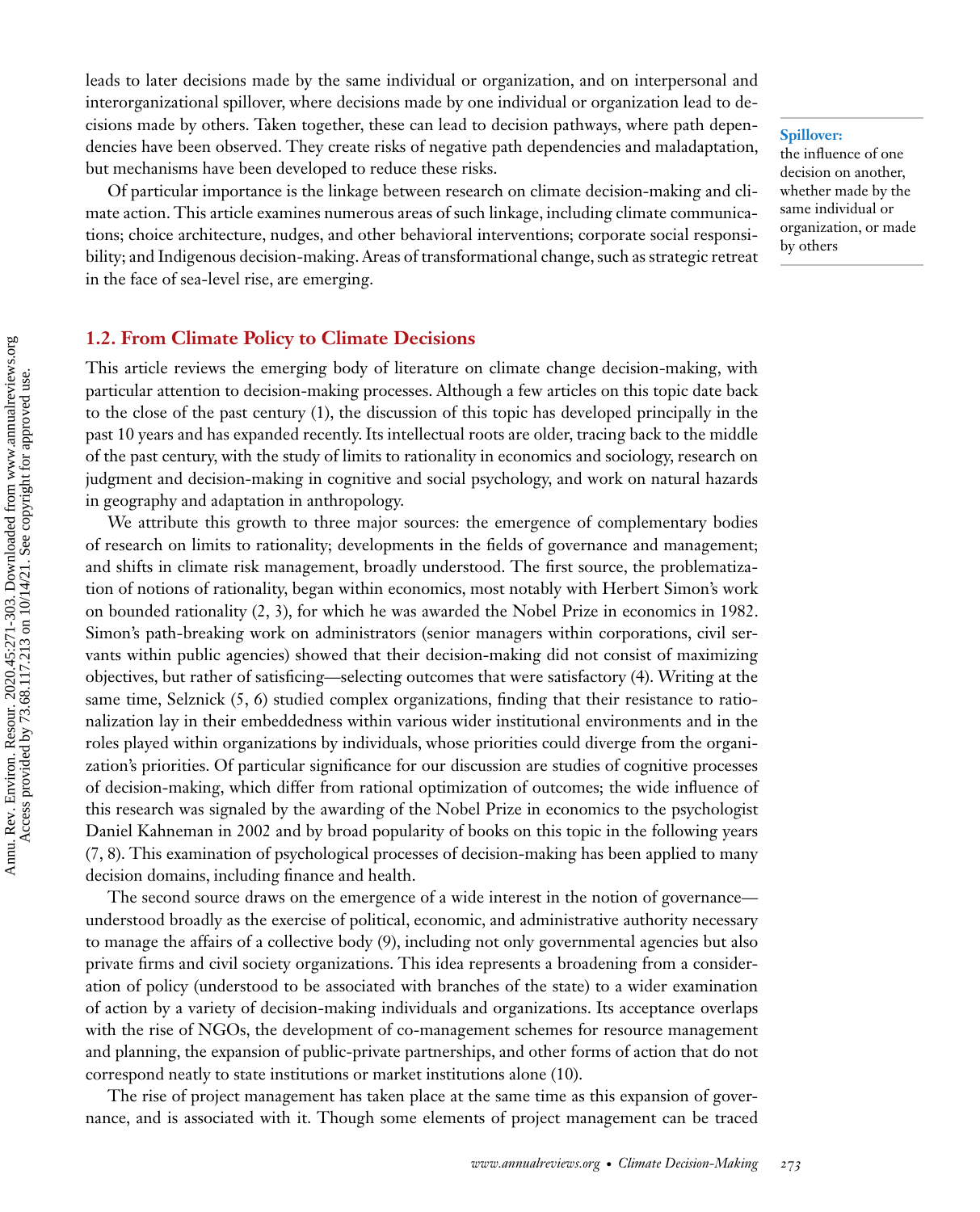to the distant past, modern forms built on scientific management and Taylorism in the early twentieth century [\(11\)](#page-25-0). Contemporary project management emerged in military planning and engineering projects in the middle of the twentieth century and grew significantly in the final decades of that century [\(12\)](#page-25-0). Before then, the study of decision-making, including Simon's pathbreaking work, was focused on ongoing programs rather than specific projects and was targeted principally at administrators (senior managers within corporations, civil servants within public agencies) who formed part of the management of large stable vertically integrated institutions. A set of transformations—globalization, the end of the Cold War, and new forms of capitalism greatly altered these institutions and accelerated the pace at which they changed. Institutional environments became more complex, institutional goals more diverse, and ties between institutions denser. New opportunities arose for managers to develop projects, which could draw together stakeholders from different organizations rather than relying on support from within [\(13\)](#page-25-0). Shorter-term projects have become more prominent, as longer-term programs have receded in importance. The focus on decision-making associated with project management has characterized not only corporations, but also NGOs and other nonprofit organizations [\(14\)](#page-25-0) and government agencies [\(15\)](#page-25-0).

The third source of growth, specific to climate change decision-making, has been a broadening of those who are concerned about climate change. More specifically, the set of actions to address this issue has expanded from climate policy alone to include climate decision-making. The policycentered focus emerged in the late 1980s and early 1990s simultaneously with the formation of the two major organizations to address climate change, the United Nations Framework Convention on Climate Change (UNFCCC) and the Intergovernmental Panel on Climate Change (IPCC). Both of these, established by agencies within the United Nations, are governed as associations of national governments; they address national governments—closely tied to policy-making as their constituencies. The UNFCCC provides a context for the creation of policy agreements of national governments, and the IPCC conducts policy-relevant assessments of scientific research.

Observers soon noted that policy-makers faced challenges to reach and implement policy decisions; the complexity of climate change science and the uncertainties associated with it impeded the formulation of alternative policy choices and the selection among these alternatives [\(16\)](#page-25-0). They also recognized that the multiple outcomes which could result from each policy alternative rendered the comparison of these alternatives more difficult [\(17\)](#page-25-0).

By the early years of this century, an additional characteristic of decision-making received increasing attention in discussions of climate policy-making: the involvement of a variety of actors, in addition to policy-makers, in the policy process. These include private firms and organizations that represent various sectors of the economy, civil society organizations, researchers, and professional organizations that influence the decisions of policy-makers and who make decisions on their own. As frustration grew in many social sectors over the slow pace of climate mitigation and adaptation by national governments, many observers examined the actions of these individuals and organizations outside the policy sector. These observers understood these actions not merely as the result of adoption and implementation of policies but as decisions in their own right [\(18\)](#page-25-0). This attention to a broad array of climate decisions provides a motivation for this article.

### **1.3. Defining Decision-Making: Cognition, Rationality, and Action**

Before addressing the questions of climate decisions, we indicate some general points of our treatment of decisions in this article. Decision theory, understood as the study of choices made by actors, is a very broad field, including a wide range of human actors (both individuals and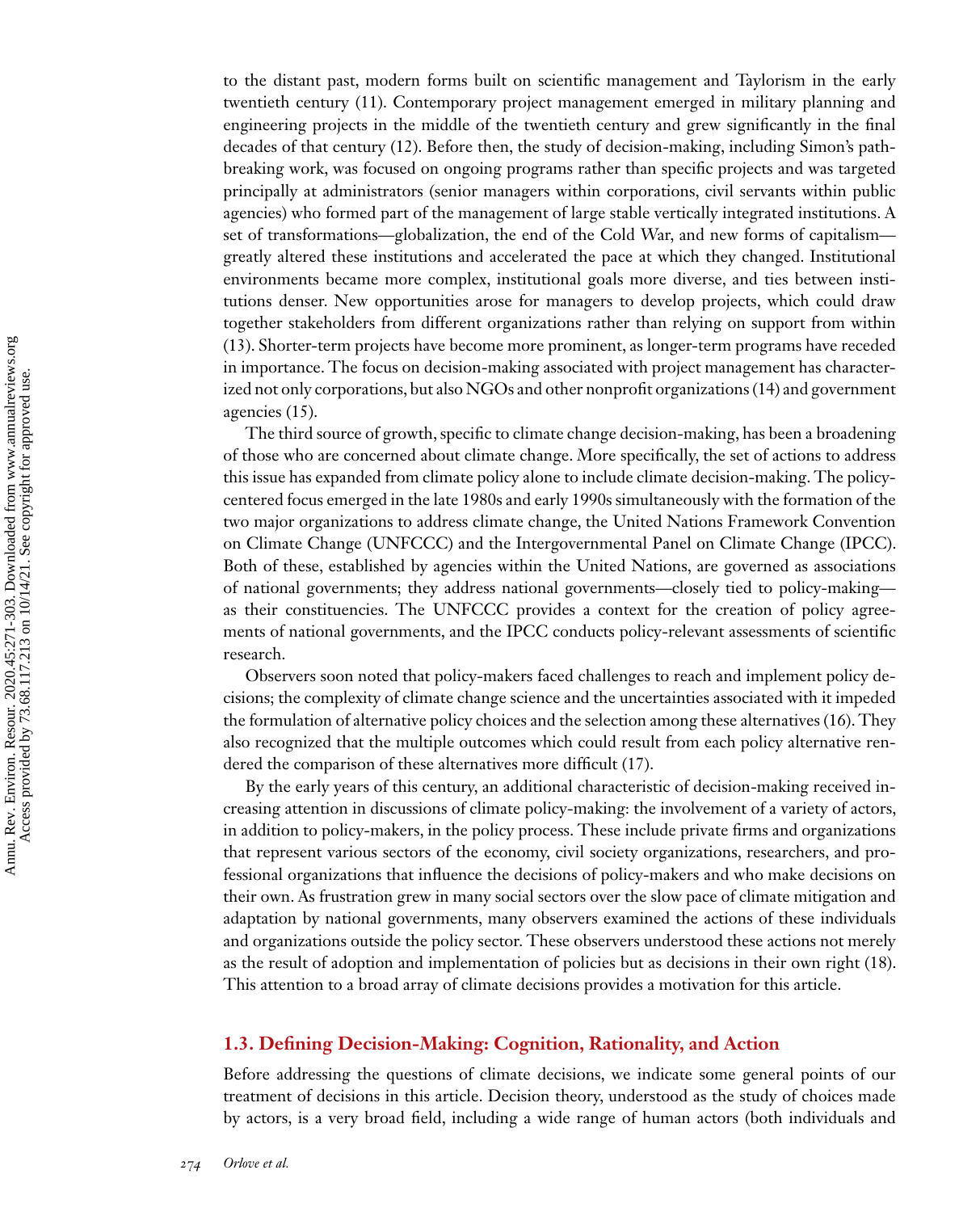organizations) and extending to nonhuman animals and virtual agents.We focus on human actors, although we recognize the growing importance of artificial intelligence (AI) in decision-making.

We distinguish between decision processes and decision outcomes, with the former being the mechanisms (psychological, social, organizational, structural, etc.) that influence how particular decisions are made by individuals or organizations as they face situations with alternatives, and the latter being the alternatives that they select. These two components are indissolubly connected, given that decision processes arise to produce outcomes, and decision outcomes can come into existence only through decision processes; nonetheless, much research focuses primarily on one or the other.

The term rationality can be applied to both. The decision outcomes that are characterized as rational are the ones that best match the goals or preferences of individuals or organizations, granted their resources and the constraints within which they operate. Although some refer to decision processes that generate rational outcomes as rational, others speak of rational decisionmaking, or rational thought, as a careful weighing of costs and benefits of alternatives. Our terms for decision processes are influenced by the work in psychology that argues that human cognition consists of two systems [\(19, 20\)](#page-25-0). These are often termed System 1 and System 2. The former, an evolutionarily older set of processes, is more rapid and automatic; it draws on the mind's capacity to make associations on the basis of instinct and associative learning. Much of it is preconscious. The latter, newer in evolutionary terms, is slower, and involves hypothetical thinking. It is largely conscious and is often described as reflective or deliberative. System 1 is also termed heuristic because of its use of cognitive shortcuts; System 2 is called analytical for its reliance on sequential thinking and application of judgment rules. Following some recent work that questions the alignment of this and other distinctions with the contrast between System 1 and System 2 [\(21\)](#page-25-0), we do not equate System 2 with rational decision-making, because we think that its scope is broader; it includes forms of deliberation and weighing of alternatives that do not rest explicitly on trade-offs of costs and benefits. Moreover, System 1 often achieves effective decision outcomes [\(22\)](#page-25-0).

This work, centered on individual decision-making, has parallels in research on organizational decision-making. Simon's early research noted that organizations face constraints imposed by a finite capacity to pay attention to the world around them. More recent work on the limitations of organizational attention has developed notions of serial and parallel processing that closely resemble System 1 and System 2 [\(23, 24\)](#page-25-0).

A final point of our treatment of decisions is our consideration of the temporal limits of decisions. Although much of the literature on decisions focuses on short-term individual decisions, limited to the interval between the identification of a situation with alternatives and the selection of one alternative over others, decisions often extend further in time. Some decisions lead directly to future decisions, whether intentionally or not. For example, a person who purchases a bicycle will eventually decide how to maintain that bicycle, opening a sequence of decisions. The sequences often include explicit plans. The person who purchases a bicycle may plan to undertake future actions (to obtain a map of bicycle paths, or to learn how to make bicycle repairs), which in turn entail additional decisions. Over time, these sequences often contain a shift from deliberative System 2 weighing of alternatives to automatic System 1 responses, which can be termed habits (or, in the case of organizational decision-makers, routines); the person who purchases a bicycle may at first ponder the choice of riding a bicycle or driving to a particular destination, but later may take the bicycle for certain frequent trips to nearby places as automatically as putting on shoes before going out. These sequences may also create intertemporal changes in the agent, as a person who buys a bicycle may acquire new skills, capabilities, goals, or identity, which in turn could lead to new decisions that would not have been made earlier (e.g., participating in local organizations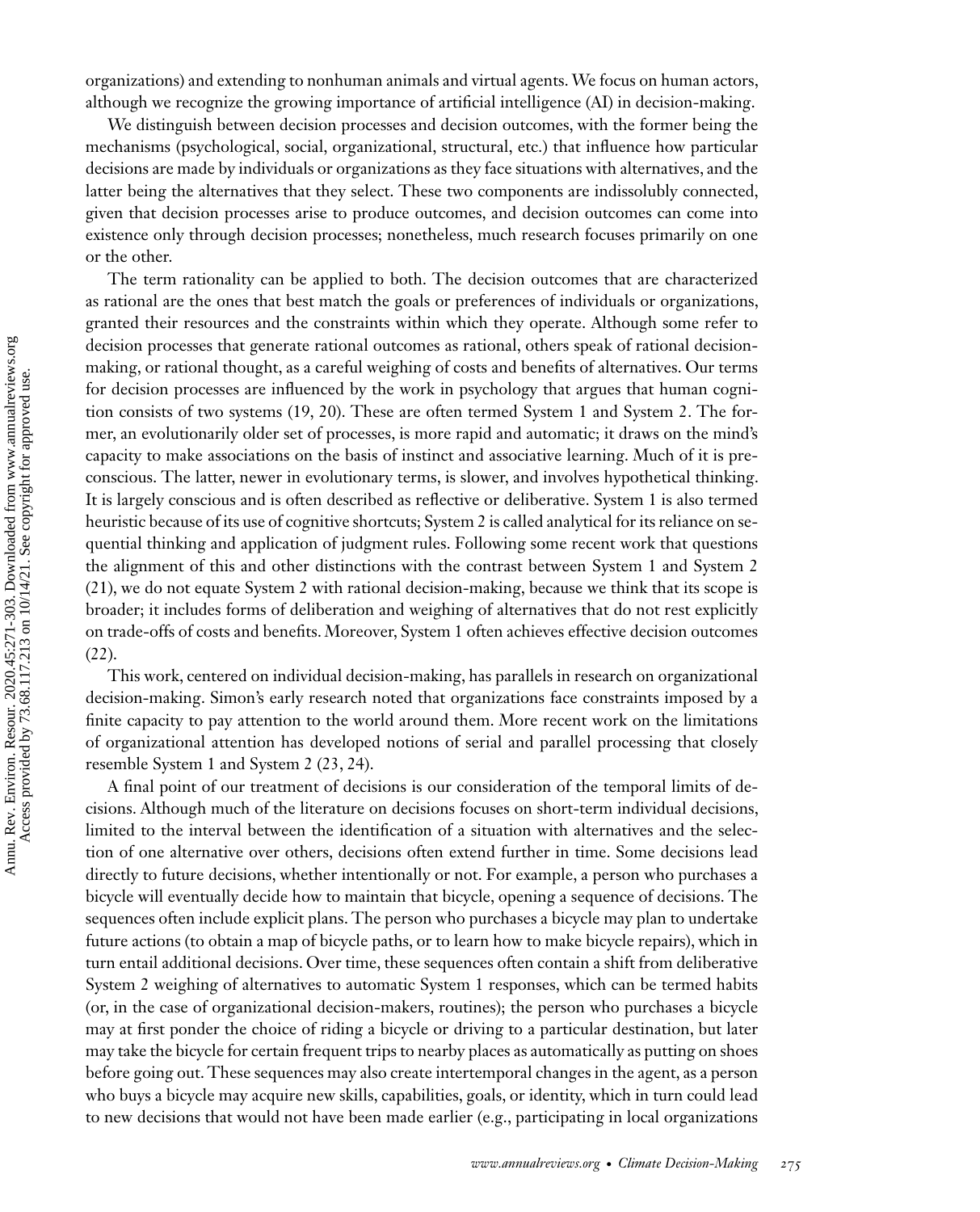to promote bicycle paths) [\(25\)](#page-25-0). In a similar vein, organizations often undertake decisions that lead to subsequent decisions, to new routines, and to new goals and identities [\(26\)](#page-25-0).

## **2. DEFINING CLIMATE CHANGE DECISION-MAKING**

For the purposes of this review, we define climate change decision-making in broad, inclusive terms under the label climate-relevant decisions. Nearly all our focus is on CCRDs; however, we recognize that other climate processes, including climate variability and climatology, interact with climate change, and thus influence CCRDs (see also Section 3.4, titled The Urgency of Climate-Related Decisions, which distinguishes climate variability from climate change).

As opposed to a narrow definition of climate change decision-making—which defines decisions with respect to the underlying mitigation-driven or adaptation-driven motives or goals held by the decision-maker—our definition of CCRDs includes any explicit decisions made by an actor or set of actors (i.e., individual, household, community, organization, society) that have implications from the perspective of the systems that affect, or are affected by, climate change. In other words, CCRDs may or may not explicitly acknowledge climate change. Thus, an individual's transportation mode choice (e.g., personal vehicle versus public transit versus bicycle) is a climate-relevant decision (because of the implications such a decision has for that individual's transportation-related greenhouse gas emissions), even if that individual is not explicitly thinking about climate change when making the mode choice decision. Similarly, when a business decides to build its next factory well away from current flood zones despite higher upfront construction costs (e.g., cost of property), this is a climate (adaptation) relevant decision, one with important implications for future impacts of climate change. Indeed, countless decisions made by households and organizations for nonclimate reasons (e.g., supply chain and sourcing choices, energy conservation efforts) are nevertheless considered CCRDs within our framework.

The choice to define climate change decision-making in this broad, inclusive manner is an important one, in part because it helps to reveal the true scope of the challenges involved in improving climate-related outcomes through changes in individual, organizational, and societal decisionmaking. If we want to understand how diverse actors make decisions that have implications for coupled human and natural systems within the context of climate change, it is critical to consider not only actions taken explicitly in response to or anticipation of climate change but also the much broader universe of decisions that have implications for climate change.

That said, we also constrain the universe of relevant decisions in two important ways. First, we focus primarily on what we call reflective decisions, that is, decisions that are made by actors after a period (however brief) of conscious thought. Thus, for the purposes of this review, we direct less attention to most behaviors (i.e., actions) that are pursued out of habit or with little consideration, except where insights from the behavioral and decision sciences provide tangible advice to policy-makers and social planners interested in disrupting and redirecting such automatic or habitual actions (e.g., breaking transportation mode choice habits; [27\)](#page-25-0). Second, our definition leads us to focus on decisions that have the most direct or immediate implications for climate systems; recognizing the complex entanglements of nearly all human action with the climate system, we do not consider as extensively the more indirect or remote decisions. Thus, whereas transportation mode choice is clearly a CCRD (whether made reflexively or not in the moment), for our purposes here, an individual's choice of whether to live near a public transit line or not is less firmly a climate-relevant decision. Even though that decision does have second-order implications for the transportation-related decisions that individual will subsequently make (and thus have downstream effects in terms of greenhouse gas emissions), we exclude most such distal decisions from our framework in order to maintain a more focused orientation toward those decisions that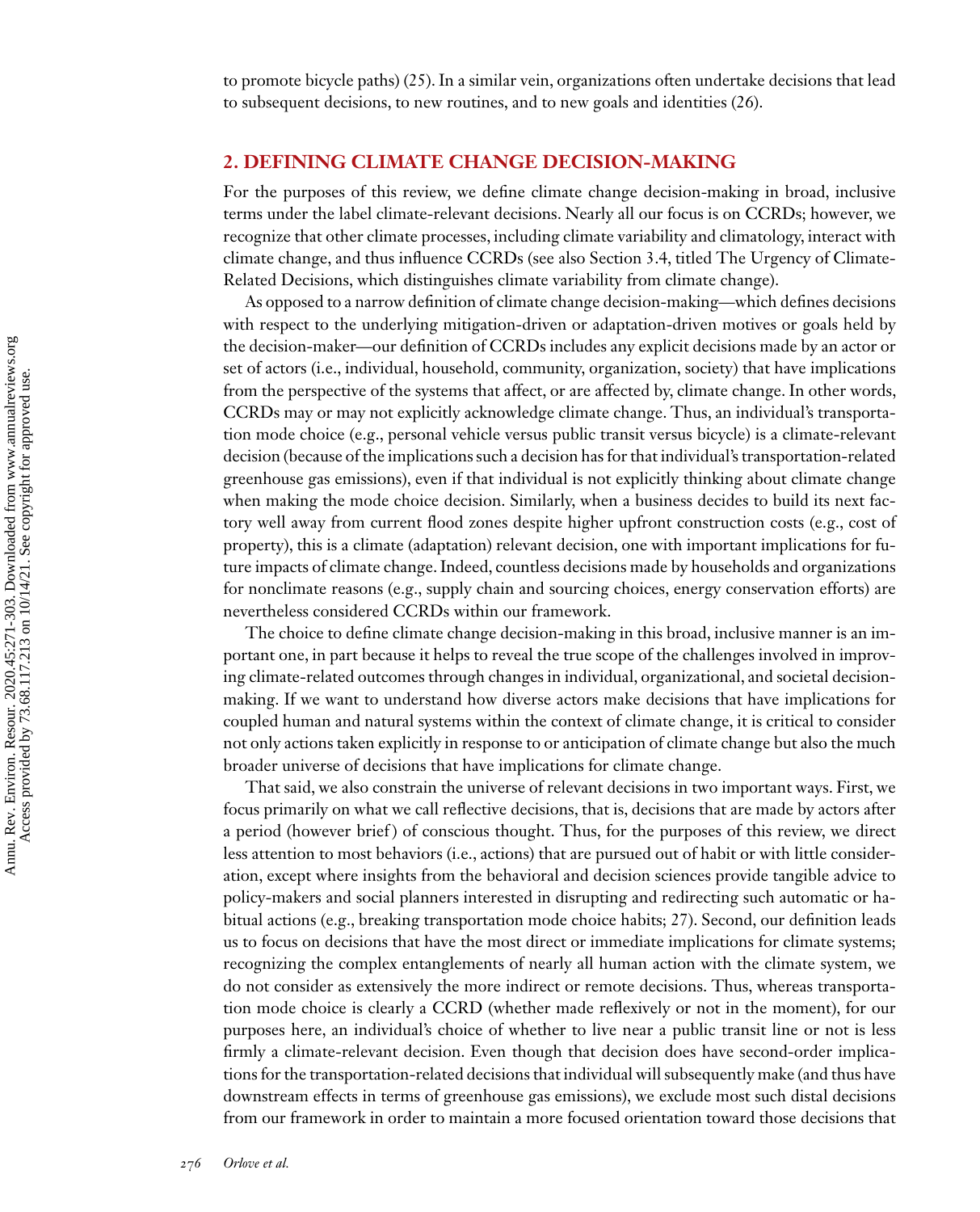individuals, organizations, communities, and societies make that have direct and significant climate change implications.

CCRDs vary on numerous important dimensions. Perhaps most obvious is the locus of decision-making (e.g., individual versus household versus organization). CCRDs are made at essentially all levels or scales of human organization, from individuals and households (e.g., decisions about energy use behaviors), to organizations and businesses (e.g., supply chain sourcing, employee benefits programs), to municipalities and other collective decision-making types (e.g., land use policies, infrastructure development and retrofits). CCRDs also encompass a wide range of domains and sectors, from transportation and energy (production and consumption) to agriculture, water, and disaster management. Importantly, CCRDs are differentiated with respect to scale (e.g., small versus large impact decisions, direct versus indirect impacts, local versus global) and time (e.g., short- versus long-term impacts), both of which can vary within a given domain. For example, corporations dedicated to fossil fuel extraction may have relatively short-term climate implications (as methane is a short-lived, though extremely potent, greenhouse gas), whereas those same companies' decisions about where and whether to locate new natural gas wells and infrastructure (e.g., pipelines) have longer-term implications for greenhouse gas production.

Considerations of time and scale are also related to the dimension of frequency (e.g., routine and repeated actions versus one-off or infrequent decisions), as the timescale-related implications of a given decision are in part a function of the frequency with which that decision has to be made or revisited. Similarly, CCRDs differ with respect to how they are most often framed or understood by decision-makers, partly due to how they are discussed in public discourse: Whereas some behaviors or decisions have been strongly linked with climate change impacts or implications and are viewed by many people through the lens of climate change (e.g., energy consumption, vehicle purchasing decisions), others are less frequently framed in climate change–related terms (e.g., dietary choices, family planning, infrastructure investment by municipalities, and natural resource managers). Such framing matters to the extent that climate change as an issue or motivating factor unto itself shapes the decisions that different groups or types of people make (e.g., there is evidence that explicitly connecting natural disasters to climate change decreases some subpopulations' support for ameliorative or restorative action) [\(28\)](#page-25-0). (See Section 3.3 for a fuller discussion of framing.)

#### **2.1. Climate Change–Relevant Decisions: A Process-Based Account**

On some occasions, individuals and organizations undertake a formal decision with an institutional process for integrating climate information with other decision criteria [\(29, 30\)](#page-25-0). This would be thought about as a decision where System 2 dominates, in which the decision is made more slowly and deliberately. At other times, climate and other relevant information are perceived or sought out in an informal decision process. Such decisions are often characterized primarily by System 1, involving faster and more emotional decision-making utilizing heuristics and biases [\(8\)](#page-24-0).

It is unlikely that households or individuals will undertake a full formal analysis of a CCRD, so most System 2–type analyses take place in a business or public agency context. The typical analyses one might conduct include a cost-benefit analysis, a risk assessment, or an environmental impact assessment [\(29\)](#page-25-0), but these are not always well suited to a CCRD that deals with a timeline of decades, a broad range of criteria not easily monetized, and high levels of uncertainty and complexity. To deal with these challenges, there are some frameworks that have been developed specifically for formal deliberate System 2 climate decisions. For example, multi-criteria decision analysis has been used to help decision-makers balance competing goals of managing water resources under climate change and urbanization or developing energy policy [\(8,](#page-24-0) [30\)](#page-25-0). Methods such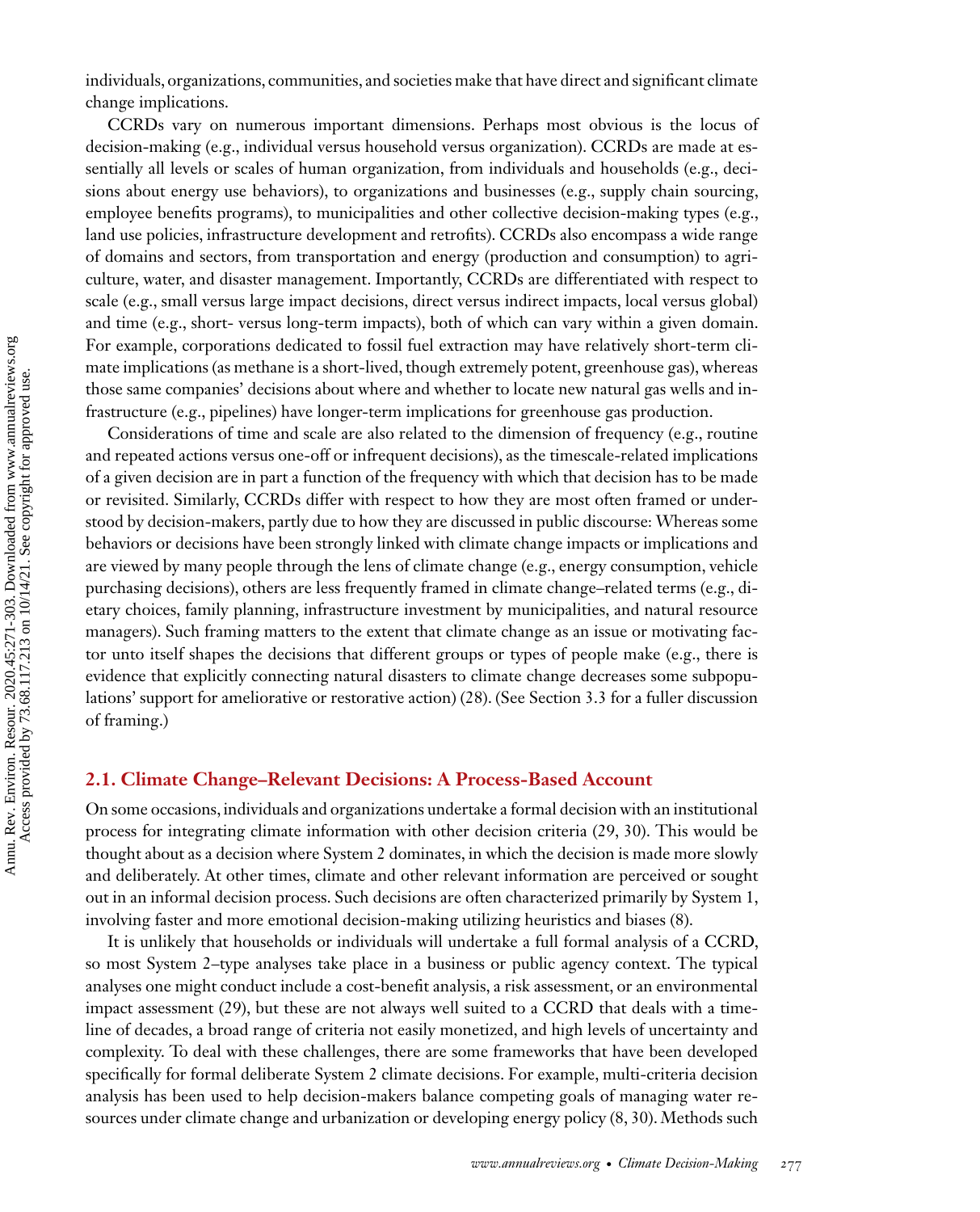as robust decision-making and info-gap have strengths in dealing with uncertainty by utilizing a range of climate futures and evaluating how decision options perform over those futures [\(31\)](#page-25-0). These formal decision analysis tools often improve decisions by helping to identify and structure and appropriately weight the information in a methodical way. However, they still entail evaluations and choices, such as what discount rates are used in the cost-benefit analysis or how to treat uncertain information, which are subjective in the sense that they reflect the preferences of specific individuals or organizations. In addition, these decision analysis tools often do not account for social and political factors in the decisions. Although these tools are an important development in climate decision-making and deserve a review in their own right, the majority of CCRDs are made without formal decision-making tools. Moreover, even when organizations use formal decision tools, their selection of a specific tool from a set of possible tools can draw on System 1 processes (rapid thinking, reliance on emotion, etc.) [\(32\)](#page-25-0). We therefore discuss in detail what is known about System 1 climate decision-making that involves unstructured processing of information in a home, community, organizational, government, or business setting, although we include some treatment of System 2 CCRDs as well.

### **2.2. Internal Components of Climate Change–Related Decisions**

Perhaps the key insight that comes from the past decade of research on behavioral drivers of CCRDs is this: Understanding how and why people make particular CCRDs requires moving beyond traditional rational-actor models of human behavior through the incorporation of more sophisticated and nuanced mechanisms, and the recognition of specific factors at the level of individuals and organizations. Doing so is critical for policy-makers and others interested in being able to predict more accurately how individuals, communities, organizations, and nations will act in the face of a changing climate over the coming decades, as factors well beyond self-interested utility maximization shape how people understand and react to such a complex issue.

Traditionally, models of human decision-making used in the CCRD space adopt classic assumptions about human behavior and motivation (i.e., actors are rational, decisions are fully informed by unbiased information processing aimed at maximizing consistent and stable preferences). Yet a burgeoning literature that utilizes a behavioral framework has demonstrated that CCRD preferences and actions are powerfully influenced by a constellation of factors often underrepresented (or fully absent) in these traditional models. These factors include emotions, social cues, intertemporal discounting, incomplete information search and processing, experiential learning, and rapid decision-making processes (e.g., status quo bias, anchoring, loss aversion) [\(33\)](#page-25-0).

Given the scale and potentially catastrophic implications of climate change, much recent research has examined how people's emotional reactions to learning about climate change impacts and possible solutions to the problem influence CCRDs. Empirical findings provide a complex and nuanced picture of the relationship between emotion and CCRDs [\(34\)](#page-25-0). For example, emotional responses have been shown to overpower deliberative or strictly rational decision-making processes, yet the ultimate effects on behavior are highly context and decision-maker specific. Sometimes emotional responses lead to suboptimal responses; e.g., overwhelming feelings of despair or guilt in the face of climate change can inhibit people from taking ameliorative action (or even denying that a problem exists). Yet other times, emotional reactions promote more adaptive action by providing additional input into the decision-making process above and beyond immediate financial implications; e.g., anticipating future emotional responses to one's own behavior can promote positive CCRDs [\(35\)](#page-26-0). Although organizations do not experience emotions as individuals do, some research has examined emotion-like processes within organizations, such as the building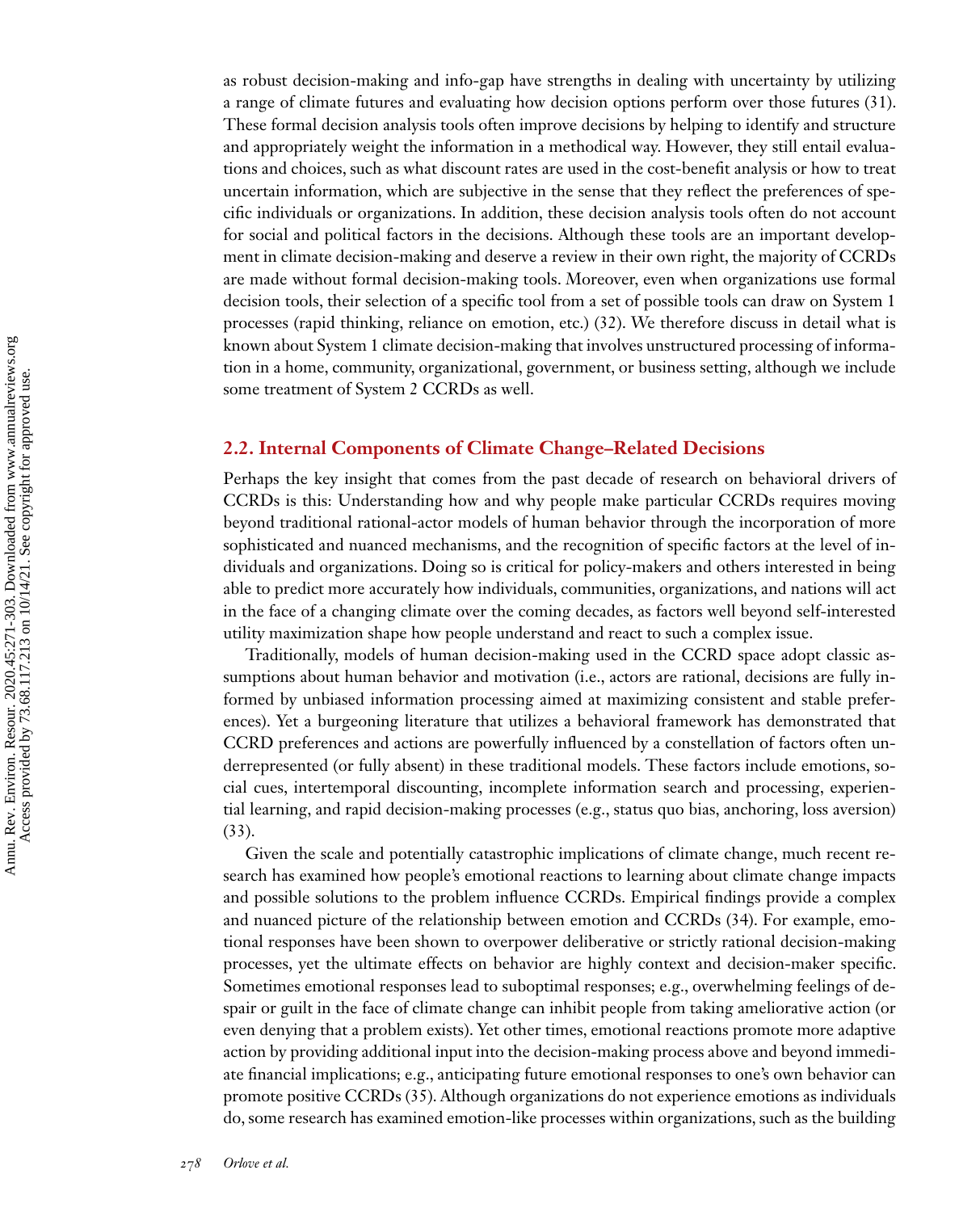of trust [\(36\)](#page-26-0); these processes can support collaboration between organizations on climate action and contribute to the development of long-lasting ties between them [\(37\)](#page-26-0).

Nonfinancial motives—including social cohesion and peer pressure, moral values and concerns, as well as personal and public health—have also been shown to play an important role in influencing CCRDs at the individual and organization level [\(38\)](#page-26-0). For example, adoption of rooftop residential solar systems has been shown to be influenced not only by upfront installation costs and projected savings but also by perceptions of adoption as normative within one's own neighborhood (e.g., people are more likely to install these solar systems on their own homes in areas where more neighbors around them have already adopted them) [\(39\)](#page-26-0). There is also now a robust literature on the role that moral considerations and values play in motivating CCRDs, generally showing that some people's CCRDs are motivated by concerns about the impacts of their own and others' behavior on the well-being of other people and species (now and in the present) [\(40\)](#page-26-0).

One of the critical findings from the behaviorally informed research on CCRDs is that such decisions are highly sensitive to processes that influence how individuals and organizations make decisions with long time horizons and under conditions of high uncertainty, including hyperbolic discounting, risk aversion, and learning from experience [\(41\)](#page-26-0). As with the role of emotion in shaping behavior, these effects are not always consistent with respect to the directionality of their impacts on CCRD: Sometimes, for example, the long time horizons and uncertainty inherent in much of the CCRD space increase people's willingness to make personally costly decisions that are socially beneficial, whereas other times (or among certain subpopulations), these same features can promote selfish behavior that is counterproductive from a climate mitigation or adaptation perspective [\(42\)](#page-26-0). Similarly, a recent review of the empirical literature that examines effects of personal experience with climate change impacts (e.g., natural disasters and hazards) on future CCRDs (both mitigation- and adaptation-oriented actions) showed mixed implications of personal experience—sometimes (and for some people) past experience with climate-related impacts promotes more proactive CCRD-making (e.g., improving resilience to flooding through infrastructure improvements), whereas in others there is little effect (or possibly even a negative effect, when past events objectively inhibit individuals' and communities' capacity to take adaptive action due to decreases in financial or social capital following disaster) [\(43\)](#page-26-0).

# **3. CLIMATE CHANGE–RELEVANT DECISIONS: CONTEXTUAL FEATURES AND EMERGING PROPERTIES**

#### **3.1. Features of the Decision-Making Environment**

Climate-relevant decisions are shaped, and often constrained, by features of the decision-making environment within which they are made by individuals, households, organizations, communities, and other groups. Indeed, much of the empirical and theoretical literature that has sought to explicate CCRD processes and outcomes focuses explicitly on the constraints and guardrails that contextual factors—e.g., transportation infrastructure, dominant and alternative economic systems, available technologies, as well as local and regional climatic conditions—place on decision-makers at every level of decision-making. For example, within the United States, transportation accounts for a large proportion of household greenhouse gas emissions [\(44\)](#page-26-0), in large part due to a weak public transportation system combined with relatively large distances between major urban areas (e.g., relative to continental Europe); most Americans simply have a limited number of mobility options (particularly for long-distance travel), often times leading to poor CCRD outcomes (e.g., heavy reliance on personal automobiles and air travel). Longstanding policies, including zoning regulations and rules regulating availability and cost of insurance (e.g., US National Flood Insurance Program), can also not only work to constrain the choices available to decision-makers but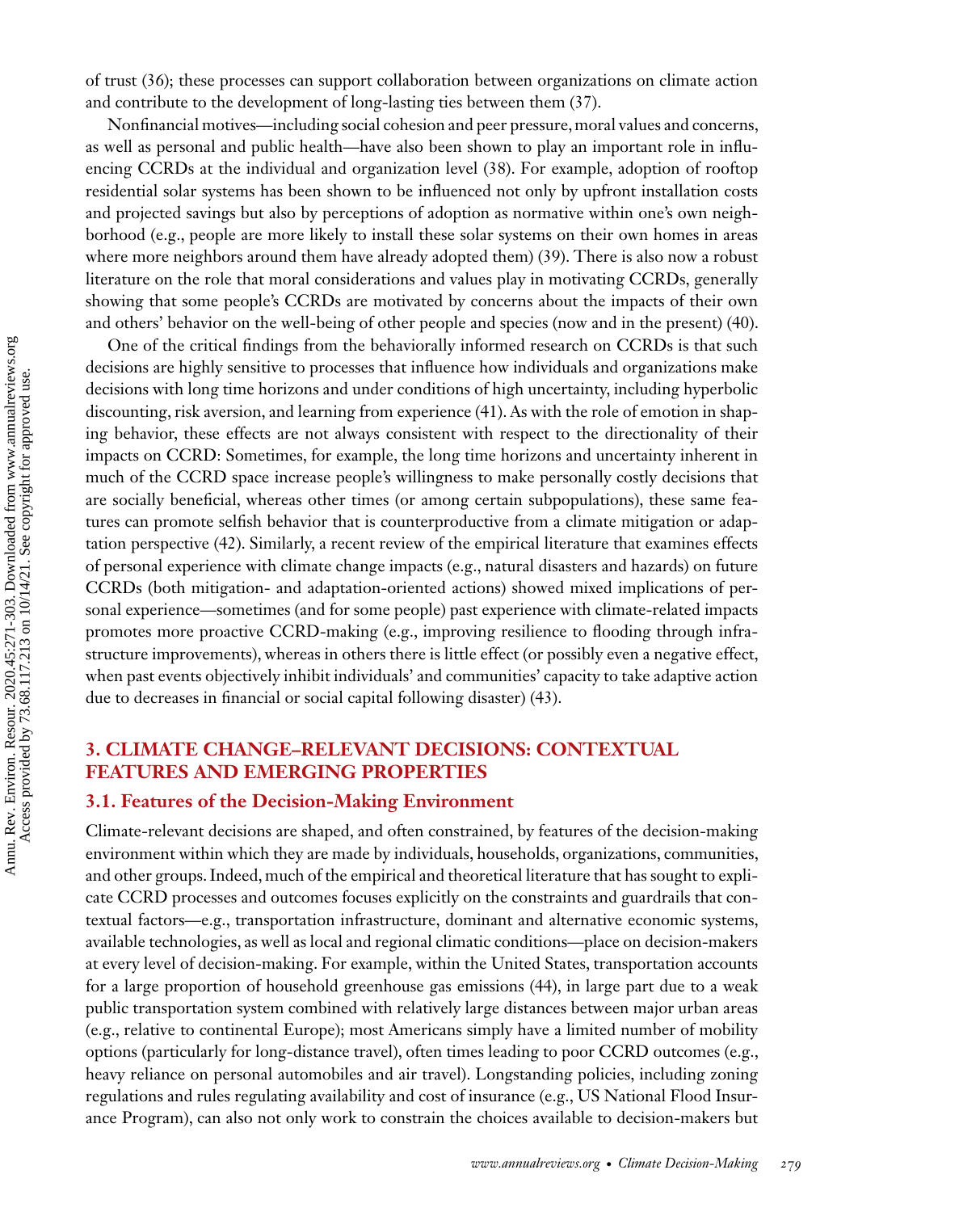also actively encourage counterproductive and maladaptive behavior (e.g., rebuilding structures and infrastructure in increasingly flood-prone coastal areas).

To understand these constraints and opportunities, it is important to recognize that they often emerged from, and are maintained by, the exercise of power, defined as the ability of one group or person within society to influence another's decisions and to obtain its goals. Power is a significant but often invisible element of decision-making; it is important to recognize that historical exercises of power determine the context of current CCRDs. For example, in this article, we discuss many household mitigation decisions that fall within consumption. In advocating for a focus on production over consumption decisions in researching environmental degradation, Gould et al. [\(45\)](#page-26-0) made a strong argument that "consumer choice devolves from (*a*) the constraints of specific prior production decisions, (*b*) specific prior economic distribution decisions, and (*c*) a specific distribution of policy and decision-making power" (p. 301). This perspective identifies the significance of power in bounding decision options.

Critically, constraints within the decision-making environment often limit decision-makers' climate-relevant preferences and motives. Sometimes these constraints lead to decisions that are counterproductive from a climate mitigation or adaptation perspective (as in the case of transportation mode choice in the United States), yet other times the power of contextual factors can produce more adaptive behavior than would otherwise occur given existing citizen or organizational preferences (e.g., default enrollment in green power programs results in much higher initial and sustained enrollment, even when households are given an opportunity to opt out) [\(46\)](#page-26-0). Thus, a key insight from the research on CCRDs over the past few decades is that explaining and accurately predicting CCRDs at multiple scales of decision-making, including individuals, households and organizations, require a clear understanding of both individual-level and contextual factors that work in concert to shape available options, preferences, and ultimate decision-making.

### **3.2. Linkages Between Climate Change–Related Decisions**

A critical issue in the study of CCRDs is the influence of specific decisions on decisions made at subsequent decision points. This influence can occur both within and between decisionmakers. Three related phenomena have received attention by behavioral scientists, sociologists, and economists in this regard: behavioral spillover, interpersonal spillover, and decision pathways, also known as path dependencies.

The term behavioral spillover is often used to refer to the downstream effects of a particular decision or choice on subsequent goal-aligned or same-context decisions made by an individual or other decision-making unit (e.g., household) (see [47](#page-26-0) for an initial model of behavioral spillover with explicit reference to CCRDs). An initial decision (e.g., turning lights off when leaving one's home) can have one of three possible relationships with subsequent, related actions (i.e., household energy use decisions): neutral/no relationship (i.e., the first decision has no bearing on the next decision that is made), positive spillover (i.e., the first decision makes a particular subsequent action more likely—e.g., the individual then turns the thermostat down to further conserve energy, motivated in part by a desire to act consistently with the motivation underlying the initial action), or negative spillover (i.e., a goal- or motivation-aligned subsequent action becomes less likely—e.g., the individual leaves a television on because they feel good about having saved energy by turning off the lights). Research on behavioral spillover in the context of CCRDs finds that all three patterns emerge in real-world settings (see [48](#page-26-0) for a recent meta-analysis); this research has not fully advanced from such descriptive work to causal analysis which would be able to better predict when negative versus positive versus no spillover effects will emerge, though such effects can have important implications in this domain, particularly in the context of behavioral interventions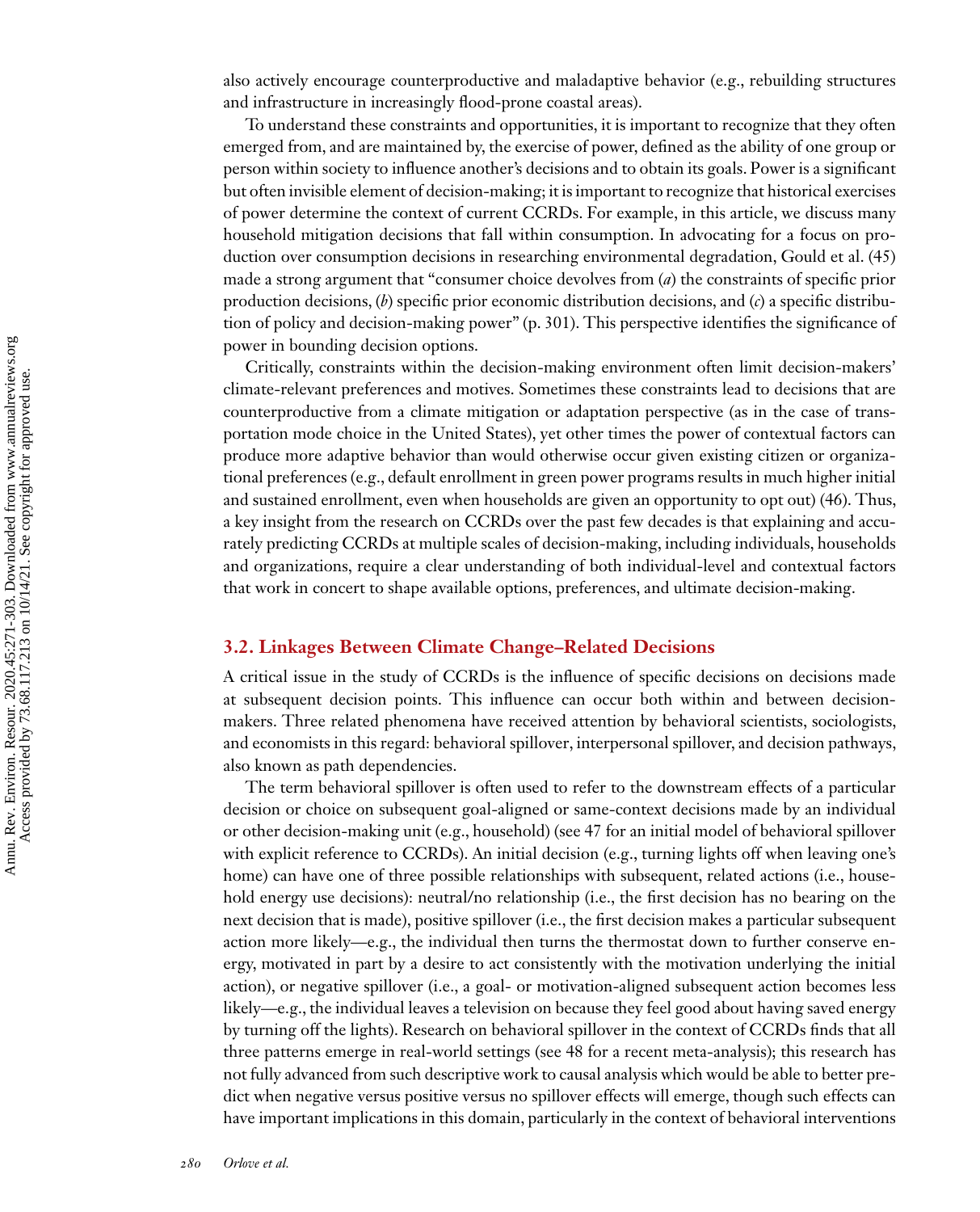aimed at changing not just one behavior but entire sets of interrelated CCRDs (see also recent integration of social practice theory in this domain; [49\)](#page-26-0). (See Section 4.3.2 on intervention.)

Spillover in the CCRD space is also documented in the context of interpersonal effects, particularly with respect to the diffusion and adoption of new technologies and social practices. Complementing the discussion of downstream effects within decision-making units discussed above, economists and others use the term spillover to refer to the effects that one actor's decisions (e.g., adopting roof-top solar or xeriscaping by a business or household) have on other actors exposed to that decision (e.g., neighbors, competing businesses). A robust and growing literature suggests that such interpersonal, intergroup, or interorganizational spillover effects may be powerful forces that shape CCRDs in both productive and antagonistic ways [\(50\)](#page-26-0); moreover, the presence of such between-actors spillover effects indicates an important set of tools for encouraging particular CCRDs that are not revealed through traditional models of decision-making (e.g., importance of recruiting early adopters who are well-connected members of their respective social networks). This research builds on earlier work within social psychology on the importance of social influence on decision-making, including on CCRDs [\(51\)](#page-26-0).

Initial actions taken by actors also influence subsequent CCRDs through the creation of decision pathways and path dependencies [\(52\)](#page-26-0). A well-developed and highly technical multidisciplinary literature examines and identifies the numerous ways in which earlier CCRDs act to constrain and direct the opportunities available at later time points. These include obvious decisions such as the development (or not) of large-scale infrastructure projects and systems (e.g., siting of public transit conduits and housing developments) as well as more micro- and meso-scale decisions (e.g., purchasing a car makes subsequent use of a personal vehicle much more likely, even when alternatives exist). Of particular importance is that planners, managers, and policy-makers understand and appreciate the decision pathways they are creating (as well as the paths they are cutting off) for future decision-makers when making CCRDs in the present, particularly those with especially long-lasting time horizons. The IPCC has underscored the importance of one type of pathway, a climate-resilient development pathway, defining it as "a continuing process for managing changes in the climate and other driving forces affecting development, combining flexibility, innovativeness, and participative problem solving with effectiveness in mitigating and adapting to climate change" [\(53,](#page-26-0) p. 1106).

Such longer-term decision frameworks create the possibility of maladaptation, given that actions undertaken to achieve positive outcomes in the short run may have negative consequences further in the future [\(54\)](#page-26-0). Researchers have identified processes that can reduce such risks. In particular, adaptive management and iterative decision-making in a changing climate are some of the tools used to modify and improve subsequent or intergroup decisions [\(55–](#page-26-0)[58\)](#page-27-0). They help steer away potential negative outcomes of path dependencies and promote corrective actions, based on the dynamic nature of social-ecological systems.

#### **3.3. Framing and Climate Decisions**

Climate change is a newly emerging phenomenon that is difficult to experience across space and time [\(59\)](#page-27-0). This characteristic means that making sense of climate change can be particularly challenging for nonexpert individuals, groups and societies, and opens space for consideration of the concept of framing, which has had separate although overlapping intellectual trajectories in anthropology, sociology, psychology, and communications. A frame, as sociologist Erving Goffman [\(60,](#page-27-0) p. 16) first described it, consists of "words and nonverbal interactions that help individuals negotiate meaning through the lens of existing cultural beliefs and worldviews." Within the literature on CCRDs as well as in more general treatments, the concept of framing overlaps with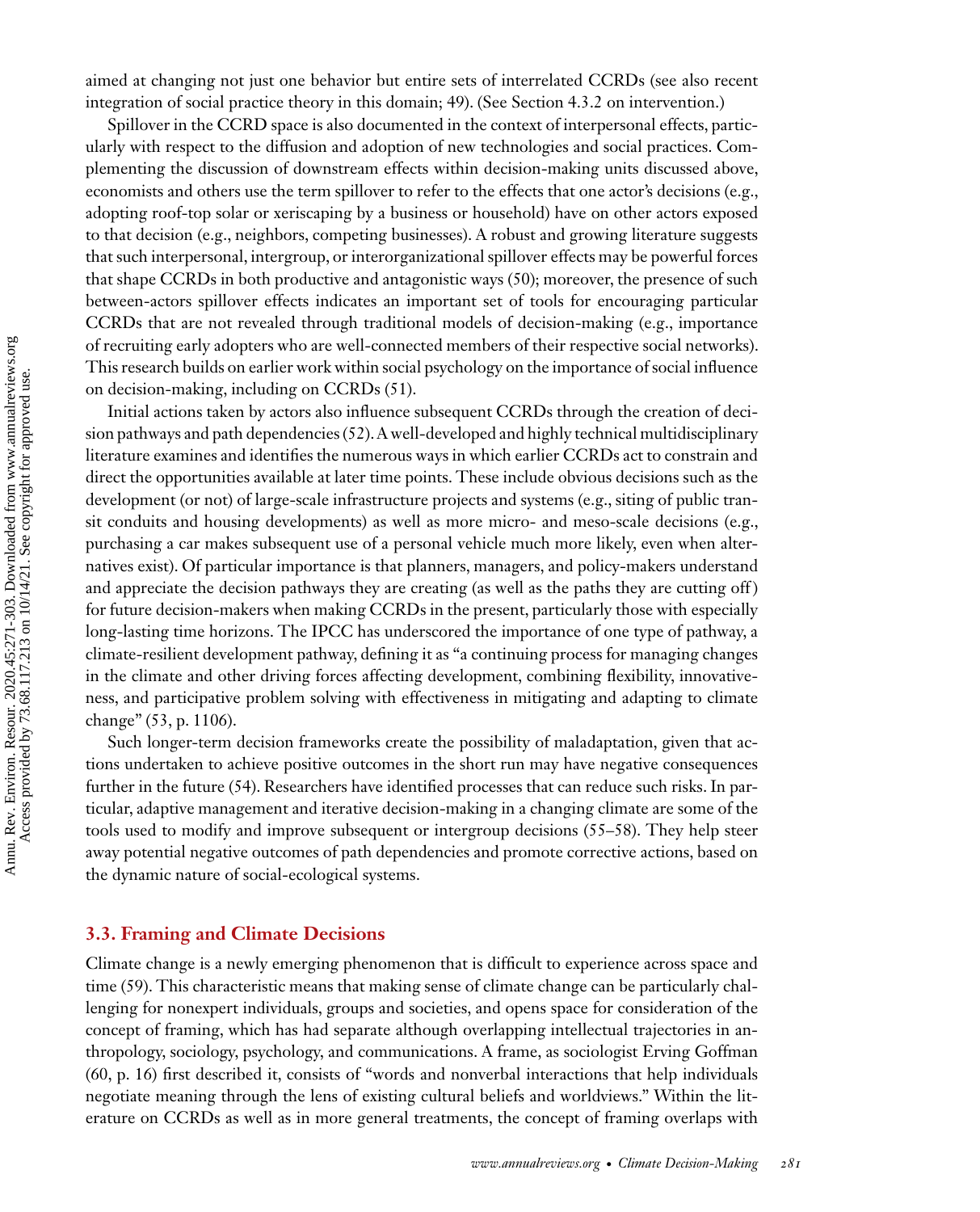related notions of discourse and narrative [\(61\)](#page-27-0) and of sense-making [\(62\)](#page-27-0). Psychologists Tversky & Kahneman [\(63\)](#page-27-0) found that under conditions of uncertainty, message framing is especially significant in influencing responses. In fact, framing might be one of the most common factors in research approaches to CCRDs as policy frames, media frames, public engagement frames, social movement and countermovement frames, community frames, and organizational frames have all been studied in reference to understanding and acting on climate change. In addition, researchers have studied the framing of climate change as a social problem. Studies on framing often answer at least one of three questions: (*a*) What frames are used, (*b*) how were the frames constructed and by whom, and (*c*) how do those frames impact engagement and decision-making? [\(52,](#page-26-0) [64\)](#page-27-0).

Framing is a significant part of the decision-making process in many contexts. For example, DeWulf [\(65\)](#page-27-0) described adaptation as a series of decisions (understanding, planning and decisionmaking, and managing the problem) and identified numerous significant dimensions in which framing is important at each step. As mentioned above, framing also emerges as a key part of a whole process of sense-making and action in the organizational and group decision-making literature. In a striking case, Dew et al. [\(66\)](#page-27-0) showed how dominant frames in the US Navy blocked nearly 20 years of efforts to introduce LED lighting; they reviewed, and excluded, numerous alternate hypotheses for this lack of climate change action. Wright & Nyberg [\(67,](#page-27-0) p. 1633) described the use of framing as a key mechanism to describe how businesses subsume the "grand challenge" of climate change into the "mundane and comfortable concerns of 'business as usual,' " leading to nonradical changes in practices. They suggested that businesses first reframe climate change as a business concern (framing), then senior and middle managers align the climate change challenge with local practices of the business to compromise between competing goals (localizing the frame), and then those involved in decision-making throughout the firms realign earlier climate change initiatives with the dominant organizational discourse of maximizing shareholder value (normalizing). Similar organizational processes to address climate change have been identified in emerging industries. York et al. [\(68\)](#page-27-0) identified how the wind industry hybridized economic and ecological logics by "constructing specific new frames, practices, and arrangements that integrate previously incompatible goals" (p. 600).

Frames are often thought to influence decision-making in three ways. Frames can be diagnostic—identifying the problem and placing blame [\(69\)](#page-27-0). Conservative movements have actively framed climate change as uncertain, as not caused by humans, and even if occurring, as entailing impacts that are manageable [\(70\)](#page-27-0). This frame was then mobilized in the media and governance mechanisms (i.e., congressional testimony) to advance opposition to the ratification of the Kyoto Protocol [\(71–74\)](#page-27-0). Researchers, along with various segments of the climate movement, have meanwhile sought to find a diagnostic frame for climate change that counters the conservative movement's campaign, seeking a frame that names a problem that resonates with the public and incites action [\(75\)](#page-27-0). Researchers and activists have identified climate change as an existential crisis, a problem of public health [\(76, 77\)](#page-27-0), a threat to national security [\(78\)](#page-27-0), an economic risk [\(79\)](#page-27-0), and as a moral issue [\(60\)](#page-27-0). The framing of blame in climate change has been challenging with a lack of an obvious enemy. The enemy (or target of change) has been named as the carbon military industrial complex, capitalism, government inaction, and ourselves or humanity [\(80\)](#page-27-0). The nature of the identification of climate change as a problem, within any given diagnostic frame, influences the perception of whether there is a problem, the evaluation of whether a different decision needs to be made, and the determination of the entity which should be held responsible for solving the problem.

Frames can also be prognostic in that they suggest appropriate solutions and responses to the problem, suggesting what actions should be taken and by whom [\(69\)](#page-27-0). Indeed, there is a tension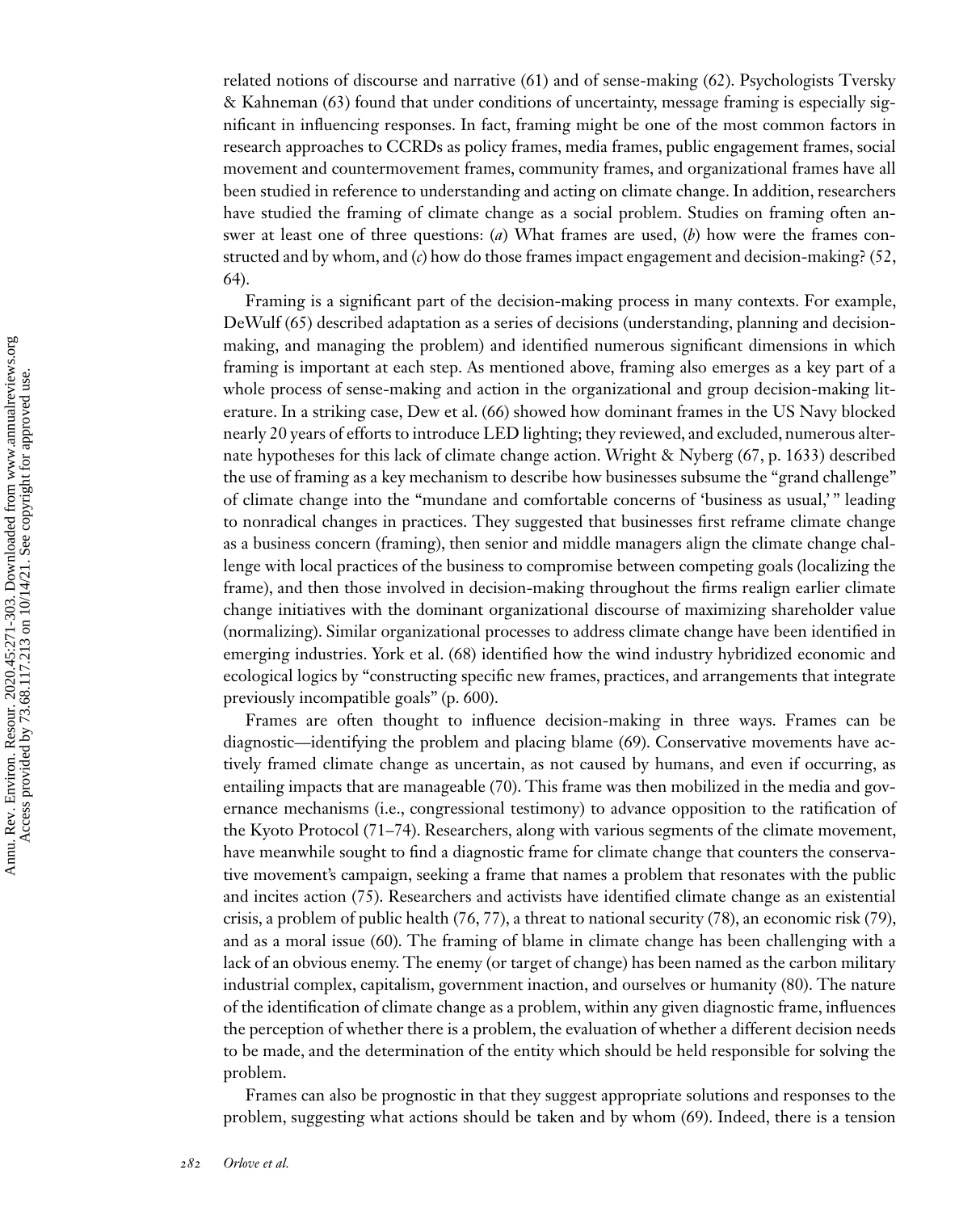within the literature between the competing frames of whether climate is an emissions problem implying mitigation as a solution or an impacts problem implying adaptation [\(65\)](#page-27-0). Mitigation frames have been studied to identify what kinds of gains or losses motivate support for fossil fuel free energy adoption or policies including health benefits, green jobs, or energy dependence [\(75,](#page-27-0) [81–83\)](#page-27-0). And nonclimate frames have been studied as well. In their study of responses of mountain communities to glacial retreat, Orlove et al. [\(84\)](#page-28-0) found that the community frame was far more dominant, promoting an identification of the community as the unit of adaptation and underscoring the specific local context for those adaptive actions; they noted that local residents were familiar with the climate change frame as well, allowing them to identify global influence in the changing environment, but made little reference to this frame, especially at community meetings, where decisions are taken.

Finally, frames can be motivational, creating the reasons and the urgency as to why the intended audience should decide to act about climate change now, rather than delaying or postponing (see also Section 3.4 on urgency). In the social psychological research literature, studies of these effects have often focused on how lessening the psychological distance of climate change through messaging or experiences could increase relevance and motivation [\(85–87\)](#page-28-0). In the broader climate discourse, this has recently taken the form of apocalyptic, disaster, climate crisis, or climate emergency frames that seek to create a sense of urgency [\(88\)](#page-28-0) with others seeking to provide a hopeful perspective to motivate action. There is an active discussion on how feelings of fear and threat can create (or inhibit) a sense of urgency and thus work to empower action to reduce climate risks without paralyzing decision-makers [\(71\)](#page-27-0). Risk communicators generally agree that increased threat perceptions can motivate climate actions, but only when accompanied with clear, effective actions decision-makers can undertake to reduce the threat (i.e., decision-makers need a sense of efficacy in order to act on perceived threats) [\(72\)](#page-27-0).

Because of the power of frames to influence CCRDs, collective framing of climate issues can become a political process. Sociologists who study social movements have focused on framing as a collective process where interests such as government, industry, and social movements compete to influence the dominant frame, offer alternative frames, and endow frames with new meanings [\(69\)](#page-27-0). Those groups compete to position their frames as dominant given that framing bounds and constrains CCRDs. It is important to recognize that frames are generated and become dominant through the exercise of power by various interest groups. Farrell found that organizations with corporate funding were more likely to write and disseminate texts meant to polarize the climate change issues and that the claims made in those texts were influenced by corporate funding over time [\(89\)](#page-28-0). Political scientists Workman et al. [\(23\)](#page-25-0) linked frames to limits on attention, arguing that they allow individuals and organizations to prioritize information and establish agendas. Related work noted that changes in CCRDs often derive from shifts from one frame to another and suggested that the establishment of shared frames allows individuals and organizations to coordinate their CCRDs and actions [\(90\)](#page-28-0).

#### **3.4. The Urgency of Climate-Related Decisions**

We discuss here the notion of urgency, which has been used frequently in recent years to describe CCRDs and the need for climate action. It has been widely recognized that good CCRDs are based on firm information on climate change impacts, the levels of exposure and vulnerability to the major risks associated with these impacts, and advantages and disadvantages of alternative options to reduce these risks [\(91\)](#page-28-0). However, the costs associated with the collection of this information are high, especially under time constraints, suggesting that time constraints—perceived or actual—can adversely affect the ability to make good decisions. This effect of time constraints is well-known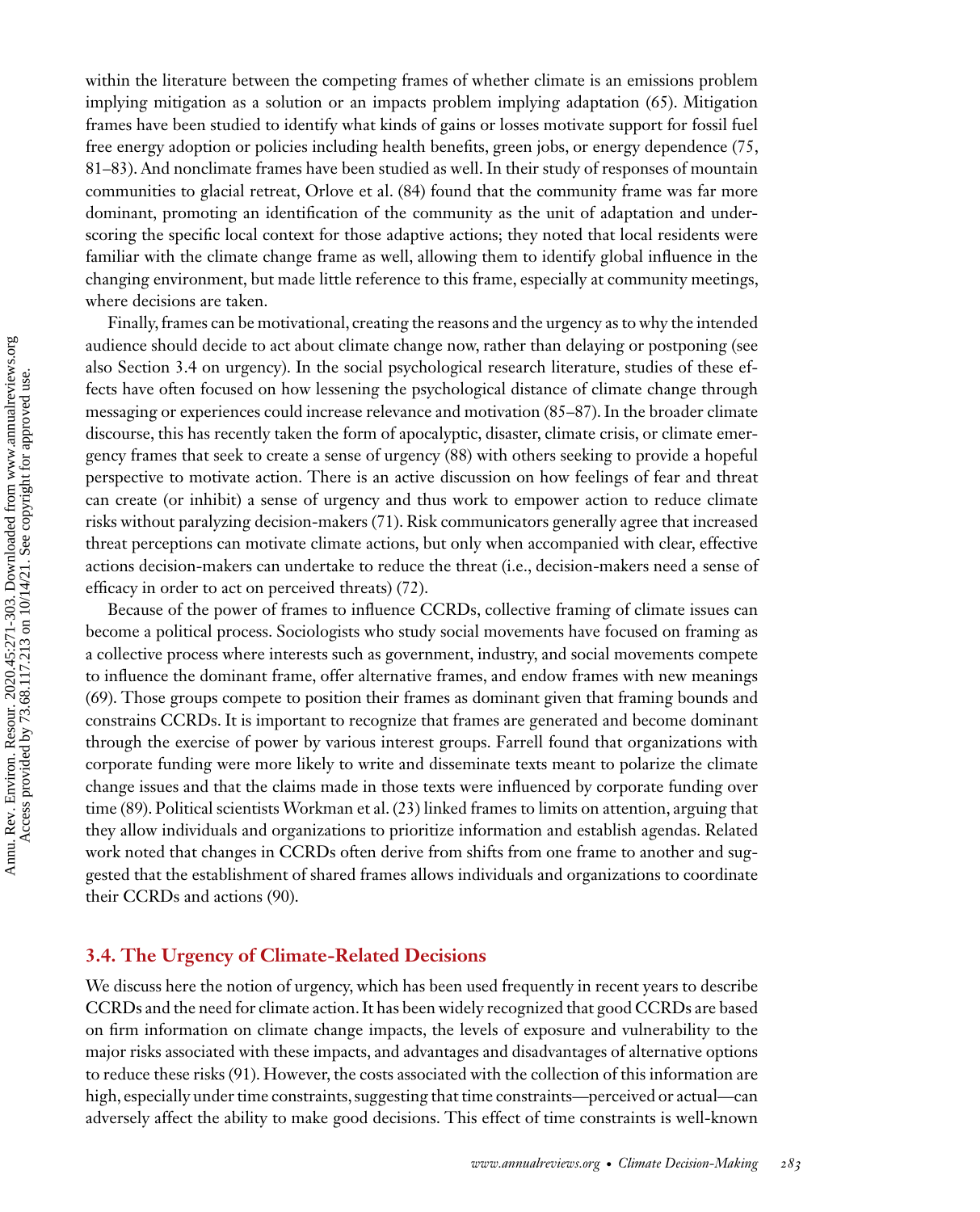in the general literature on decision-making; it has been observed for individuals [\(92\)](#page-28-0), groups [\(93,](#page-28-0) [94\)](#page-28-0), organizations [\(95\)](#page-28-0), and political bodies [\(96\)](#page-28-0). Psychological research on the impact of time constraints on decision-making has distinguished between the separate but related notions of time pressure and time urgency [\(97\)](#page-28-0). The former, time pressure, typically refers to externally imposed time constraints that are shaped by the decision-making context. Time urgency, by contrast, refers to internally imposed time constraints that characterize the decision-maker, often as a feature of personality for individuals and of established operating patterns for organizations.

These issues of time pressure and time urgency have gained significant attention in the study of climate decision-making. There has been a growing sense in the academic community and society in general that climate change is a matter of urgent concern [\(98\)](#page-28-0), a sense also reflected in the language now commonly used to describe climate change and even to reframe it—especially terms such as climate emergency and climate crisis [\(99\)](#page-28-0). This awareness stems from the growing recognition that climate change impacts are not in the distant future, but in coming decades, and even occurring in the present [\(100\)](#page-28-0). Numerous reports attribute specific observed extreme weather events to climate change, a marked contrast to earlier research, which presented climate change as a future risk [\(101, 102\)](#page-28-0).

This shift represents a growth in recent years of the sense of time pressure in climate decisionmaking—a sense that has implications for the choice process. Psychological research on this topic has documented that time-urgent individuals perform better in decision tasks when they are faced with time pressure, but they are generally averse to uncertainty and adversely affected by it, because of overreliance on previously successful strategies that do not always match novel situations [\(103, 104\)](#page-28-0). Individuals with low time urgency are the opposite: They generally thrive in uncertain situations but perform poorly under time pressure [\(105\)](#page-28-0).

This emerging literature on urgency in climate decisions does not draw extensively on this body of work within psychology. As noted above (see Section 3.3 on framing), numerous researchers have proposed that framing climate change as urgent can serve to promote action. We turn here to empirical investigations of the effects of perceived urgency on CCRDs.

Some studies focus on the direct effects of scientific research in creating time pressures on policy-makers. An early paper on the topic explained low levels of urgency as the result of scientific uncertainties about the timing and scale of the impacts of greenhouse gasses, so that time pressure was weakened [\(106\)](#page-28-0), whereas a more recent study found that a sense of urgency was created by the tendency of the latest IPCC reports to indicate lower levels of uncertainty and also to find increases of climate change impacts that are more rapid than those presented in earlier studies [\(102\)](#page-28-0). A World Bank study noted that urgency to undertake adaptation and mitigation actions is greatest where inertia could lead to delays, or where there are risks of lock-in to unsustainable pathways or of irreversible changes; it finds that these concerns often create greater urgency for action in developing countries [\(107\)](#page-28-0). It cites water and infrastructure as sectors where such action is particularly urgent. Other studies have also found that the prospect of irreversible changes creates a sense of urgency [\(108\)](#page-28-0).

Other studies examine these direct effects of scientific research on policy-makers through an application of the concept of windows of opportunity, a form of time pressure. Rural communities in Central America took advantage of a climate-induced shock to initiate institutional changes, which increased their resilience to subsequent extreme events [\(109\)](#page-29-0). A study of adaptation in the agricultural sector across several regions noted the existence of short-lived conditions that favored what it termed "early action" [\(110,](#page-29-0) p. 19691). The study encouraged decision-makers, including policy-makers, private firms, and researchers, to take advantage of this juncture, and noted that delay was to be avoided because it was unjustified (because some climate impacts are already inevitable, due to historic emissions) and dangerous (because risks are growing, and will hence be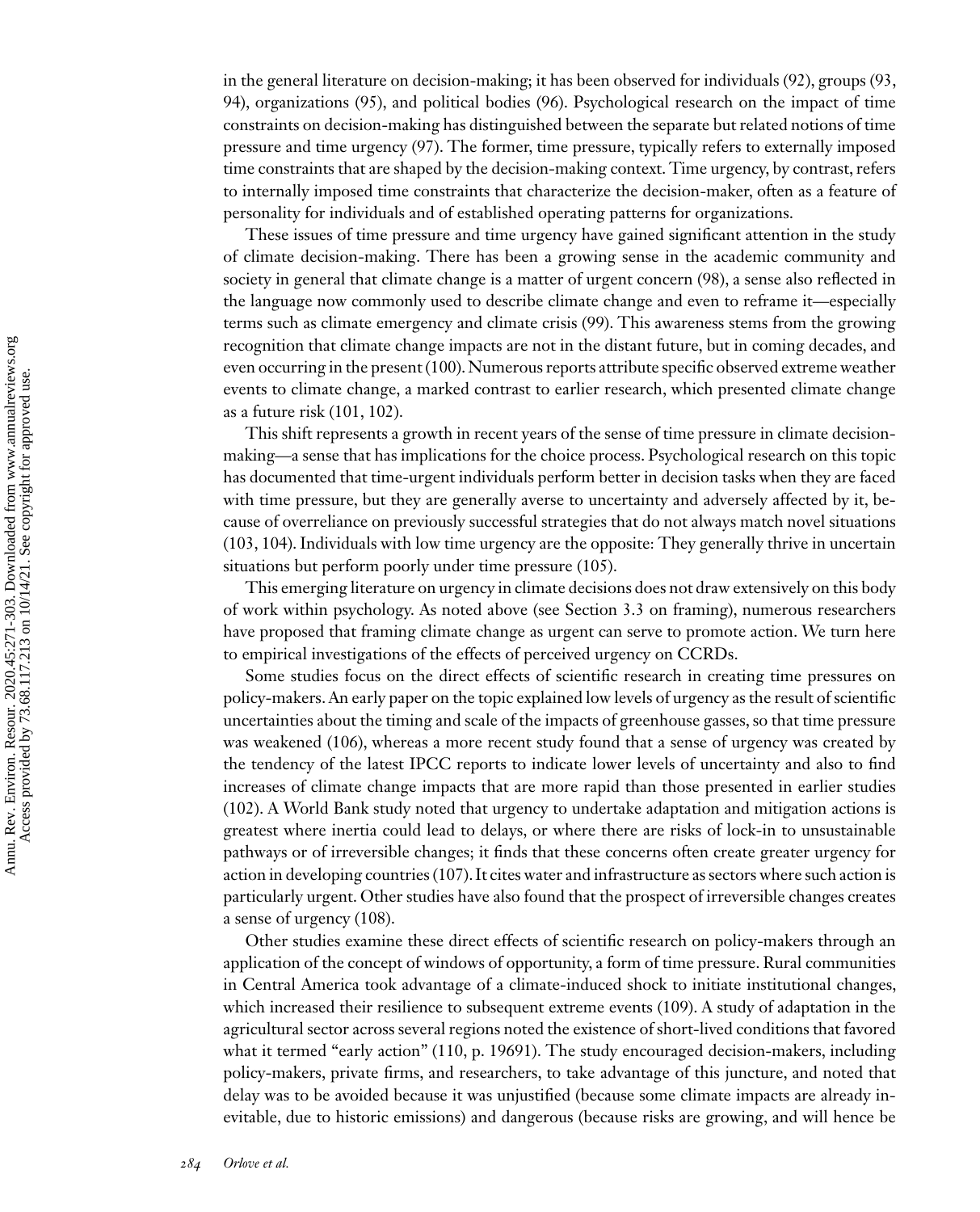greater in the future than at present). In a related vein, a prominent economist noted that action on mitigation will become more difficult if decarbonization of energy systems is postponed [\(111\)](#page-29-0).

More recent work has focused on indirect effects of emerging scientific research in creating time pressures on policy-makers [\(112\)](#page-29-0). This work draws on the effects of attribution science, which links specific extreme events to climate change; this attribution science is widely reported in the media, building greater awareness of it [\(101\)](#page-28-0). Recent studies note that these events create a sense of emergency within society as a whole, leading to the formation of social movements that focus on climate change as a vitally important priority for collective action and that strongly voice a concern for rapid transformation [\(108,](#page-28-0) [113\)](#page-29-0). Another study presented national governments as the key actors influenced by this attribution research; they may recognize that delays will make mitigation more difficult and seek to reduce their emissions through a balance of short- and longterm actions [\(114\)](#page-29-0).

In addition, a small body of research examines the effects of different levels of time pressure and time urgency on actual or potential climate decisions. A study [\(115\)](#page-29-0) of fisheries and shipping managers in the Rhine River basin examined the effects of urgency on decision-making by applying the concept of adaptation turning point, defined as the time when current management strategies will fail to meet key objectives because of the accumulated effects of climate change impacts. The study found that the projected pace of climate change in this setting places this time horizon at 2050–2070 for fisheries and 2070–2095 for shipping. Although this level of time pressure did not lead river managers to take action at present, it was sufficient to promote regional agencies to undertake additional scientific studies so that they would be prepared for concrete measures in coming decades. A questionnaire study of 341 elected officials in 199 local boards and councils in New Zealand found higher levels of climate change adaptation activities in localities in which the public had higher perceived urgency of climate change [\(116\)](#page-29-0).

Rooney-Varga et al. [\(117\)](#page-29-0) conducted a role-playing game that simulates multiple rounds of international climate negotiations. They found that participants who experienced higher gains in urgency had higher levels of desire to learn more about climate change and stronger intentions to undertake climate actions than those who experienced lower gains, whereas those who experienced gains in climate knowledge alone did not have such associations. Rinscheid et al. [\(118\)](#page-29-0) conducted experiments in which a large population of voters in the United States were presented with a variety of possible policy options to accomplish a full transition to electric vehicles (EVs); they varied the timing and cost of the options as well as their specific form (subsidies to EVs, taxes on non-EVS, and bans of non-EVs). They found that the participants who thought that climate change impacts would arrive sooner were more likely to favor policies that sought to complete the transition earlier in this century; their examination of perceptions of the timing of impacts also led them to suggest that some policy mechanisms, particularly subsidies for EVs, could effectively be implemented earlier than other mechanisms, such as taxes and bans on fossil fuel vehicles, which were less likely to receive support in the near future. In a related vein, another study by the same first author [\(119\)](#page-29-0) reports on similar experiments among voters in Germany, who were presented with a variety of policy options to phase out coal as a source of electricity production. Those who held stronger beliefs about the consensus among scientists that climate change was due to human action were more likely to favor an early phase-out; this study also found that different policy mechanisms attracted varying levels of support [\(119\)](#page-29-0).

Taken together, these empirical studies offer support for the suggestion, discussed in a previous section, that framing climate change as urgent could promote action. Given that these studies show differences that depend on the specific details of the time pressure as well as characteristics of decision-makers and of their environments, further research would be of interest. We turn now to areas in which CCRDs led to concrete actions to address climate change.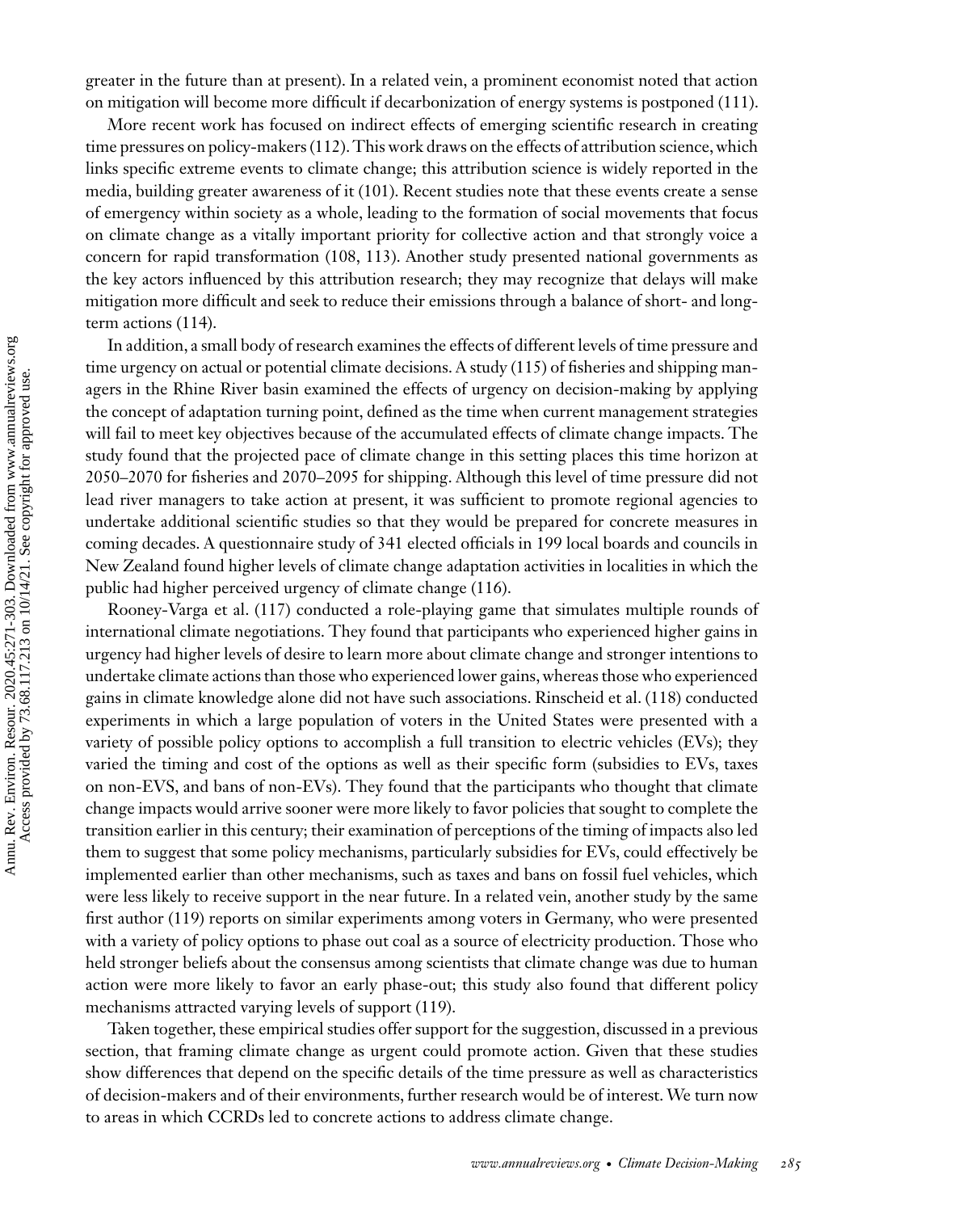# **4. CLIMATE DECISIONS AND CLIMATE ACTION**

#### **4.1. The Use of Climate Information in Climate Action**

As discussed above, decision-makers may or may not be thinking of their decision as linked to climate change. If a decision-maker perceives a decision under consideration as climate change relevant, then that decision-maker may seek climate information (including information on physical processes, on the impacts of these processes on natural and social systems, and on the risks associated with these impacts) and use this information in the decision.

There is a robust body of research on how and when climate information is used in decisionmaking. This research has spanned a variety of decision-makers including local, state, and national governments [\(120\)](#page-29-0); water managers [\(121–123\)](#page-29-0), foresters [\(124, 125\)](#page-29-0), and farmers [\(126\)](#page-29-0); private firms [\(127–129\)](#page-29-0); and households [\(130\)](#page-29-0). Research has accumulated more on those directly using short- to medium-term climate information in natural resource decision-makers, like farmers and water managers, and to a lesser extent on those that climate impacts will be second order (i.e., those that will be impacted by changes in agricultural production beyond farmers). Over the past couple of decades, the focus on how users do or do not use climate information has been used to inform process and design features for decision-support tools.

A recent review by Lemos et al. [\(131\)](#page-29-0) concluded that climate information is not used as frequently or optimally as would be expected to inform decisions. The specific reasons for this pattern vary across decision-making sectors but can generally be put into several categories: (*a*) the characteristics of the information itself; (*b*) the decision context, such as institutional constraints or other driving decision factors; and (*c*) individual characteristics of the decision-maker, such as risk perceptions [\(131,](#page-29-0) [132\)](#page-30-0).

Characteristics of the information itself that can influence its use include the level and characterization of uncertainty and geographic relevance. For example, an early freeze can be very detrimental for sour cherry trees. As a result, cherry tree growers would like to know how climate change will impact local yields, but also how it will impact the sour cherry market overall, both of which had challenges of geographic applicability and deep uncertainty. The PILEUS project at Michigan State University undertook analyses to provide farmers downscaled information about first freezes [\(133\)](#page-30-0); to project market impacts of climate change, it subsequently developed a framework for thinking about how to model climate information across multiple regions to assess these impacts [\(134\)](#page-30-0).

Even when the climate information is potentially useful, the decision context may prevent its integration into decision-making. In their study of water managers in California, the Pacific Northwest, and metro Washington, DC, Rayner et al. [\(123\)](#page-29-0) found that although the managers characterized the probabilistic climate information as unreliable, further investigation found that institutional factors, specifically complexity and conservatism, played a larger role in their nonuse of climate information. For example, the overall purpose of these institutions was to deal with irregularities in water availability and smooth out those fluctuations—to address irregularities on a regular basis. The institutional values of water management institutions were reliability, quality, and low costs. These values all stemmed from the desire to not become a political target—or, in other words, to achieve "political invisibility" [\(123,](#page-29-0) p. 207). The drive toward these values meant that if the use of climate information was perceived to introduce an element of unreliability or any additional uncertainty, it would not be used, even if it could provide potential benefit.

In addition to the characteristics of climate information and decision context, individual users have cognitive processes and varied psychological attributes such as aptitudes and attitudes toward using climate information in their decisions. These can include technical knowledge, professional background, and broader ideological or political orientation.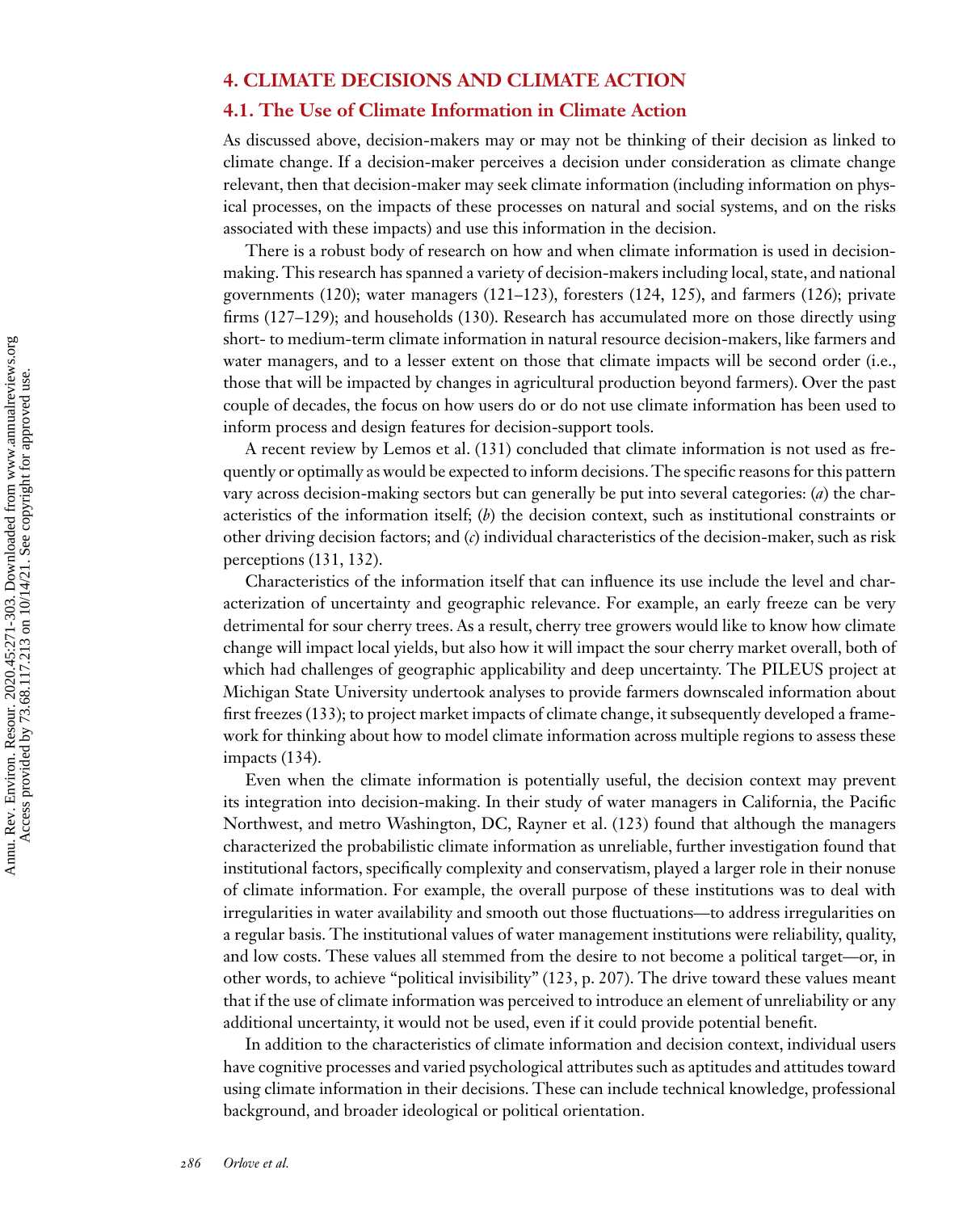One significant dimension of climate change decision-making is temporal—it is a problem where our actions to mitigate now have varied present costs and benefits, but these actions lock in negative climate impacts for future generations. Rickards et al. [\(128,](#page-29-0) p. 753) concluded that senior business and government officials "are strongly focused on their 'local' professional context and near-term pressures, including reputation among peers, relationships with competitors, and realtime financial status." This focus is not surprising in institutional competitive settings. However, studies that have manipulated the time of climate change impacts and asked citizens about their intent to mitigate have generally found no effect of timing on intentions [\(86;](#page-28-0) see also Section 3.2 on the temporality of decision-making and Section 3.4 on urgency).

At the household and individual level, decisions such as whether to evacuate are very commonly made using weather information such as hurricane, flood, or tornado predictions [\(135, 136\)](#page-30-0). In this regard, an emerging question in the research is how people relate the weather that they have experienced to climate and their subsequent climate beliefs, adaptation, and mitigation. McCright et al. [\(75\)](#page-27-0) reviewed 13 studies that report on the influence of observed temperatures and climate trends on climate beliefs; they found mixed results. Research emerging in this field on people's experience of natural disasters and perceptions of climate suggests that (*a*) natural disasters do make people more likely to believe in climate change and more willing to take mitigative and adaptive actions and that (*b*) prior beliefs in climate change and related political orientations influence the extent to which natural disasters shift people's beliefs [\(137–139;](#page-30-0) see also Section 2.2 on the role of personal experience and emotion in CCRDs).

The findings that document the limited use of climate science in relevant decisions have spurred research on how to produce climate change information that is more usable and that fits specific decisions. Drawing on research on the factors that influence the use of scientific assessments such as IPCC reports, Cash et al. [\(140\)](#page-30-0) found that scientific information was likely to be influential if it was perceived to be credible, salient, and legitimate. The credibility depends on whether the science is seen as adequate and technically proficient. Saliency is the relevance of the information to what the decision-makers need. And a scientific assessment's legitimacy is derived from stakeholders' perceptions that the process of producing the knowledge was unbiased and respectful of diverse stakeholders' beliefs.

Understanding how climate science can become more credible, salient, and legitimate so that it will be used more extensively has led to work on how climate scientists can move away from a one-way "push" of climate science to users to a two-way collaborative process of knowledge construction; this latter form is also known as coproduction [\(26,](#page-25-0) [141\)](#page-30-0). Part of the work on how climate science can engage end-users in coproduction has highlighted the role of boundary orga-nizations [\(122,](#page-29-0) [142–148\)](#page-30-0)—those social arrangements, networks, and institutions that increasingly mediate between the institutions of science and the institutions of politics [\(146\)](#page-30-0), where agents from the science side, political side, and third-party intermediaries interact [\(149\)](#page-30-0). Other research has identified multiple possible models of coproduction based on end-users' needs [\(132, 150,](#page-30-0) [151\)](#page-30-0).

#### **4.2. New Methods for Climate Change Decision Research and Support**

Newer methods in decision-making incorporate AI, broadly defined as a set of techniques that mimic human cognition and reasoning using machines supported by faster computations and bigger data [\(152, 153\)](#page-30-0). AI options range from decision-support to decision-making and from automated aid to augmented decisions. AI-driven decisions often embrace maximum expected utility, employing Bayesian methods and artificial neural networks to support rational decisionmaking and to make probabilistic inferences [\(154, 155\)](#page-30-0). To incorporate imperfections in the form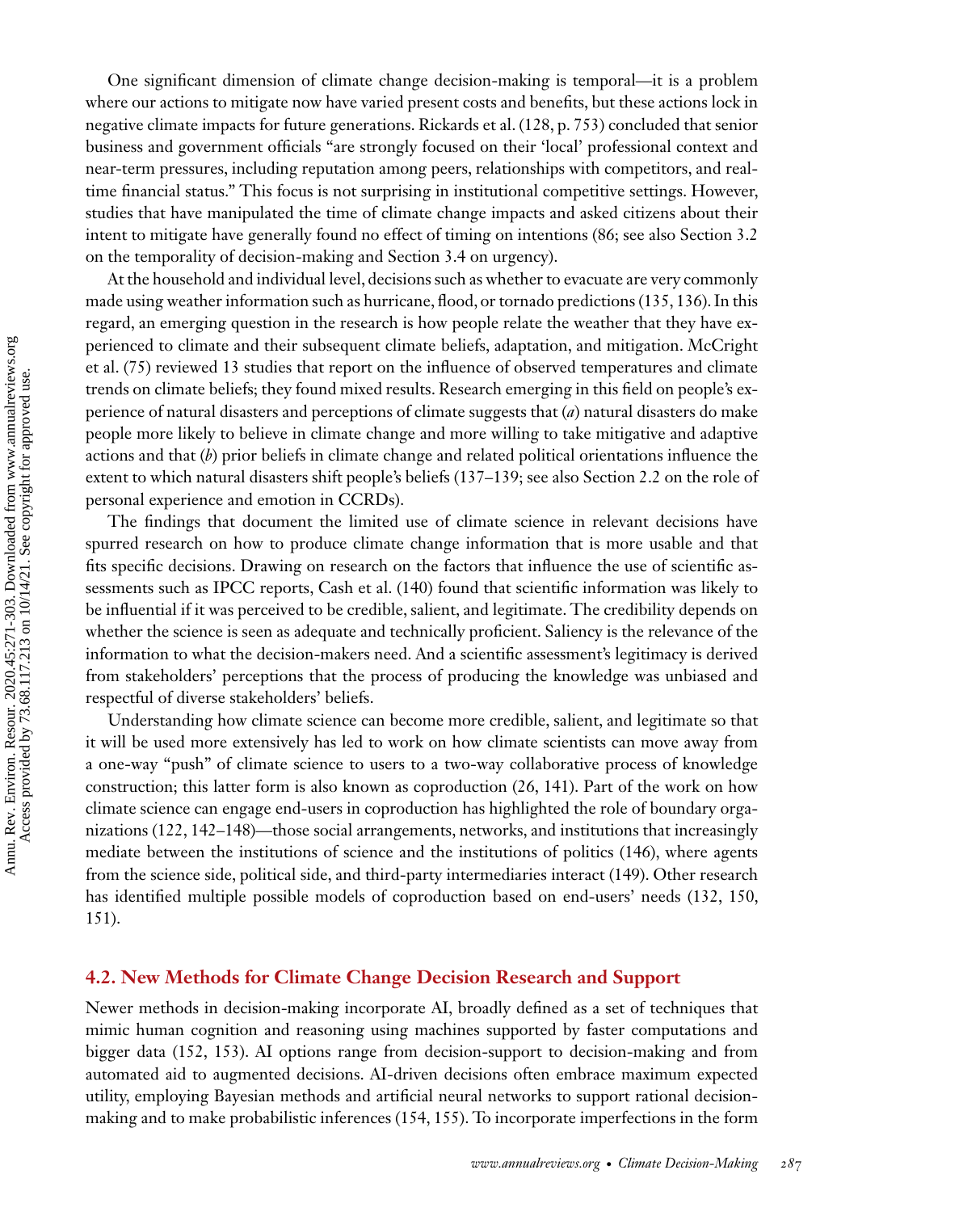of bounded rationality, biases, and constraints, computational rationality calls for trade-offs between the limited time for action and the availability of computational power and accuracy [\(156\)](#page-31-0).

Weather forecasting, land change, and water management are notable areas that make use of sensors and machine learning to further develop agent-based modeling, neural networks, and multi-risk frameworks. The objectives of these data-driven models are to provide predictions and to help decision-makers prepare for climate change [\(154,](#page-30-0) [157–159\)](#page-31-0). An example of such models is the forecasting of reservoir streamflow given different hydrological and climatic conditions, which assists policy-makers to achieve efficient operation. Such streamflow forecasts have used random forest, artificial neural network, and support vector regression to predict one month in advance the inflow of reservoirs [\(160\)](#page-31-0). Another example is the use of convoluted neural networks to train publicly available daytime satellite images so that they can predict trends in local economic livelihoods; this information can track and project the extent of poverty, helping policy-makers determine the level and type of investment required to ameliorate such problems [\(161\)](#page-31-0). Such efforts can be considered part of AI's contributions to climate change adaptation, which integrate various strands of data-driven adaptation studies to support decisions and generate scenarios [\(162\)](#page-31-0).

In the use of AI for decision-making, ethical considerations need to be made on accountability, authority, and level of trust [\(163, 164\)](#page-31-0). For example, automation requires careful monitoring and oversight that are often ignored by the user. In addition, lack of knowledge on the limitations of automation and data-driven outcomes can obstruct good decision-making [\(163\)](#page-31-0). Fairness of AIprocessed decision-making is also debated. For example, antidiscriminatory rules applied in loans in the manufacture of algorithmic decisions do not necessarily avoid discrimination, although race and gender information are eliminated [\(165\)](#page-31-0). This is partly because of the use of variables that are highly correlated with race. Spiess & Gillis [\(165\)](#page-31-0) suggest one way to overcome this issue. They propose including a factor such as race in the initial design phase and give less weight to an applicant's credit score based on its race profile. This debate on the ethics of AI in the discussion of aggregate social choice, moral standards, and varying values [\(166, 167\)](#page-31-0) will be very relevant as the use of AI techniques and methods to advance CCRDs increases over time.

#### **4.3. Social and Behavioral Domains for Climate Action**

The broadening of social actors engaged with climate change and the growing sense of urgency about it have led to a number of applications of research on climate decision-making, in order to promote action. These applications are spread across a diverse number of domains, which differ by scale, by type of social actor, and by type of intervention. These include communications, nudges and other behavioral interventions, corporate social responsibility, and Indigenous decision-making. Areas of transformational change, such as strategic retreat in the face of sea-level rise, are also emerging.

**4.3.1. Communications.** Numerous studies in the past 15 years (see Sections 2.1 and 2.2) have shown the influence of cognitive and affective processes on climate risk perception, and have documented the obstacles to action created by climate heuristics such as uncertainty bias and delay discounting. These and other papers point to the potential value of communication to promote climate-related decisions. However, relatively few studies document the effectiveness of such communication. As a recent review noted, one of the "persistent challenges" to climate "communication research and practice" is the slowness in "transitioning from awareness and concern to action" [\(168,](#page-31-0) p. 345; see also 34).

This effectiveness has received some support from some laboratory research that assesses variables associated with real-world decisions and actions. For example, a recent study showed that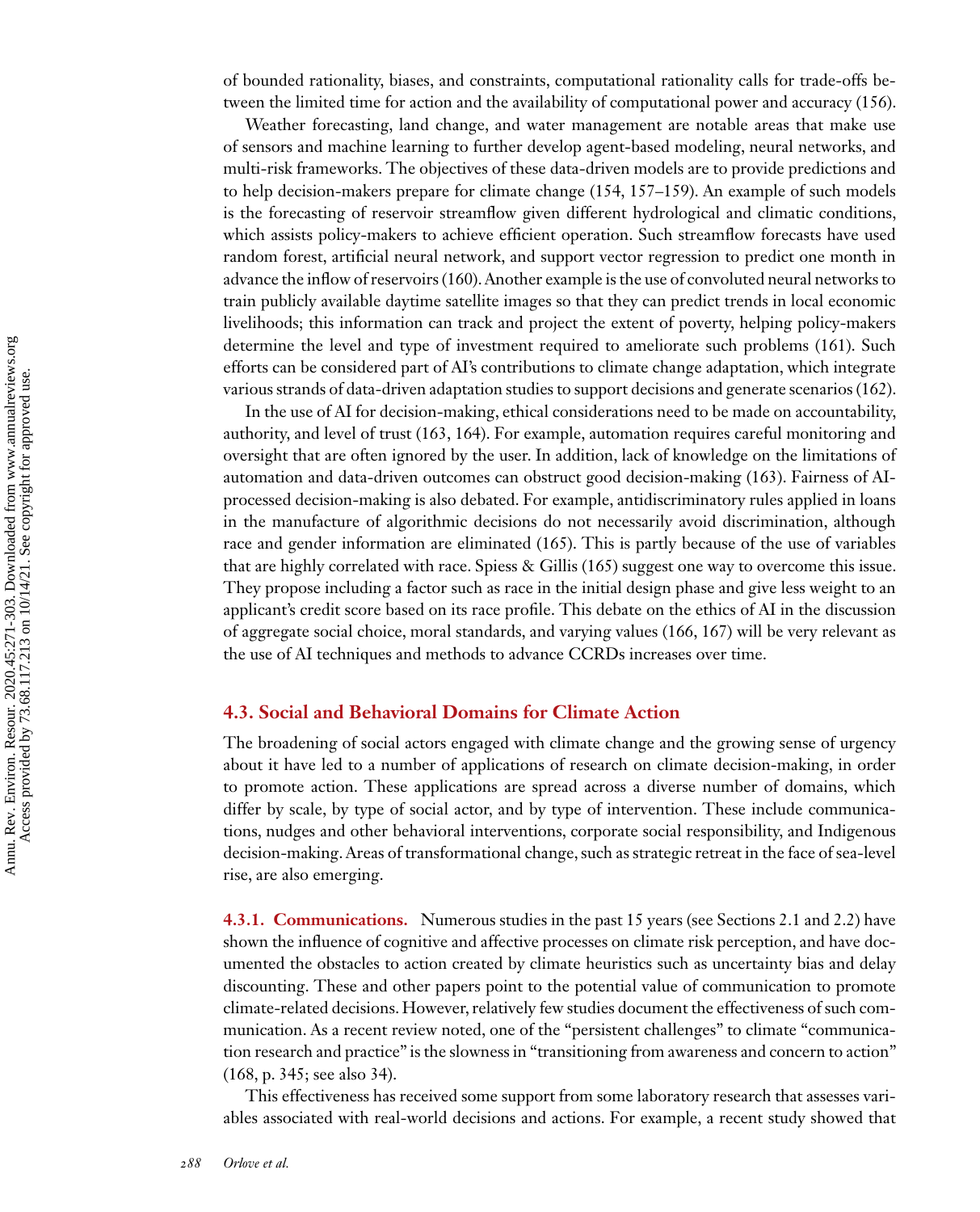subjects who were shown messages indicating the high level of scientific consensus on climate change agreed more strongly with a statement supporting public action to reduce global warming than those who were not; this effect was mediated by increases in belief in and worry about global warming, as well as belief in human causation of global warming [\(169\)](#page-31-0). Another example is provided by a study of a role-playing game, in which participants took the roles of delegates to international climate negotiations; they were provided with simulations that gave feedback on the projected results of the agreements that they negotiated. The researchers found two variables, hope and a sense of urgency, which influenced the willingness to act, as measured by responses to questions about the effects of participating in the game on motivation to address climate change and about plans to accomplish that goal [\(117\)](#page-29-0).

Some studies directly show the effectiveness of communication in promoting climate decisions. A set of studies has examined the effects of messaging on household electricity use, both general motivational statements and information on the household's use in comparison to neighbors and peers; these show the importance of social norms (e.g., bringing energy use to the community average, receiving messages from respected community leaders that link energy conservation and community values) [\(170\)](#page-31-0). A second set of studies has focused on the effects of messaging on the decisions of hotel guests to use towels for multiple days in a row, rather than receiving fresh towels each day; although these actions have been understood in terms of resource conservation, particularly water, they are also plausibly climate decisions, because of the energy involved in washing and drying towels. Framings that draw on social norms are generally the most effective [\(171\)](#page-31-0).

Some research into communication and climate decisions has explored other realms. A group of researchers conducted two laboratory studies on the effects of economic and environmental framing on intentions to take action to reduce emissions (checking automobile tire pressure to promote greater fuel efficiency) and found that the latter was more effective. A field experiment confirmed this result through observable behavior; those researchers displayed messages at pumps at a gas station, which provided environmental, economic, safety, and control appeals to tire pressure checks and indicated that oil-change stations would provide such checks free of charge upon presentation of a coupon. Coupons were attached to the message boards. The environmental message elicited action at a significantly higher rate [\(172\)](#page-31-0).

**4.3.2. Interventions.** Behavioral science research on CCRDs provides at least two critical insights for intentionally shifting behavior in positive directions. First, this body of work helps to identify boundary conditions and key moderating factors that affect the success of traditional approaches to shaping human behavior, e.g., price signals, regulations, and information provision. Reviews of the established field of energy conservation research have identified the ways that different types of interventions work in different contexts and population segments [\(173, 174\)](#page-31-0). For example, studies of active commuting found that changes to built infrastructure meant to increase objective and subjective safety of nonvehicle travel (e.g., addition of sidewalks and crosswalks) positively influenced transportation mode choice only among people who already held positive attitudes toward active commuting [\(175\)](#page-31-0); in turn, this finding suggests that psychological and social factors need to be taken into account (and, often times, directly targeted) when designing interventions aimed at changing behavior through traditional approaches. Second, the past two to three decades of research on CCRDs reveals a novel set of soft behavioral tools for shifting CCRDs in a desired direction. Perhaps the best known of these is the intentional leveraging of the "status quo" bias, actors' tendency to stay with the default or automatic choice even when there is the ability to switch to a more preferred option; in the CCRD context, there is evidence that setting climate-friendly defaults may be a powerful way to harness consumer behavior to promote mitigation and adaptation goals [\(46\)](#page-26-0). Yoeli et al. [\(176\)](#page-31-0) provided a concise overview of such tools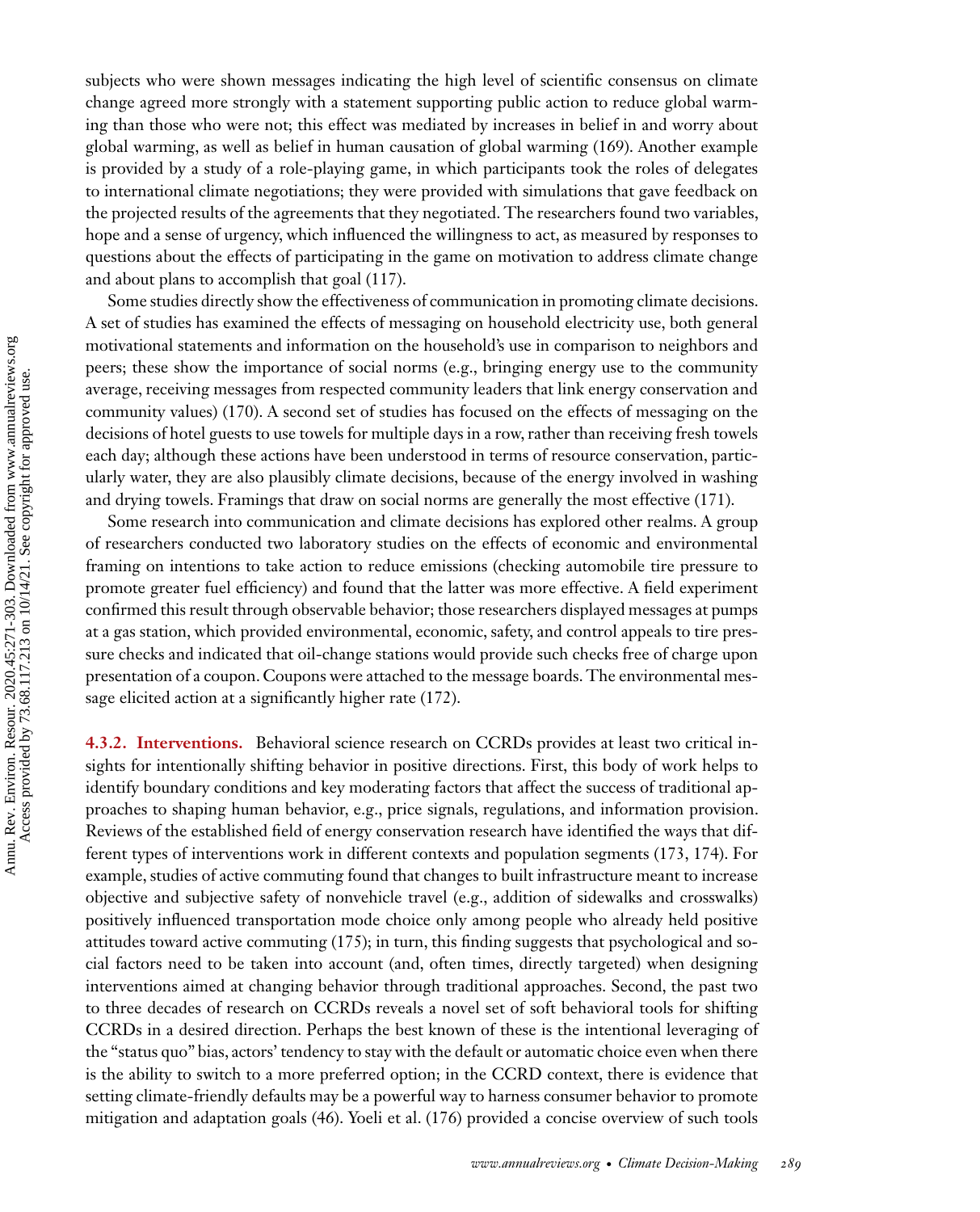#### **Indigenous climate decision-making:**

the responses of Indigenous peoples and communities to climate change, based on their internal decision-making processes rather than imposed externally

and intervention approaches that have been used in the context of shifting CCRDs at the individual and household levels. A review [\(177\)](#page-31-0) showed that carefully designed information delivery systems can influence climate-related decisions in domestic energy use, promoting reductions in energy use. A meta-study of numerous choice architecture interventions also demonstrated their effectiveness in food systems, including producers and consumers [\(178\)](#page-31-0). In a cautionary note, a recent study documented the importance of economic institutions and social contexts that can impede such interventions [\(179\)](#page-31-0); a large meta-study of behavioral interventions also pointed to limitations in their effectiveness [\(180\)](#page-31-0).

**4.3.3. Social responsibility within the private sector.** A recent overview of corporate climate decision-making emphasized the importance of profit motives in shaping decisions, suggesting that corporations seek to reduce emissions when such behavior is aligned with risk reduction or firmly enforced regulations; it also noted the importance of reputational factors, linked to corporate sensitivity of other stakeholders such as investors, lenders, customers, and employees [\(181\)](#page-31-0). A broad review noted that climate issues influence corporate decision-making more strongly in organizations that are networked with other organizations that also consider this issue; it discussed the importance of organizational learning, through direct experience with climate-related events [\(182\)](#page-32-0). It suggested that corporate engagement with social responsibility frames was more effective when this frame was present in the context of strategic planning. In a related vein, a study of corporate energy use indicated that the social networks that link corporations with other corporations and with government bodies influenced their decisions to comply with regulations to limit emissions [\(183\)](#page-32-0). Another study found that participation in social networks of corporations influenced the decisions of individual corporations to include information of climate risk in their planning and in their public communications; it also suggested that supply chain management another area of interorganizational networking—constitutes an active area of corporate climate decision-making [\(184\)](#page-32-0).

**4.3.4. The emergence of Indigenous climate decision-making.** Numerous recent studies have focused on another emerging form, Indigenous climate decision-making, which can be defined as the responses of Indigenous peoples and communities to climate change impacts, based on their internal decision-making processes rather than imposed from above or outside. We present below four recent cases for which relatively full accounts are available and note commonalities among them, to signal this emerging area of research, practice, and action.

These cases share three characteristics. The first is orality. The decisions were reached through face-to-face conversations in Indigenous languages, whether taking place in formal settings of meetings or in informal settings. Indigenous knowledge featured prominently in these discussions. Although some written records were also kept, the conversations, typically with wide participation, were central to reaching decisions. The second is embeddedness. Indigenous climate decisions are taken within long-established social institutions and cultural frameworks from which they draw their legitimacy. The third is articulation. Indigenous climate decision-makers interact with other parties, particularly representatives of national government and NGOs; this articulation can provide valued support, although it can also undercut the autonomy of Indigenous decision-making. We recognize that these three concepts also apply to climate decision-making in numerous other settings; however, they have some salience in Indigenous contexts, because of the cultural distinctiveness of Indigenous peoples, the concepts encoded in Indigenous languages, the remoteness of the settings where Indigenous people often live, and their marginality within national governments.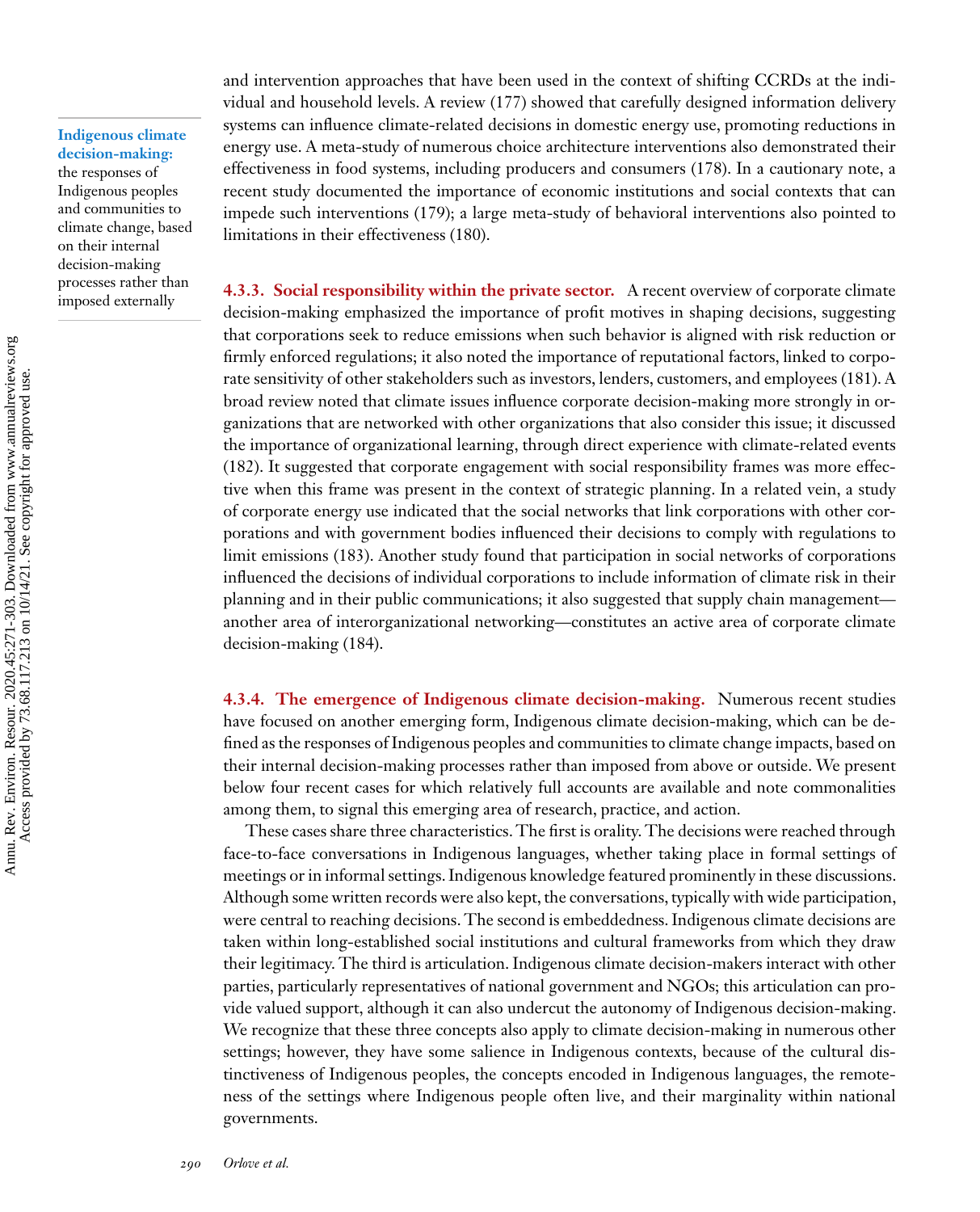Hunters in Unalakleet, an Iñupiat village in Alaska, noted a sharp decline in populations of caribou, a major element in their diet, and recognized that this decline was the result of climate change as well as of shifts in their mobility patterns due to external economic and political drivers [\(185\)](#page-32-0). Community leaders called for meetings (note: orality) of three different local organizations (note: embeddedness), where different options were discussed. The organizations all agreed to declare a multi-year moratorium on hunting, with coordination with the Alaska Department of Fish and Game. This department is the only agency with the formal authority to declare moratoriums; it enforced the exclusion of non-Indigenous private hunters and outfitters, who previously were granted permission to hunt in the territory of the village (note: articulation). Later discussions at village meetings and in informal settings established community regulations for enforcing the moratorium. The households that were most reliant on hunting were granted exceptions and could hunt one animal a year. The caribou populations expanded, permitting a return to traditional hunting.

In Gilgit-Baltistan, an arid region in northern Pakistan, agriculture among the Hunza populations has long been supported by irrigation canals that are supplied by meltwater from snowfields and glaciers [\(186\)](#page-32-0). The construction and maintenance of these gravity-fed irrigation canals is carried out by community associations known as *jirga*, which also periodically reallocate water rights (note: embeddedness). As glaciers retreat due to climate change, water sources at the edge of glaciers have been impacted, reducing water available for irrigation; severe floods, also associated with climate change, have also damaged the canals. In response, villagers organized meetings of male household heads (note: orality), who agreed to relocate fields with better access to remaining water supplies, and planned and constructed new channels accessing more distant water for irrigation needs [\(187\)](#page-32-0). A regional NGO supported this substantial task by providing funding; by drawing on local residents for staff, they have coordinated closely with Indigenous decision-making processes (note: articulation) [\(188\)](#page-32-0).

Increased glacier meltwater has caused lakes on the Tibetan Plateau to increase in size, covering pasture areas and leading pastoralists to alter their patterns of seasonal movement; the pastoralists had also been affected by a program of the Chinese government to privatize the formerly communal pastures. A detailed study of one Tibetan village affected by this flooding reports that observations of flooding led village leaders to call a meeting (note: orality) in which villagers decided to share remaining pastures collectively (note: embeddedness); they decided as well that all households would provide material and social support to the relocation efforts of those whose houses were flooded [\(189\)](#page-32-0). The villagers also requested that the leaders speak with county officials to support village management of pastures; the officials granted approval for this system, which is at variance with other policies regarding privatization of landholdings (note: articulation).

A recent study of a village in the southern Peruvian Andes, composed of several small hamlets, documented the decisions made by Quechua-speaking alpaca herders in response to increasingly irregular patterns of rainfall, as well as to economic and political pressures [\(190\)](#page-32-0). With the breakdown of the marked separation of a dry and rainy season, hamlet members can no longer rely on customary seasonal migration patterns. They speak frequently with each other (note: orality), noting changes in the availability of fodder and in animal behavior and reach consensus on the timing of movements of household herds between different pastures associated with the hamlet. They also gather occasionally at assemblies in the village center (note: embeddedness) to resolve disputes over boundary trespasses between hamlets and to consider a possible reorganization of the form of access to pasture, in which communal access to hamlet pastures would be replaced by a division into household pastures, accompanied by greater investment in veterinary practices. The former movements are conducted autonomously by the villagers, whereas the latter reorganization would entail interactions with government agencies and NGOs (note: articulation).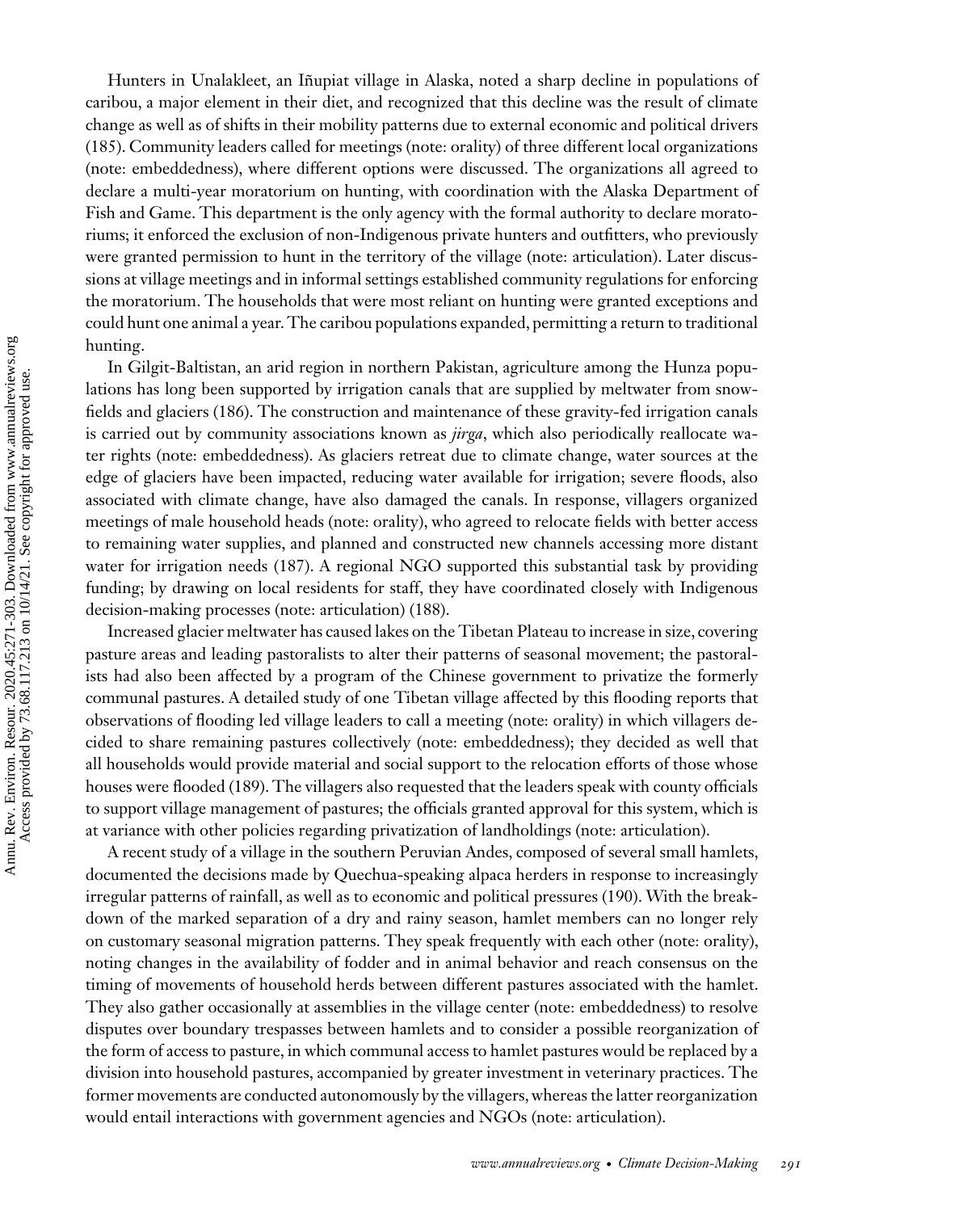#### **4.4. Transformational Adaptation**

**Transformational adaptation:** an adaptation effort that (*a*) is adopted at a very

large scale or intensity, (*b*) is genuinely novel in a region or sector, or (*c*) fundamentally alters places

As vulnerable populations are exposed to increasing climate change impacts, decision-makers are faced with a kind of adaptive decision-making termed transformative or transformational adaptation. According to Kates et al. [\(191\)](#page-32-0), an adaptation effort can be categorized as transformational rather than incremental if it is adopted at a much larger scale or intensity, if it is truly new to a particular region or resource system, or if it fundamentally alters places and shifts locations. Examples of increased scale or intensity include the bottom-up regreening of the Sahel and adding new higher barriers on the Thames. Cases of new adaptations in a region or resource system are shown by genetically modified water-efficient maize or using weather-indexed crop insurance in Africa. Resettlement or managed retreat are examples where the adaptation transforms places and shifts locations; they are the category of transformational adaptation perhaps getting the most attention currently [\(191\)](#page-32-0). Transformational adaptations involve a "fundamental change to the functioning of systems" that "opens new areas of policy response by going beyond existing systemic forms*...* and allows deep-rooted causes of risk and vulnerability to be addressed as part of the reorientation of development pathway toward social justice and sustainable development" [\(192,](#page-32-0) p. 117). Examples of transformational adaptations to date are often in response to extreme weather events that may be framed as climate related or not. For example, Koslov [\(193\)](#page-32-0) documented "agnostic adaptation" in Staten Island buyouts after Hurricane Sandy, referring to the absence of firm belief about climate change in this area, and Kates et al. [\(191\)](#page-32-0) discussed the bottom-up regreening of the Sahel by individual farmers who were motivated by providing food, animal fodder, fuel, and crop protection.

Transformational adaptation decision-making is characterized by both its collective action nature and its novelty, given that it requires coordination to coalesce to create and implement new visions. It thus often necessitates the development of new kinds of decision-making institutions or the profound remaking of current ones. Although proactive decision-making is infrequent [\(86\)](#page-28-0), some scholars have examined anticipatory and deliberate decision-making around transformative change [\(192, 194\)](#page-32-0), noting that the need for these new institutions can create opportunities to reshape whole social systems [\(192, 195\)](#page-32-0). As mentioned, such transformation is driven by the intersection of environmental change and vulnerability, and thus often entails confronting such social vulnerabilities. The social nature of these vulnerabilities is highlighted by Koslov's [\(196\)](#page-32-0) findings that Staten Island residents framed their buyouts in moral terms, making personal sacrifices to protect others further inland against future harms. Pelling et al. [\(192,](#page-32-0) p. 118) envisioned a process where "reflexive decision-making based on the continuous observation and monitoring of adaptive outcomes" will lead to society adjusting its preferences, coming to favor transformative adaptation over the two alternatives of resistance to adaptation, and incremental adaptation. In this instance, the work that has been done on managed large-scale sociotechnical transitions around mitigation can provide some paths forward, given that it has grappled with agency in large systems, institutional change, and power dynamics that influence decision-making [\(197–199\)](#page-32-0).

#### **5. CONCLUSIONS**

Our review has discussed the emergence of the field of climate decision-making as an area of research and practice. It locates this field in a context of deep apprehension about climate change and a strong public concern to include a wider range of forms of action in addition to policy. It shows the importance of considerations of governance and broader developments in decision science.

We have developed a focus on CCRDs, defined as decisions leading to actions that have consequences for climate change, particularly through mitigation and adaptation. We show the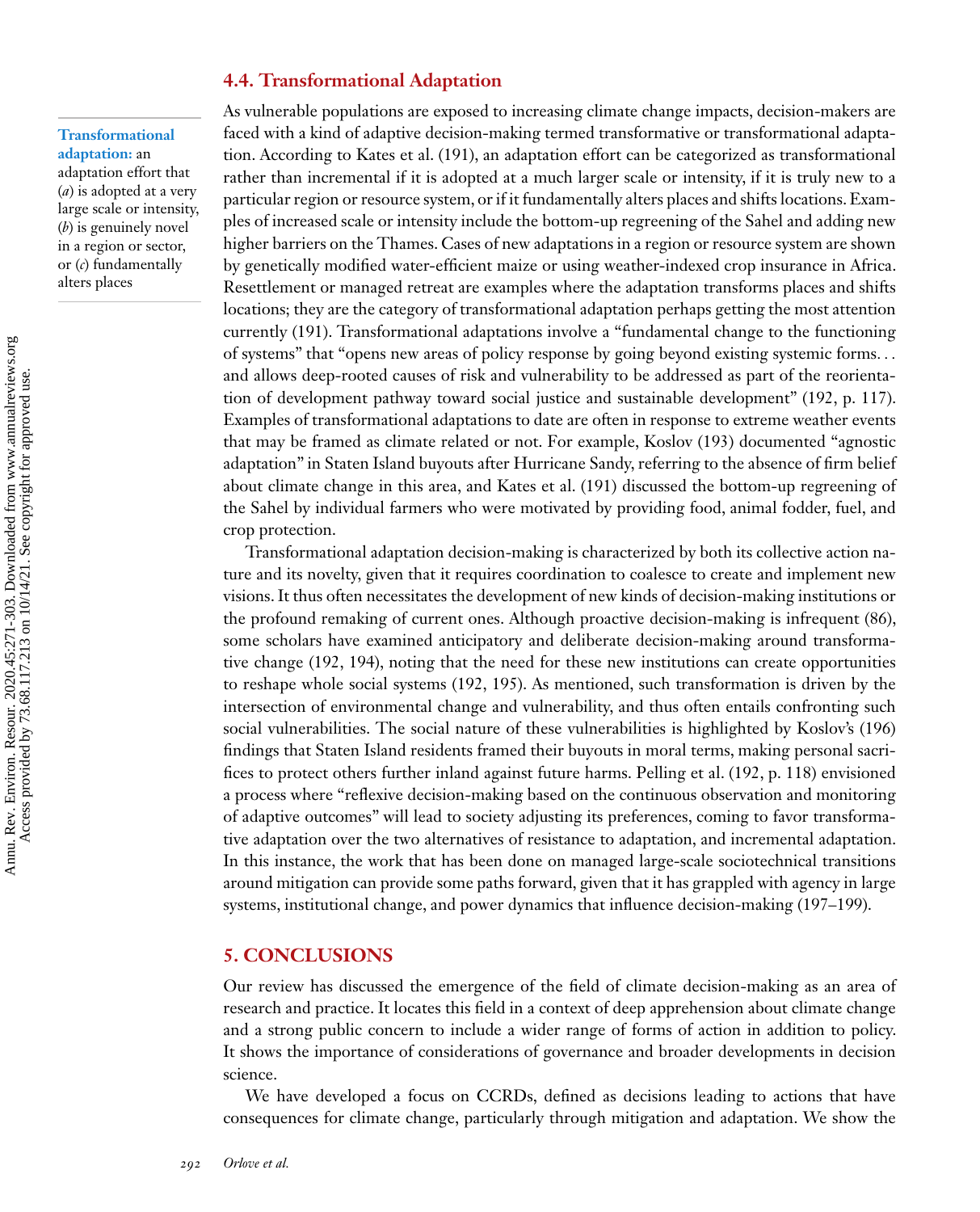relevance of advances in the study of cognitive systems within individuals and demonstrate the importance of this work for organizational decisions. Our discussion of framing is particularly detailed, given that the research in this area shows its effectiveness in shaping decisions. We have examined as well the extensive efforts to link climate decision-making to climate action by a variety of actors, including individuals, organizations, corporations, communities, Indigenous peoples, and state agencies.

We have highlighted several emerging areas of climate decision-making. Four are of particular importance. The first is the temporality of decision-making, moving beyond the short-term focus of much research on decision-making in climate and other domains.We show that some decisions lead actors to undertake plans, rather than individual actions, and thus to commit themselves to other future decisions. We also examine spillover, in which one decision can contribute to later decisions made by the same individual or organization, or by others—these can combine to form decision pathways; such longer frameworks create risks of unfavorable path dependencies and maladaptation, but tools are available to reduce such risks.

The second is the concept of urgency, a widely used term that we seek to examine systematically. We show its connection to ideas of climate crisis and climate emergency, which are attracting increasing attention. A review of earlier work on time pressure and time urgency provides some guidance for work in this area. We discuss some promising initial empirical studies, which suggest that the effects of urgency depend at least in part on the specific time pressures involved and the characteristics of the social contexts in which decision-makers act.

The third is the area of Indigenous decision-making. Although there is an extensive literature on Indigenous knowledge in relation to climate change, as well as in relation to biodiversity and other environmental topics, there has been less work on Indigenous communities and peoples as decision-makers. The general issues of framing and of context apply to Indigenous climate decisions as they do to such decisions made by others.We propose three key features of Indigenous climate decision-making: the embeddedness of decisions in social and cultural contexts, orality (an emphasis on spoken face-to-face communication, often in Indigenous languages), and articulation (interactions, whether equal or unequal, supportive or conflictive).

The final area is the notion of transformational change. Although decisions can often be seen as small in scale and iterative, some climate-related decisions led to fundamental changes in systems. We provide examples, such as strategic retreat from coastal areas threatened by sea-level rise and regreening of fragile environments that face desertification, and explain the importance of triggering events and framing in facilitating such processes.

We close by emphasizing that these four areas all signal the growing scale and scope of climate decision-making, by expanding the temporal scale and, through urgency, what can be called the temporal pressure; by including formerly marginalized participants such as Indigenous peoples; and by seeking not only improved action, but also broad transformation. It is our hope that research and practice in climate decision-making will continue to expand further in scale and scope, contributing to understanding, to action, and above all to solutions to the immense crisis faced by all humanity and indeed by all forms of life on our planet.

#### **SUMMARY POINTS**

1. Climate change decision-making has emerged in recent decades as an area of research and practice, expanding on an earlier focus on climate policy. This expansion draws on several trends: the emergence of complementary bodies of research within economics,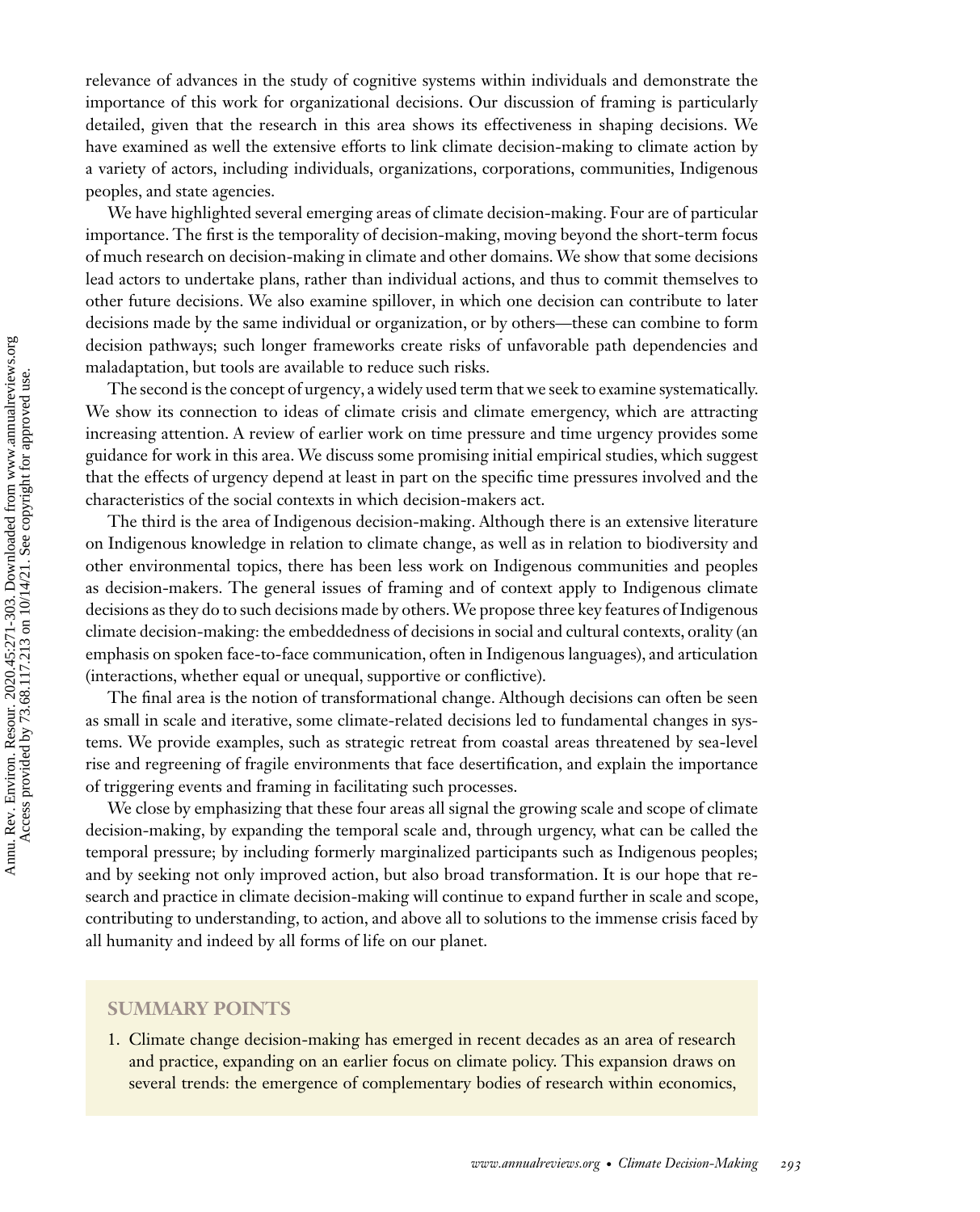psychology, and sociology on the limits to rationality; developments in the fields of governance and management that focus on new domains of decision-making; and shifts in climate risk management to include a broad array of actors and actions.

- 2. The study of climate change decision-making draws on developments in decision science, particularly advances in the study of cognitive and deliberative processes in individuals and organizations. It recognizes that many elements once deemed anathema to rational decision-making, including emotion and intuition, can often support effective decision-making.
- 3. Where earlier work focused on single decisions, recent research has examined linkages between decisions. These linkages include spillover, in which one decision influences future decisions, whether by the same actor or organization, or by another, and decision pathways, in which sequences of decisions can lead to significant change. Because these linkages can have negative effects, including maladaptation, when the linkages lead to negative decisions, decision tools and other methods have been developed to address this risk.
- 4. The effects of climate, economic, social, and other framings on decision-making have been studied, often showing that nonclimate frames can be as effective as, or more effective than, climate frames in promoting decision-making and action.
- 5. The concept of urgency, linked to the ideas of climate crisis and climate emergency, has taken on importance in recent years. Recent empirical studies trace the effects of an increased sense of urgency in leading actors to avoid delay in undertaking action.
- 6. Research on climate decision-making has influenced numerous areas of climate action, including nudges and other behavioral interventions, corporate social responsibility, and Indigenous decision-making. There has been growing attention to emerging areas of transformational change, such as strategic retreat in the face of sea-level rise.

#### **FUTURE ISSUES**

- 1. Future research could provide fuller accounts of the mechanisms that influence behavioral spillover, where one decision leads to later decisions made by the same individual or organization, and interpersonal and interorganizational spillover, where decisions made by one individual or organization lead to decisions made by others. It could indicate contextual factors that influence spillover and provide guidance on interventions to promote effective climate decision-making through both forms of spillover.
- 2. Future research could examine more fully the effects of increased urgency on climate decisions. It could disentangle urgency-related issues, such as time pressure, from other closely related risk dimensions, such as scale and uncertainty. It could decompose urgency into components, such as an acceleration of initiation of action on existing goals and an increased prioritization of certain goals over others.
- 3. Future research could examine the parallels between information processing in individuals and organizations, which generate similar forms of climate decision-making in these different domains. Potential topics of research include the costliness of information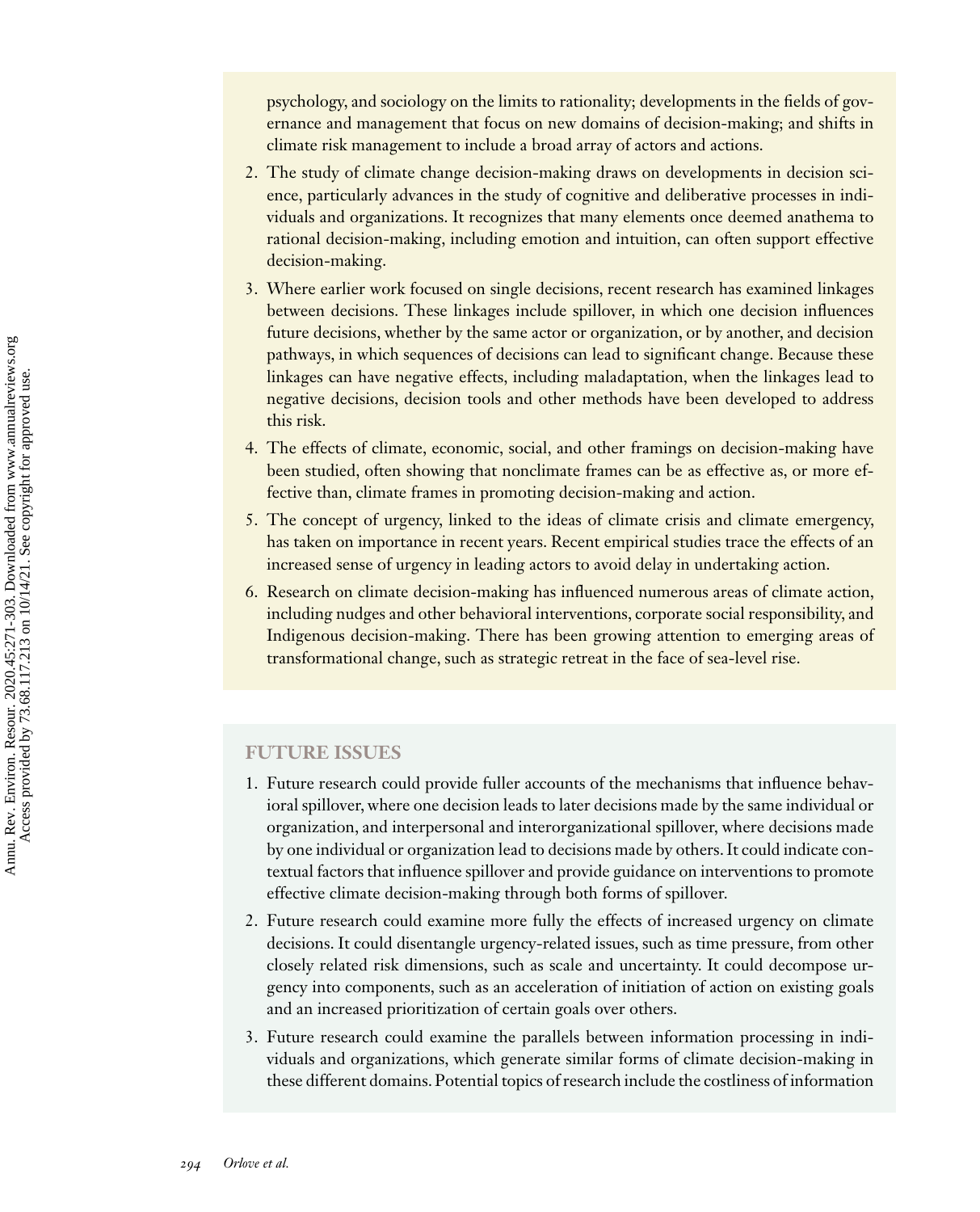<span id="page-24-0"></span>processing, the greater reliance on information obtained from experience over information obtained from description, and the reliance on frames to guide selection among a large number of attributes of particular objects, contexts, and situations.

- 4. The topic of Indigenous decision-making is much newer within the study of climate decisions than the topic of Indigenous knowledge. The construction of a large sample of cases, developed in conjunction with Indigenous researchers, could facilitate fuller understanding of this type of decision-making and its wider incorporation into climate action.
- 5. The topic of strategic retreat has recently become the object of research, particularly in urban coastal settings. It is found in a wide variety of contexts, including inland flood zones and mountain areas impacted by decreased water supply following glacier retreat. The attributes of decision-making in such settings are still incompletely understood. Further research could be of great importance for supporting this potentially transformative type of climate decision-making.
- 6. An emerging topic of research is the effects of climate movements such as youth movements, both on direct participants in them and on others exposed to them, on climate decision-making, including the selection of domains in which to act, and the selection of scales of action (from individual and household to local, regional, national, and global).

## **DISCLOSURE STATEMENT**

B.O. participates in a local climate action network, JCAN, in New York.

# **ACKNOWLEDGMENTS**

Funding was provided under the cooperative agreements NSF SES-0951516 and NSF SES-1463122, awarded to the Center for Research on Environmental Decisions, Columbia University. We wish to express our thanks to colleagues who provided comments, particularly to William Solecki and Lisa Zaval, who carefully read several full drafts of this article, and to Nora Kyrkjebo, who provided valuable assistance in its preparation.

## **LITERATURE CITED**

- 1. Morgan MG, Dowlatabadi H. 1996. Learning from integrated assessment of climate change. *Clim. Change* 34(3–4):337–68
- 2. Simon HA. 1955. A behavioral model of rational choice. *Q. J. Econ.* 69(1):99–118
- 3. Simon HA. 1982. *Models of Bounded Rationality*. Cambridge, MA: MIT Press
- 4. Simon HA. 1947. *Administrative Behavior: A Study of Decision-Making Processes in Administrative Organization*. New York: MacMillan
- 5. Selznick P. 1948. Foundations of the theory of organization. *Am. Sociol. Rev.* 13(1):25–35
- 6. Selznick P. 1949. *TVA and the Grass Roots: A Study in the Sociology of Formal Organization*. Berkeley: Univ. Calif. Press
- 7. Thaler RH, Sunstein CR. 2008. *Nudge: Improving Decisions About Health, Wealth, and Happiness*. New Haven: Yale Univ. Press
- 8. Kahneman D. 2011. *Thinking, Fast and Slow*. New York: Farrar, Straus and Giroux
- 9. Organisation for Economic Co-operation and Development (OECD). 2006. *OECD Economics Glossary: English-French*. Paris: OECD Publ.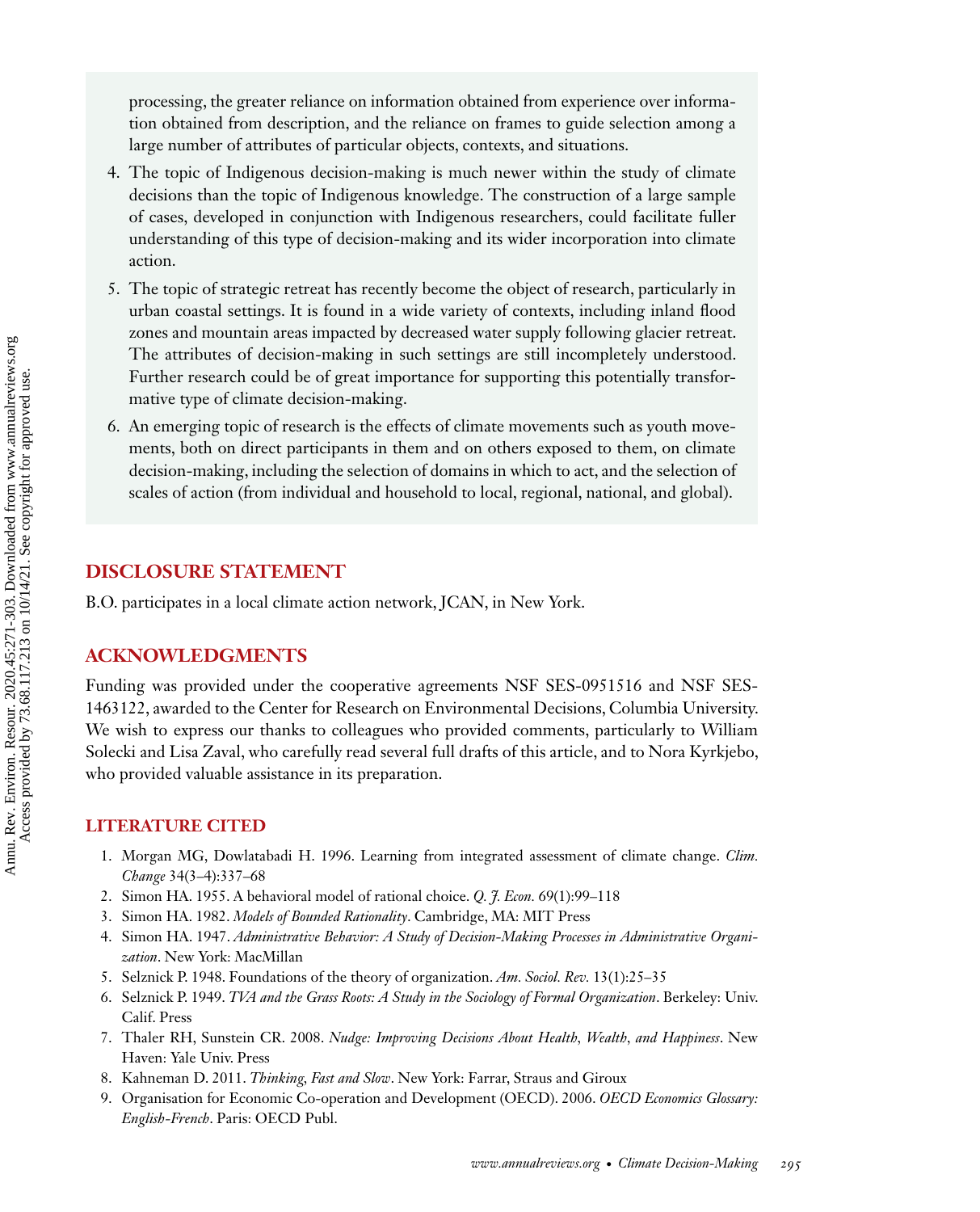- <span id="page-25-0"></span>10. Lemos MC, Agrawal A. 2006. Environmental governance. *Annu. Rev. Environ. Resour.* 31:297–325
- 11. Waring SP. 2016. *Taylorism Transformed: Scientific Management Theory Since 1945*. Chapel Hill, NC: Univ. North Carolina Press
- 12. Morris PWG. 2011. A brief history of project management. In *The Oxford Handbook of Project Management*, ed. PWG Morris, JK Pinto, J Söderlund, pp. 15–36. New York: Oxford Univ. Press
- 13. Barondeau R, Hobbs B. 2019. A pragmatic sociological examination of projectification. *Int. J. Manag. Proj. Bus.* 12(2):282–97
- 14. Hwang H, Powell WW. 2009. The rationalization of charity: the influences of professionalism in the nonprofit sector. *Adm. Sci. Q.* 54.22009:268–98
- 15. Radin BA. 1998. The Government Performance and Results Act (GPRA): Hydra-headed monster or flexible management tool? *Public Adm. Rev.* 58(4):307–16
- 16. Paoli G, Bass B. 1997. Climate change and variability, uncertainty and decision making. *J. Environ. Manag.* 49(1):1–6
- 17. Ürge-Vorsatz D, Tirado-Herrero S, Dubash NK, Lecocq F. 2014. Measuring the co-benefits of climate change mitigation. *Annu. Rev. Environ. Resour.* 39:549–82
- 18. Sathaye J, Najam A, Cocklin C, Heller T, Lecocq F, et al. 2007. Sustainable development and mitigation. In *Climate Change 2007: Mitigation. Contribution of Working Group III to the Fourth Assessment Report of the Intergovernmental Panel on Climate Change*, ed. B Metz, OR Davidson, PR Bosch, R Dave, LA Meyer, pp. 691–743. New York: Cambridge Univ. Press
- 19. Sloman SA. 1996. The empirical case for two systems of reasoning. *Psych. Bull.* 119(1):3–22
- 20. Morewedge CK, Kahneman D. 2010. Associative processes in intuitive judgment. *Trends Cogn. Sci.* 14(10):435–40
- 21. Melnikoff DA, Bargh JA. 2018. The mythical number two. *Trends Cogn. Sci.* 22(4):280–93
- 22. Gigerenzer G, Gaissmaier W. 2011. Heuristic decision making. *Annu. Rev. Psychol.* 62:451–82
- 23. Workman S, Jones BD, Jochim AE. 2009. Information processing and policy dynamics. *Policy Stud. J.* 37(1):75–92
- 24. Shannon B, McGee Z, Jones B. 2019. Bounded rationality and cognitive limits in political decision making. In *Oxford Research Encyclopedia of Politics*, ed. WR Thompson, R Dalton, F Laursen, K Lippert-Rasmussen, BG Peters, K Rasler, L Tiede. **[https://doi.org/10.1093/acrefore/9780190228637.013.](https://doi.org/10.1093/acrefore/9780190228637.013.961) 961**
- 25. Robb R. 2019. *Willful: How We Choose What We Do*. New Haven, CT: Yale Univ. Press
- 26. Orlove B, Taddei R, Podesta G, Broad K. 2011. ENVIRONMENTAL CITIZENSHIP IN LATIN AMERICA: Climate, Intermediate Organizations, and Political Subjects. *Lat. Am. Res. Rev.* 46(SI):115– 40
- 27. Fujii S, Kitamura R. 2003. What does a one-month free bus ticket do to habitual drivers? *Transportation* 30(1):81–95
- 28. Chapman DA, Lickel B. 2016. Climate change and disasters: how framing affects justifications for giving or withholding aid to disaster victims. *Soc. Psychol. Pers. Sci.* 7(1):13–20
- 29. Hall JW, Lempert RJ, Keller K, Hackbarth A, Mijere C, McInerney DJ. 2012. Robust climate policies under uncertainty: a comparison of robust decision making and info-gap methods. *Risk Anal. Int. J.* 32(10):1657–72
- 30. Weaver CP, Lempert RJ, Brown C, Hall JA, Revell D, Sarewitz D. 2013. Improving the contribution of climate model information to decision making: the value and demands of robust decision frameworks. *WIREs Clim. Change* 4(1):39–60
- 31. Hanger S, Pfenninger S, Dreyfus M, Patt A. 2013. Knowledge and information needs of adaptation policy-makers: a European study. *Reg. Environ. Change* 13(1):91–101
- 32. von Detten R, Faber F. 2013. Organizational decision-making by German state-owned forest companies concerning climate change adaptation measures. *For. Policy Econ.* 35:57–65
- 33. van Valkengoed AM, Steg L. 2019. Meta-analyses of factors motivating climate change adaptation behaviour. *Nat. Clim. Change* 9:158–63
- 34. Chapman DA, Lickel B, Markowitz EM. 2017. Reassessing emotion in climate change communication. *Nat. Clim. Change* 7:850–52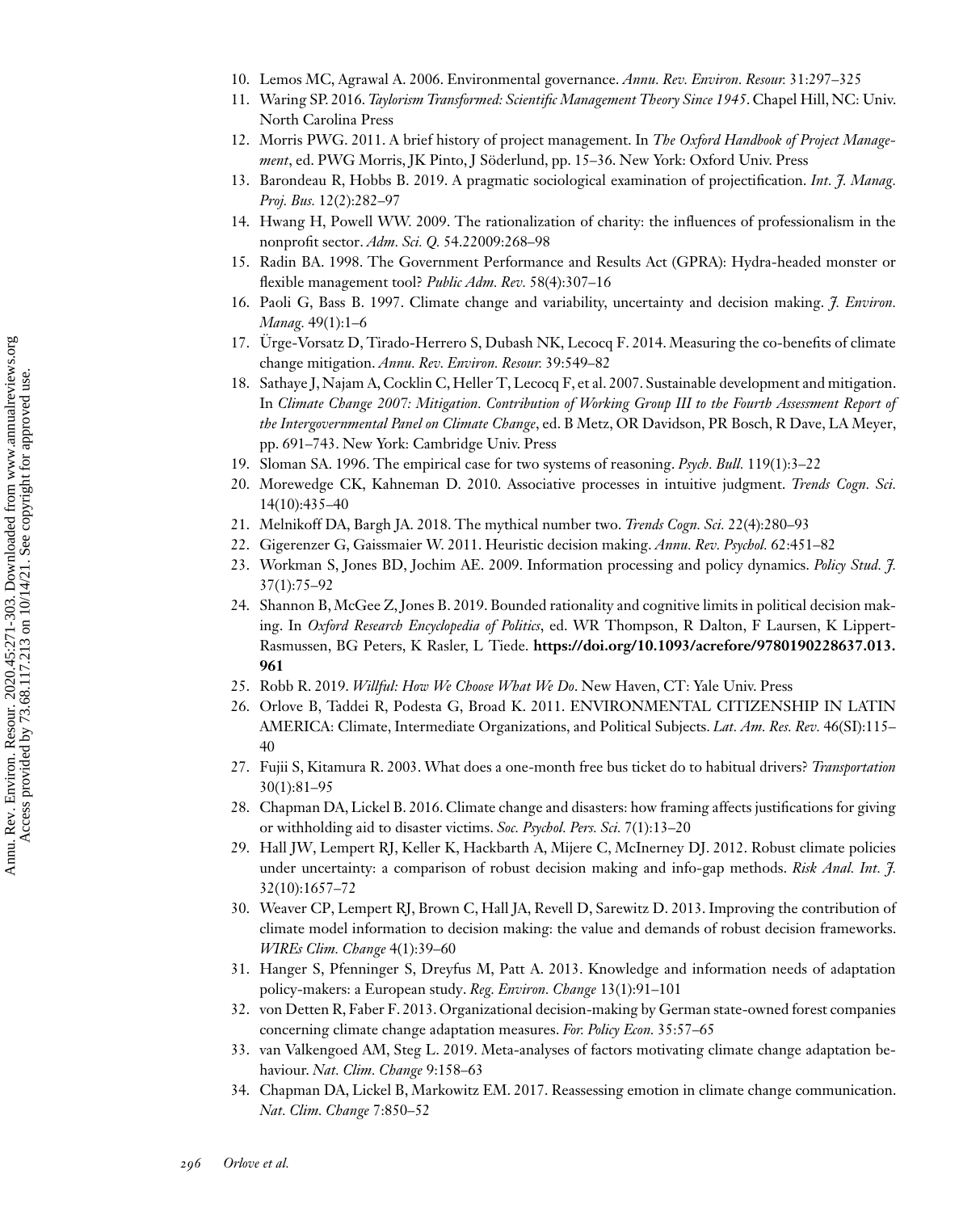- <span id="page-26-0"></span>35. Schneider C, Zaval L, Weber EU, Markowitz EM. 2017. The influence of anticipated pride and guilt on pro-environmental decision making. *PLOS ONE* 12(11):e0188781
- 36. Fulmer AC, Gelfand MJ. 2012. At what level (and in whom) we trust: trust across multiple organizational levels. *J. Manag.* 38(4):1167–230
- 37. Lacey J, Howden M, Cvitanovic C, Colvin RM. 2018. Understanding and managing trust at the climate science-policy interface. *Nat. Clim. Change* 8:22–28
- 38. Delmas MA, Fischlein M, Asensio OI. 2013. Information strategies and energy conservation behavior: a meta-analysis of experimental studies from 1975 to 2012. *Energy Policy* 61:729–39
- 39. Bauner C, Crago CL. 2015. Adoption of residential solar power under uncertainty: implications for renewable energy incentives. *Energy Policy* 86:27–35
- 40. Markowitz E, Shariff A. 2012. Climate change and moral judgement. *Nat. Clim. Change* 2:243–47
- 41. Wilson RS, Hardisty DJ, Epanchin-Niell RS, Runge MC, Cottingham KL, et al. 2016. A typology of time-scale mismatches and behavioral interventions to diagnose and solve conservation problems. *Conserv. Biol.* 30(1):42–49
- 42. Hurlstone M, Price A, Wang S, Leviston Z, Walker I. 2020. Activating the legacy motive mitigates intergenerational discounting in the climate game. *Glob. Environ. Change* 60:102008
- 43. Howe PD, Marlon JR, Wang X, Leiserowitz A. 2019. Public perceptions of the health risks of extreme heat across US states, counties, and neighborhoods. *PNAS* 116(14):6743–48
- 44. Song K, Qu S, Taiebat M, Liang S, Xu M. 2019. Scale, distribution and variations of global greenhouse gas emissions driven by U.S. households. *Environ. Int.* 133(Part A):105137
- 45. Gould K, Pellow D, Schnaiberg A. 2004. Interrogating the treadmill of production: everything you wanted to know about the treadmill but were afraid to ask. *Organ. Environ.* 17(3):296–316
- 46. Ebeling F, Lotz S. 2015. Domestic uptake of green energy promoted by opt-out tariffs.*Nat. Clim. Change* 5:868–71
- 47. Truelove HB, Carrico AR, Weber EU, Raimi KT, Vandenbergh MP. 2014. Positive and negative spillover of pro-environmental behavior: an integrative review and theoretical framework. *Glob. Environ. Change* 29:127–38
- 48. Maki A, Carrico AR, Raimi KT, et al. 2019. Meta-analysis of pro-environmental behaviour spillover. *Nat. Sustain.* 2:307–15
- 49. Hargreaves T. 2011. Practice-ing behaviour change: applying social practice theory to proenvironmental behaviour change. *J. Consum. Cult.* 11(1):79–99
- 50. Bollinger B, Gillingham K. 2012. Peer effects in the diffusion of solar photovoltaic panels. *Mark. Sci.* 31(6):873–1025
- 51. Sweetman J, Whitmarsh LE. 2016. Climate justice: high-status ingroup social models increase proenvironmental action through making actions seem more moral topics. *Cogn. Sci.* 8(1):196–221
- 52. Wise RM, Fazey I, Stafford Smith M, Park SE, Eakin HC, et al. 2014. Reconceptualising adaptation to climate change as part of pathways of change and response. *Glob. Environ. Change* 28:325–36
- 53. Denton F, Wilbanks TJ, Abeysinghe AC, Burton I, Gao Q, et al. 2014. Climate-resilient pathways: adaptation, mitigation, and sustainable development. In *Climate Change 2014: Impacts, Adaptation, and Vulnerability. Part A: Global and Sectoral Aspects. Contribution of Working Group II to the Fifth Assessment Report of the Intergovernmental Panel on Climate Change*, ed. CB Field, VR Barros, DJ Dokken, KJ Mach, MD Mastrandrea, et al., pp. 1101–31. New York: Cambridge Univ. Press
- 54. Gersonius B, Ashley R, Pathirana A, Zevenbergen C. 2013. Climate change uncertainty: building flexibility into water and flood risk infrastructure. *Clim. Change* 116(2):411–23
- 55. Thompson A, Robbins P, Sohngen B, Arvai J, Koontz T. 2006. Economy, politics and institutions: from adaptation to adaptive management in climate change. *Clim. Change* 78(1):1–5
- 56. Yousefpour R, Jacobsen JB, Thorsen BJ,Meilby H, Hanewinkel M, Oehler K. 2012. A review of decisionmaking approaches to handle uncertainty and risk in adaptive forest management under climate change. *Ann. For. Sci.* 69(1):1–15
- 57. Liu Y, Gupta H, Springer E, Wagener T. 2008. Linking science with environmental decision making: experiences from an integrated modeling approach to supporting sustainable water resources management. *Environ. Model. Softw.* 23(7):846–58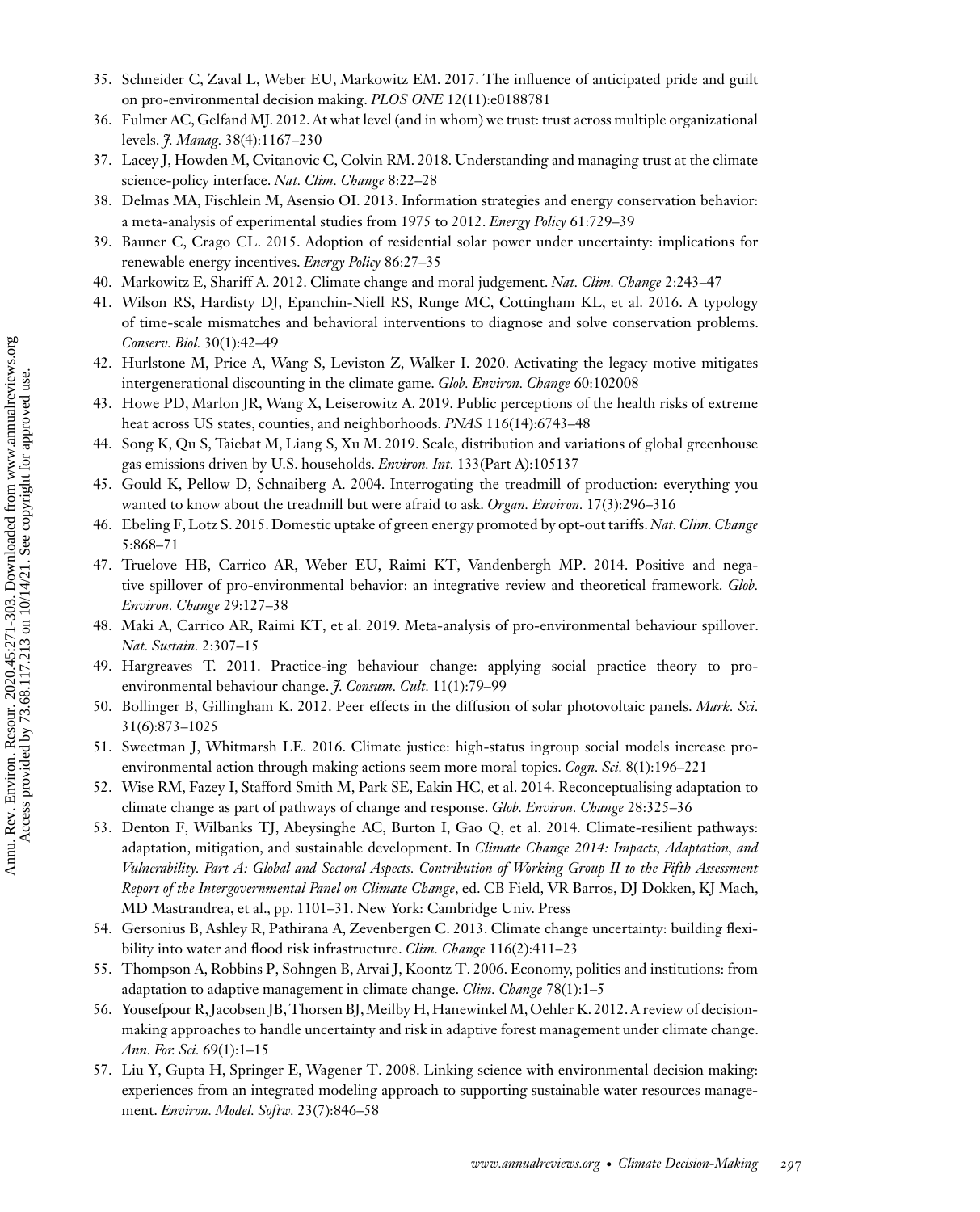- <span id="page-27-0"></span>58. Lempert RJ, Groves DG. 2010. Identifying and evaluating robust adaptive policy responses to climate change for water management agencies in the American West. *Technol. Forecast. Soc. Change* 77(6):960– 74
- 59. O'Reilly J, Isenhour C, McElwee P, Orlove B. 2020. Climate change: expanding anthropological possibilities. *Annu. Rev. Anthropol.* 49:13–29
- 60. Nisbet MC. 2009. Communicating climate change: why frames matter for public engagement. *Environ. Sci. Policy Sustain. Dev.* 51(2):12–23
- 61. Fløttum K, Gjerstad Ø. 2017. Narratives in climate change discourse. *WIREs Clim. Change* 8(1):e429
- 62. van Hulst M, Yanow D. 2016. From policy "frames" to "framing": theorizing a more dynamic, political approach. *Am. Rev. Public Adm.* 46(1):92–112
- 63. Tversky A, Kahneman D. 1986. Rational choice and the framing of decisions. *J. Bus.* 59(4):S251–78
- 64. van der Linden S, Maibach E, Leiserowitz A. 2015. Improving public engagement with climate change: five "best practice" insights from psychological science. *Perspect. Psychol. Sci.* 10(6):758–63
- 65. Dewulf A. 2013. Contrasting frames in policy debates on climate change adaptation.*WIREs Clim. Change* 4(4):321–30
- 66. Dew N, Aten K, Ferrer G. 2017. How many admirals does it take to change a light bulb? Organizational innovation, energy efficiency, and the United States Navy's battle over LED lighting. *Energy Res. Soc. Sci.* 27:57–67
- 67. Wright C, Nyberg D. 2017. An inconvenient truth: how organizations translate climate change into business as usual. *Acad. Manag. J.* 60(5):1633–61
- 68. York JG, Hargrave TJ, Pacheco DF. 2016. Converging winds: logic hybridization in the Colorado wind energy field. *Acad. Manag. J.* 59(2):579–610
- 69. Benford RD, Snow DA. 2000. Framing processes and social movements: an overview and assessment. *Annu. Rev. Sociol.* 26:611–39
- 70. McCright AM, Dunlap RE. 2000. Challenging global warming as a social problem: an analysis of the conservative movement's counter-claims. *Soc. Probl.* 47(4):499–522
- 71. McCright AM, Dunlap RE. 2003. Defeating Kyoto: the conservative movement's impact on US climate change policy. *Soc. Probl.* 50(3):348–73
- 72. Boykoff MT. 2007. From convergence to contention: United States mass media representations of anthropogenic climate change science. *Trans. Inst. Br. Geogr.* 32(4):477–89
- 73. Whitmarsh L. 2011. Scepticism and uncertainty about climate change: dimensions, determinants and change over time. *Glob. Environ. Change* 21(2):690–700
- 74. Marisa Dispensa J, Brulle RJ. 2003. Media's social construction of environmental issues: focus on global warming—a comparative study. *Int. J. Sociol. Soc. Policy* 23(10):74–105
- 75. McCright AM, Charters M, Dentzman K, Dietz T. 2016. Examining the effectiveness of climate change frames in the face of a climate change denial counter-frame. *Top. Cogn. Sci.* 8(1):76–97
- 76. Maibach EW, Nisbet M, Baldwin P, Akerlof K, Diao G. 2010. Reframing climate change as a public health issue: an exploratory study of public reactions. *BMC Public Health* 10(1):299
- 77. Myers TA, Nisbet MC, Maibach EW, Leiserowitz AA. 2012. A public health frame arouses hopeful emotions about climate change. *Clim. Change* 113(3–4):1105–12
- 78. Dalby S. 2015. Climate change and the insecurity frame. In *Reframing Climate Change*, ed. S O'Lear, S Dalby, pp. 99–115. New York: Routledge
- 79. Hsiang S, Kopp R, Jina A, Rising J, Delgado M, et al. 2017. Estimating economic damage from climate change in the United States. *Science* 356(6345):1362–69
- 80. Kester J, Sovacool BK. 2017. Torn between war and peace: critiquing the use of war to mobilize peaceful climate action. *Energy Policy* 104:50–55
- 81. Fuller S, McCauley D. 2016. Framing energy justice: perspectives from activism and advocacy. *Energy Res. Soc. Sci.* 11:1–8
- 82. Hurlstone MJ, Lewandowsky S, Newell BR, Sewell B. 2014. The effect of framing and normative messages in building support for climate policies. *PLOS ONE* 9(12):e114335
- 83. Feldman L, Hart PS. 2018. Climate change as a polarizing cue: framing effects on public support for low-carbon energy policies. *Glob. Environ. Change* 51:54–66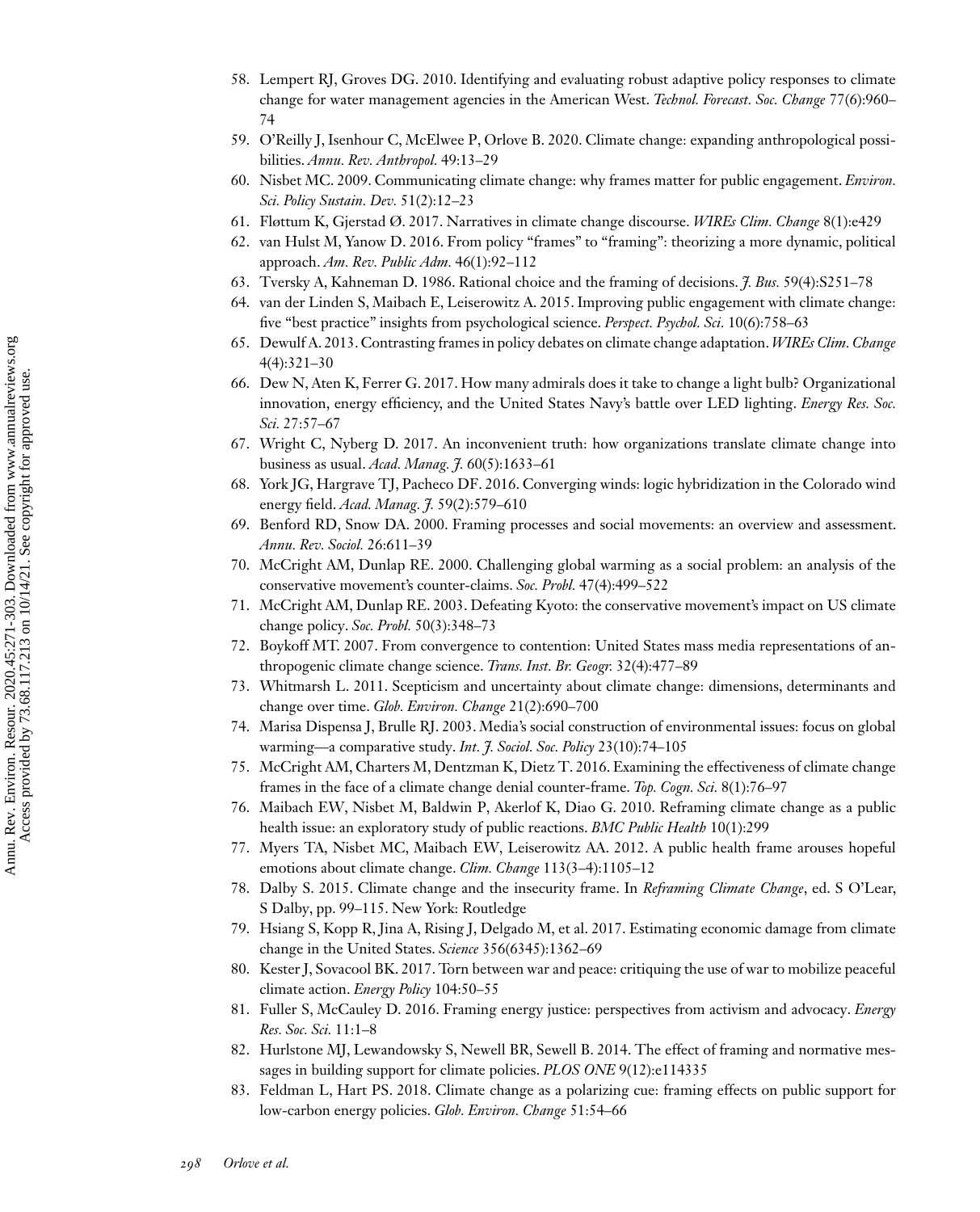- <span id="page-28-0"></span>84. Orlove B, Milch K, Zaval L, Ungemach C, Brugger J, et al. 2019. Framing climate change in frontline communities: anthropological insights on how mountain dwellers in the USA, Peru, and Italy adapt to glacier retreat. *Reg. Environ. Change* 19(5):1295–309
- 85. Spence A, Pidgeon N. 2010. Framing and communicating climate change: the effects of distance and outcome frame manipulations. *Glob. Environ. Change* 20(4):656–67
- 86. Shwom R, Kopp RE. 2019. Long-term risk governance: When do societies act before crisis? *J. Risk Res.* 29:1374–1390
- 87. Marx SM, Weber EU, Orlove BS, Leiserowitz A, Krantz DH, et al. 2007. Communication and mental processes: experiential and analytic processing of uncertain climate information. *Glob. Environ. Change* 17(1):47–58
- 88. Hulme M. Is it too late (to stop dangerous climate change)? An editorial. *WIREs Clim. Change* 11:e619
- 89. Farrell J. 2016. Corporate funding and ideological polarization about climate change. *PNAS* 113(1):92– 97
- 90. Bocquillon P. 2018. (De-)Constructing coherence? Strategic entrepreneurs, policy frames and the integration of climate and energy policies in the European Union. *Environ. Policy Gov.* 28(5):339–49
- 91. Jones RN, Patwardhan A, Cohen SJ, Dessai S, Lammel A, et al. 2014. Foundations for decision making. In *Climate Change 2014: Impacts, Adaptation, and Vulnerability. Part A: Global and Sectoral Aspects. Working Group II Contribution to the Fifth Assessment Report of the Intergovernmental Panel on Climate Change*, ed. CB Field, VR Barros, DJ Dokken, KJ Mach,MD Mastrandrea, et al., pp. 195–228. New York: Cambridge Univ. Press
- 92. Steel P, König CJ. 2006. Integrating theories of motivation. *Acad. Manag. Rev.* 31(4):889–913
- 93. Janis IL. 1982. *Groupthink Psychological Studies of Policy Decisions and Fiascos*. Boston: Houghton Mifflin
- 94. Janis IL. 1989. *Crucial Decisions: Leadership in Policymaking and Crisis Management*. New York: Simon & Schuster
- 95. Bronner R. 1982.*Decision Making Under Time Pressure: An Experimental Study of Stress Behavior in Business Management*. Lexington, MA: Lexington Books
- 96. Holsti OR, George AL. 1975. The effects of stress on the performance of foreign policy-makers. *Political Sci. Annu.* 6(3):255
- 97. Rastegary H, Landy FJ. 1993. The interactions among time urgency, uncertainty, and time pressure. In *Time Pressure and Stress in Human Judgment and Decision Making*, ed. O Svenson, AJ Maule, pp. 217–39. Boston: Springer
- 98. Wilson AJ, Orlove B. 2019.*What do we mean when we say climate change is urgent?* Work. Pap. 1, Cent. Res. Environ. Dec., Acad. Commons, Columbia Univ., New York. **<https://doi.org/10.7916/d8-b7cd-4136>**
- 99. Paglia E. 2018. The socio-scientific construction of global climate crisis. *Geopolitics* 23(1):96–123
- 100. The Climate Reality Project. 2019. Communicating the urgency of the climate crisis. *The Climate Reality Project*,May 15. **[https://www.climaterealityproject.org/blog/communicating-urgency-climate](https://www.climaterealityproject.org/blog/communicating-urgency-climate-crisis)crisis**
- 101. Herring SC, Hoell A, Hoerling MP, Kossin JP, Schreck CJ, Stott PA. 2016. Introduction to explaining extreme events of 2015 from a climate perspective. *Bull. Am. Meteorol. Soc.* 97(12):S1–3
- 102. Krupp F, Keohane N, Pooley E. 2019. Less than zero: Can carbon-removal technologies curb climate change? *Foreign Aff*. 98(2):142–52
- 103. Smock CD. 1955. The influence of psychological stress on the "intolerance of ambiguity." *J. Abnorm. Soc. Psychol.* 50(2):177–82
- 104. Price VA. 1982. *Type A behavior pattern: a model for research and practice*. New York: Academic
- 105. MacCrimmon KR, Taylor RN. 1976. Decision making and problem solving. In *Handbook of Industrial and Organizational Psychology*, ed. MD Dunnette, pp. 1397–463. Chicago: Rand McNally
- 106. Laurmann JA. 1986. Scientific uncertainty and decision making: the case of greenhouse gases and global climate change. *Sci. Total Environ.* 55:177–86
- 107. The World Bank. 2012. *Inclusive Green Growth: The Pathway to Sustainable Development*. Washington, DC: The World Bank
- 108. Ripple WJ, Wolf C, Newsome TM, Barnard P, Moomaw WR. 2020. World scientists' warning of a climate emergency. *BioScience*. 70:8–12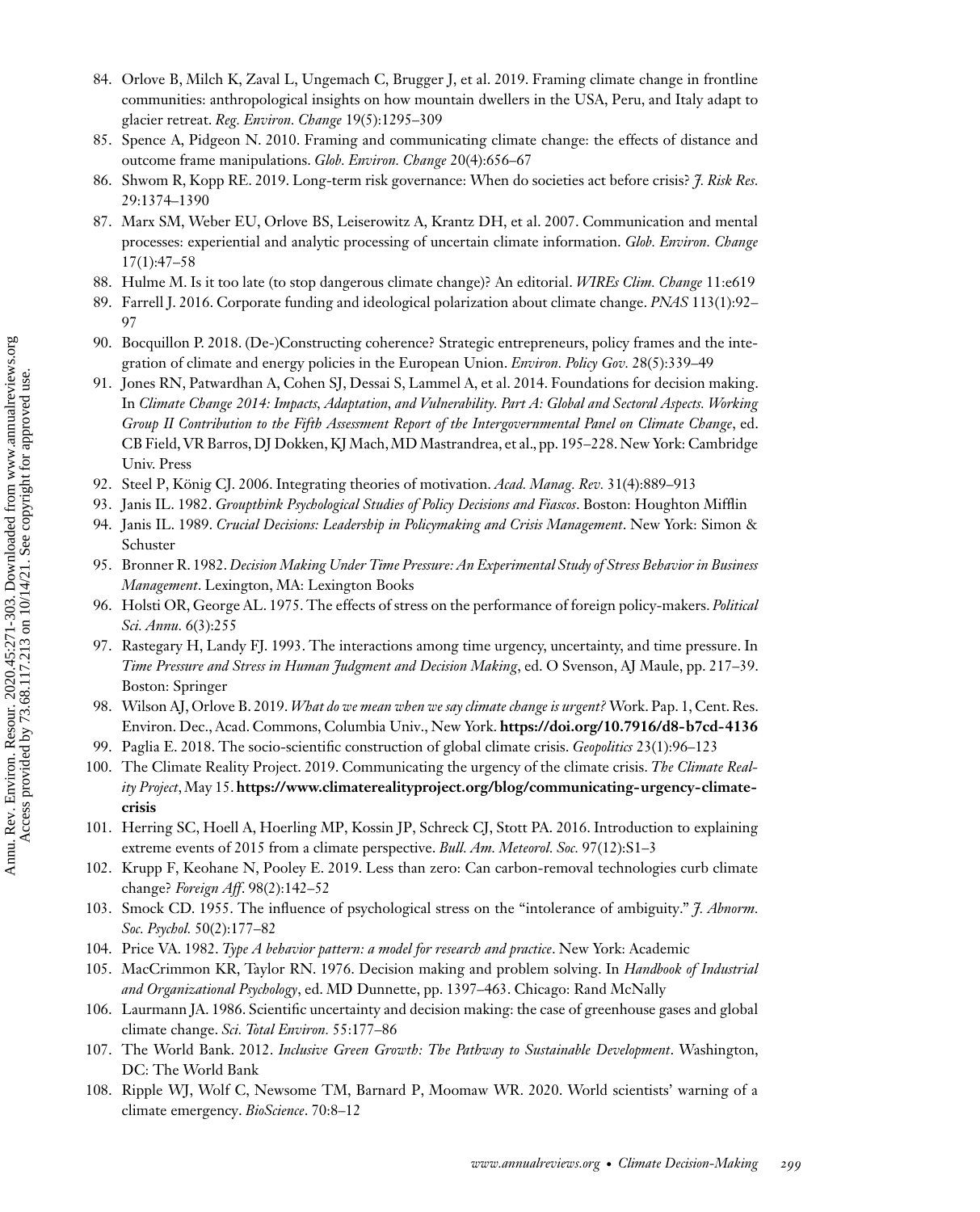- <span id="page-29-0"></span>109. McSweeney K, Coomes OT. 2011. Climate-related disaster opens a window of opportunity for rural poor in northeastern Honduras. *PNAS* 108(13):5203–8
- 110. Howden SM, Soussana J, Tubiello FN, Chhetri N, Dunlop M, Meinke H. 2007. Adapting agriculture to climate change. *PNAS* 104(50):19691–96
- 111. Stern NH. 2015. *Why Are We Waiting? The Logic, Urgency, and Promise of Tackling Climate Change*. Cambridge, MA: MIT Press
- 112. Boran I, Heath J. 2016. Attributing weather extremes to climate change and the future of adaptation. *Policy Ethics, Policy Environ*. 19(3):239–55
- 113. Salamon MK. 2019. Leading the public into emergency mode: introducing the climate emergency movement. *Noteworthy: The Climate Blog*, May 24. **[https://blog.usejournal.com/leading-the-public-into](https://blog.usejournal.com/leading-the-public-into-emergency-mode-b96740475b8f)emergency-mode-b96740475b8f**
- 114. Dubash NK. 2019. Revisiting climate ambition: the case for prioritizing current action over future intent. *WIREs Clim. Change* 11(1):e622
- 115. van Slobbe E, Werners SE, Riquelme-Solar M, Bölscher T, van Vliet MTH. 2016. The future of the Rhine: Stranded ships and no more salmon? *Reg. Environ. Change* 16(1):31–41
- 116. Archie KM, Chapman R, Flood S. 2018. Climate change response in New Zealand communities: local scale adaptation and mitigation planning. *Environ. Dev.* 29:19–31
- 117. Rooney-Varga JN, Sterman JD, Fracassi E, Franck T, Kapmeier F, et al. 2018. Combining role-play with interactive simulation to motivate informed climate action: evidence from the *World Climate* simulation. *PLOS ONE* 13(8):e0202877
- 118. Rinscheid A, Pianta S,Weber EU. 2019. Fast track or Slo-Mo? Public support and temporal preferences for phasing out fossil fuel cars in the United States. *Clim. Policy* 20:30–45
- 119. Rinscheid A, Wuestenhagen R. 2019. Germany's decision to phase out coal by 2038 lags behind citizens' timing preferences. *Nat. Energy* 4(10):856–63
- 120. Franco GD, Cayan A, Luers M, Hanemann M, Croes B. 2012. Linking climate change science with policy in California. In *Integrating Science and Policy: Vulnerability and Resilience in Global Environmental Change*, ed. RE Kasperson, M Berbarian, pp. 151–68. Abingdon, UK: Routledge
- 121. Huntjens P, Pahl-Wostl C, Rihoux B, Schlüter M, Flachner Z, et al. 2011. Adaptive water management and policy learning in a changing climate: a formal comparative analysis of eight water management regimes in Europe, Africa and Asia. *Environ. Policy Gov.* 21(3):145–63
- 122. Kirchhoff CJ, Lemos MC, Engle NL. 2013. What influences climate information use in water management? The role of boundary organizations and governance regimes in Brazil and the U.S. *Environ. Sci. Policy* 26:6–18
- 123. Rayner S, Lach D, Ingram H. 2005. Weather forecasts are for wimps: why water resource managers do not use climate forecasts. *Clim. Change* 69(2):197–227
- 124. Blades JJ, Klos PZ, Kemp KB, Hall TE, Force JE, et al. 2016. Forest managers' response to climate change science: evaluating the constructs of boundary objects and organizations. *For. Ecol. Manag.* 360:376–87
- 125. Kemp KB, Blades JJ, Zion Klos P, Hall TE, Force JE, et al. 2015.Managing for climate change on federal lands of the western United States: perceived usefulness of climate science, effectiveness of adaptation strategies, and barriers to implementation. *Ecol. Soc.* 20(2):17
- 126. Mase AS, Prokopy LS. 2014. Unrealized potential: a review of perceptions and use of weather and climate information in agricultural decision making. *Weather Clim. Soc.* 6(1):47–61
- 127. Bassen A, Gödker K, Lüdeke-Freund F, Oll J. 2019. Climate information in retail investors' decisionmaking: evidence from a choice experiment. *Organ. Environ.* 32(1):62–82
- 128. Rickards L, Wiseman J, Kashima Y. 2014. Barriers to effective climate change mitigation: the case of senior government and business decision makers. *WIREs Clim. Change* 5(6):753–73
- 129. Surminski S. 2013. Private-sector adaptation to climate risk. *Nat. Clim. Change* 3:943–45
- 130. Grothmann T, Patt A. 2005. Adaptive capacity and human cognition: the process of individual adaptation to climate change. *Glob. Environ. Change* 15(3):199–213
- 131. Lemos MC, Eakin H, Dilling L, Worl J. 2019. Social sciences, weather, and climate change. *Meteorol. Monogr.* 59:26–31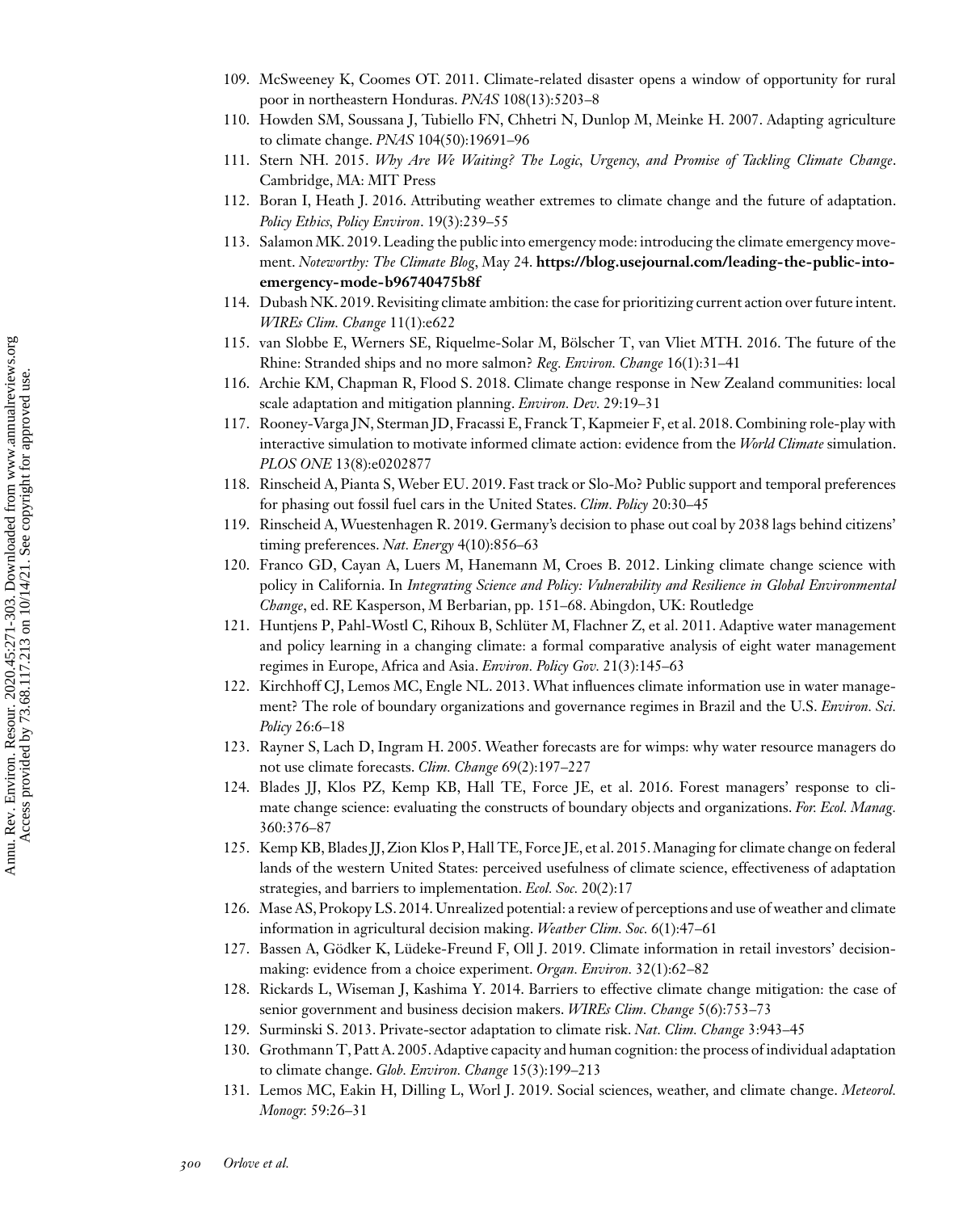- <span id="page-30-0"></span>132. Kirchhoff CJ, Carmen Lemos M, Dessai S. 2013. Actionable knowledge for environmental decision making: broadening the usability of climate science. *Annu. Rev. Environ. Resour.* 38(1):393–414
- 133. Zavalloni C, Andresen JA, Winkler JA, Flore JA, Black JR, et al. 2006. The Pileus Project: climatic impacts on sour cherry production in the Great Lakes Region in past and projected future time frames. *Acta Hortic*. 707:101–8
- 134. Winkler JA, Thornsbury S, Artavia M, Chmielewski FM, Kirschke D, et al. 2010. A conceptual framework for multi-regional climate change assessments for international market systems with long-term investments. *Clim. Change* 103(3–4):445–70
- 135. Morss RE, Demuth JL, Lazo JK, Dickinson K, Lazrus H, Morrow BH. 2016. Understanding public hurricane evacuation decisions and responses to forecast and warning messages. *Weather Forecast* 31(2):395– 417
- 136. Thompson RR, Garfin DR, Silver RC. 2017. Evacuation from natural disasters: a systematic review of the literature. *Risk Anal*. 37(4):812–39
- 137. Hamilton LC, Lemcke-Stampone M, Grimm C. 2018. Cold winters warming? Perceptions of climate change in the North Country. *Weather Clim. Soc.* 10(4):641–52
- 138. Whitmarsh L. 2008. Are flood victims more concerned about climate change than other people? The role of direct experience in risk perception and behavioural response. *J. Risk Res.* 11(3):351–74
- 139. Zanocco C, Boudet H, Nilson R, Satein H, Whitley H, Flora J. 2018. Place, proximity, and perceived harm: extreme weather events and views about climate change. *Clim. Change* 149(3–4):349–65
- 140. Cash DW, Clark WC, Alcock F, Dickson NM, Eckley N, et al. 2003. Knowledge systems for sustainable development. *PNAS* 100(14):8086–91
- 141. Bremer S, Meisch S. 2017. Co-production in climate change research: reviewing different perspectives. *WIREs Clim. Change* 8(6):e482
- 142. Clark WC, van Kerkhoff L, Lebel L, Gallopin GC. 2016. Crafting usable knowledge for sustainable development. *PNAS* 113(17):4570–78
- 143. Lemos MC, Morehouse BJ. 2005. The co-production of science and policy in integrated climate assessments. *Glob. Environ. Change* 15(1):57–68
- 144. Vincent K, Daly M, Scannell C, Leathes B. 2018. What can climate services learn from theory and practice of co-production? *Clim. Serv.* 12:48–58
- 145. Hoppe R, Wesselink A. 2014. Comparing the role of boundary organizations in the governance of climate change in three EU member states. *Environ. Sci. Policy* 44:73–85
- 146. Hoppe R, Wesselink A, Cairns R. 2013. Lost in the problem: the role of boundary organisations in the governance of climate change. *WIREs Clim. Change* 4(4):283–300
- 147. Lemos MC, Kirchhoff CJ, Kalafatis SE, Scavia D, Rood RB. 2014. Moving climate information off the shelf: boundary chains and the role of RISAs as adaptive organizations. *Weather Clim. Soc.* 6(2):273–85
- 148. Miller C. 2001. Hybrid management: boundary organizations, science policy, and environmental governance in the climate regime. *Sci. Technol. Hum. Values* 26(4):478–500
- 149. Guston DH. 2001. *Boundary Organizations in Environmental Policy and Science: An Introduction*. Thousand Oaks, CA: Sage
- 150. Hewitt CD, Stone RC, Tait AB. 2017. Improving the use of climate information in decision-making. *Nat. Clim. Change* 7:614–16
- 151. McNie EC. 2012. Delivering climate services: organizational strategies and approaches for producing useful climate-science information. *Weather Clim. Soc.* 5(1):14–26
- 152. Bundy A. 2017. Preparing for the future of Artificial Intelligence. *AI & Soc*. 32(2):285–87
- 153. Stone P, Brooks R, Brynjolfsson E, Calo R, Etzioni O, et al. 2016. *Artificial Intelligence and Life in 2030. One Hundred Year Study on Artificial Intelligence: Report of the 2015*–*2016 Study Panel*. Stanford, CA: Stanford Univ. Press
- 154. Sperotto A, Molina JL, Torresan S, Critto A, Marcomini A. 2017. Reviewing Bayesian Networks potentials for climate change impacts assessment and management: a multi-risk perspective. *J. Environ. Manag.* 202:320–31
- 155. Parkes DC, Wellman MP. 2015. Economic reasoning and artificial intelligence. *Science* 349(6245):267– 72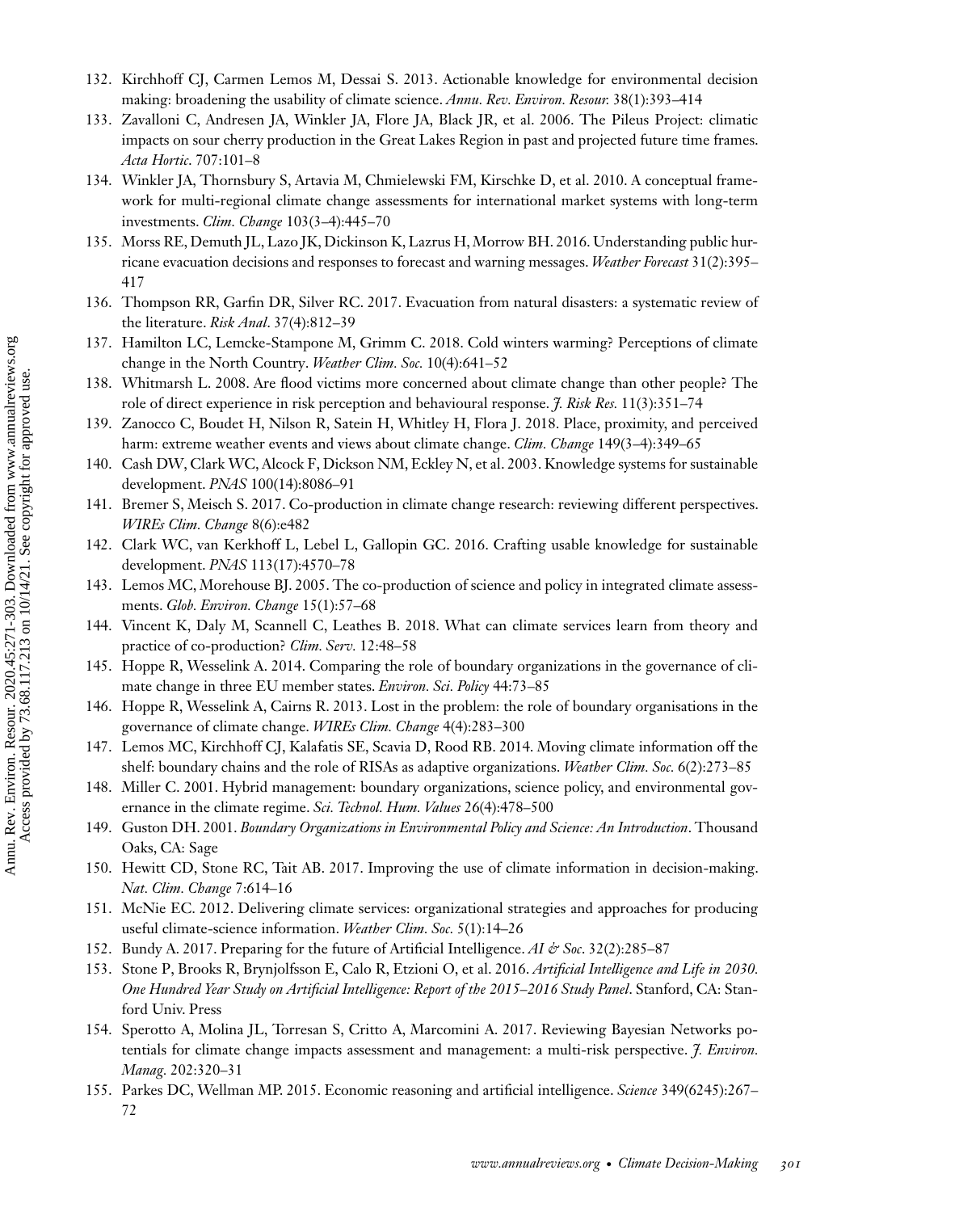- <span id="page-31-0"></span>156. Gershman SJ, Horvitz EJ, Tenenbaum JB. 2015. Computational rationality: A converging paradigm for intelligence in brains, minds, and machines. *Science* 349(6245):273–78
- 157. McGovern A, Elmore K, Gagne DJ, Haupt SE, Karstens C, et al. 2017. Using artificial intelligence to improve real-time decision-making for high-impact weather. *Bull. Am. Meteorol. Soc.* 98(10):2073–90
- 158. Groeneveld J, Müller B, Buchmann CM, Dressler G, Guo C, et al. 2017. Theoretical foundations of human decision-making in agent-based land use models—a review. *Environ. Model. Softw.* 87:39–48
- 159. Hadjimichael A, Comas J, Corominas L. 2016. Do machine learning methods used in data mining enhance the potential of decision support systems? A review for the urban water sector. *AI Commun*. 29(6):747–56
- 160. Yang JR, Lv H, Isabwe A, Liu L, Yu XQ, et al. 2017. Disturbance-induced phytoplankton regime shifts and recovery of cyanobacteria dominance in two subtropical reservoirs. *Water Res*. 120:52–63
- 161. Perez A, Ganguli S, Ermon S, Azzari G, Burke M, et al. 2019. Semi-supervised multitask learning on multispectral satellite images using Wasserstein generative adversarial networks (GANs) for predicting poverty. arXiv:1902.11110 [cs.CV]
- 162. Cheong S. 2020. *AI for climate change adaptation*. Symposium Abstract at the 186th Annual Meeting of the American Association for the Advancement of Science, Seattle, Feb. 13–16
- 163. Mosier KL, Skitka LJ. 2018. Human decision makers and automated decision aids: Made for each other? In *Automation and Human Performance*, ed. R Parasuraman, M Mouloua, pp. 201–20. New York: Routledge
- 164. Calo R. 2017. Artificial Intelligence policy: a primer and roadmap. *UCDL Rev*. 51:399
- 165. Spiess J, Gillis T. 2019. Big data and discrimination. *Univ. Chicago Law Rev.* 86(2):459–87
- 166. Baum SD. 2017. Social choice ethics in artificial intelligence. *AI & Soc*. 35:165–76
- 167. Russell S, Dewey D, Tegmark M. 2015. Research priorities for robust and beneficial artificial intelligence. *AI Mag*. 36(4):105–14
- 168. Moser SC. 2016. Reflections on climate change communication research and practice in the second decade of the 21st century: What more is there to say? *WIREs Clim. Change* 7(3):345–69
- 169. van der Linden S, Leiserowitz A, Maibach E. 2019. The gateway belief model: a large-scale replication. *J. Environ. Psychol.* 62:49–58
- 170. Zaval L, Cornwell JF. 2017.Effective education and communication strategies to promote environmental engagement. *Eur. J. Educ.* 52(4):477–86
- 171. Nisa C, Varum C, Botelho A. 2017. Promoting sustainable hotel guest behavior: a systematic review and meta-analysis. *Cornell Hosp. Q.* 58(4):354–63
- 172. Bolderdijk JW, Steg L, Geller ES, Lehman PK, Postmes T. 2013. Comparing the effectiveness of monetary versus moral motives in environmental campaigning. *Nat. Clim. Change* 3(4):413–16
- 173. Abrahamse W, Shwom R. 2018. Domestic energy consumption and climate change mitigation. *WIREs Clim. Change* 9(4):e525
- 174. Shwom R, Lorenzen JA. 2012. Changing household consumption to address climate change: social scientific insights and challenges. *WIREs Clim. Change* 3(5):379–95
- 175. Yang Y, Markowitz EM. 2012. Integrating parental attitudes in research on children's active school commuting: evidence from Community School Travel Survey. *Transp. Res. Record.* 2318:116–27
- 176. Yoeli E, Budescu D, Carrico A, Delmas M, DeShazo J, et al. 2017. Behavioral science tools for energy and environmental policy. *Behav. Sci. Policy* 3:69–80
- 177. Carrico A, Vandenbergh M, Stern P, Dietz T. 2015. US climate policy needs behavioural science. *Nat. Clim. Change* 5:177–19
- 178. Ferrari L, Cavaliere A, De Marchi E, Banterle E. 2019. Can nudging improve the environmental impact of food supply chain? A systematic review. *Trends Food Sci. Tech.* 91:184–92
- 179. Kristal AS, Whillans AV. 2019. What we can learn from five naturalistic field experiments that failed to shift commuter behaviour. *Nat. Hum. Behav.* 4:169–76
- 180. Nisa CF, Belander JJ, Schumpe BM, Faller DG. 2019.Meta-analysis of randomised controlled trials testing behavioural interventions to promote household action on climate change. *Nat. Commun.* 10(1):4545
- 181. Vandenbergh M, Gilligan J. 2017. *Beyond Politics: The Private Governance Response to Climate Change (Business and Public Policy)*. Cambridge, UK: Cambridge Univ. Press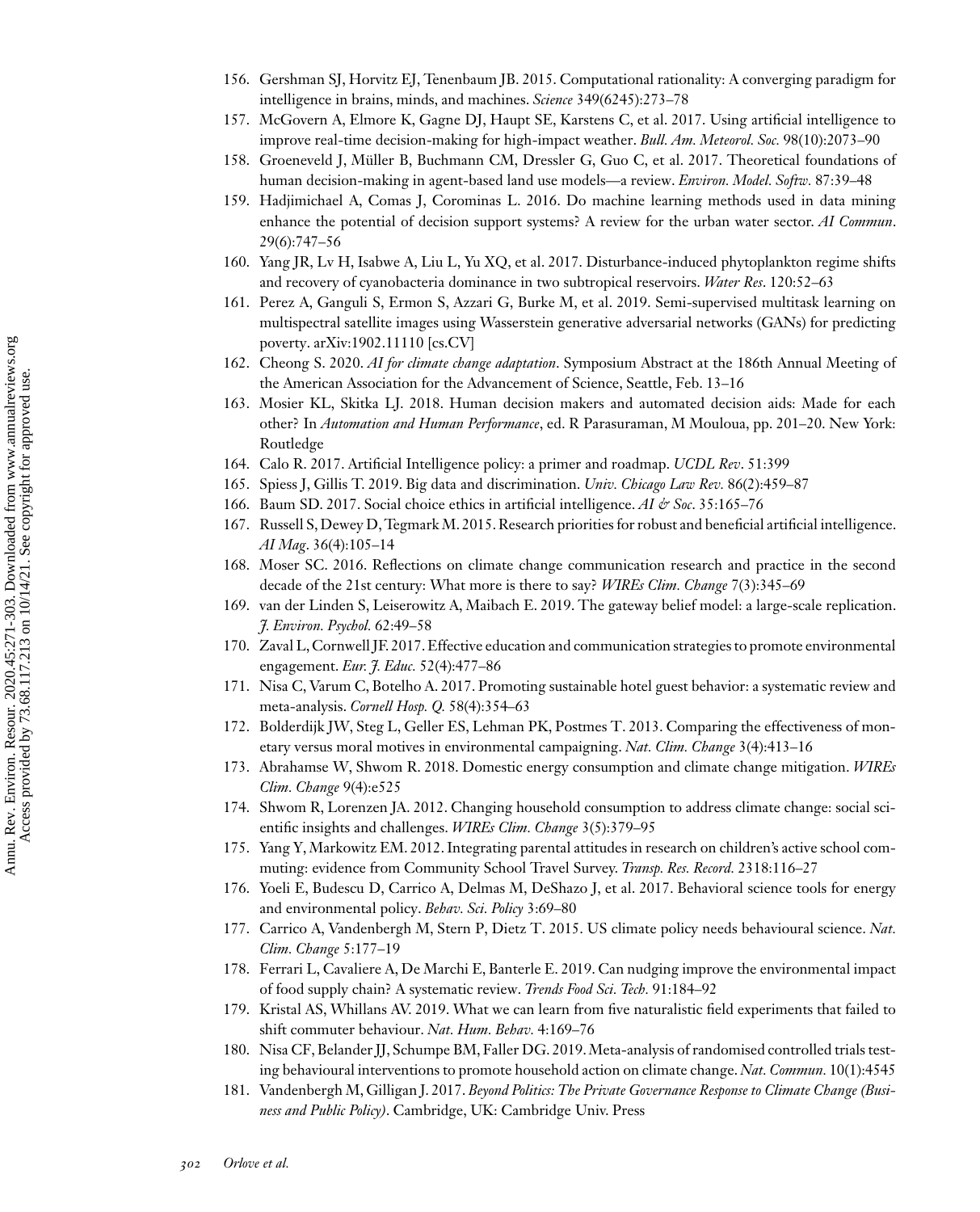- <span id="page-32-0"></span>182. Pulver S. 2011. Corporate responses. In *The Oxford Handbook of Climate Change and Society*, ed. JS Dryzek, [RB Norgaard, D Schlosberg. New York: Oxford Univ. Press.](https://doi.org/10.1093/oxfordhb/9780199566600.003.0039) **https://doi.org/10.1093/oxfordhb/ 9780199566600.003.0039**
- 183. Green JF. 2013. Order out of chaos: public and private rules for managing carbon. *Glob. Environ. Politics* 13(2):1–25
- 184. Vandenbergh MP. 2013. Private environmental governance. *Cornell Law Rev*. 99(1):129–99
- 185. Emery M, Redlin M, Young W. 2012. Native leadership and adaptation to climate change: a case study. In *Environmental Leadership: A Reference Handbook*, ed. DR Gallagher, pp. 481–89. Thousand Oaks, CA: Sage
- 186. Nüsser M, Schmidt S. 2017. Nanga Parbat revisited: evolution and dynamics of sociohydrological interactions in the Northwestern Himalaya. *Ann. Am. Assoc. Geogr.* 107(2):403–15
- 187. Parveen S, Winiger M, Schmidt S, Nüsser M. 2015. Irrigation in Upper Hunza: evolution of sociohydrological interactions in the Karakoram, Northern Pakistan. *Erdkunde* 69(1):69–85
- 188. Walter AM. 2014. Changing Gilgit-Baltistan: perceptions of the recent history and the role of community activism. *Ethnoscripts* 16(1):31–49
- 189. Nyima Y, Hopping KA. 2019. Tibetan lake expansion from a pastoral perspective: local observations and coping strategies for a changing environment. *Soc. Nat. Resour.* 32(9):965–82
- 190. Caine AE. 2019. *Restless ecologies in the Andean Highlands*. PhD Thesis, Univ. Michigan, Ann Arbor
- 191. Kates RW, Travis WR, Wilbanks TJ. 2012. Transformational adaptation when incremental adaptations to climate change are insufficient. *PNAS* 109(19):7156–61
- 192. Pelling M, O'Brien K, Matyas D. 2015. Adaptation and transformation. *Clim. Change* 133(1):113–27
- 193. Koslov L. 2019. Avoiding climate change: "agnostic adaptation" and the politics of public silence. *Ann. Am. Assoc. Geogr.* 109(2):568–80
- 194. O'Brien K. 2012. Global environmental change II: from adaptation to deliberate transformation. *Prog. Hum. Geogr.* 36(5):667–76
- 195. O'Brien K. 2017. Climate change adaptation and social transformation. In *International Encyclopedia of Geography: People, the Earth, Environment and Technology*, ed. D Richardson, pp. 1–8. Hoboken, New Jersey: Wiley
- 196. Koslov L. 2014. Fighting for retreat after Sandy: The Ocean Breeze buyout tent on Staten Island. *Metropolitiques*, Apr. 23. **<https://www.metropolitiques.eu/Fighting-for-Retreat-after-Sandy.html>**
- 197. Geels FW. 2014. Regime resistance against low-carbon transitions: introducing politics and power into the multi-level perspective. *Theory Cult. Soc.* 31(5):21–40
- 198. Geels FW, Sovacool BK, Schwanen T, Sorrell S. 2017. Sociotechnical transitions for deep decarbonization. *Science* 357(6357):1242–44
- 199. Geels FW. 2004. From sectoral systems of innovation to socio-technical systems: insights about dynamics and change from sociology and institutional theory. *Res. Policy* 33(6–7):897–920e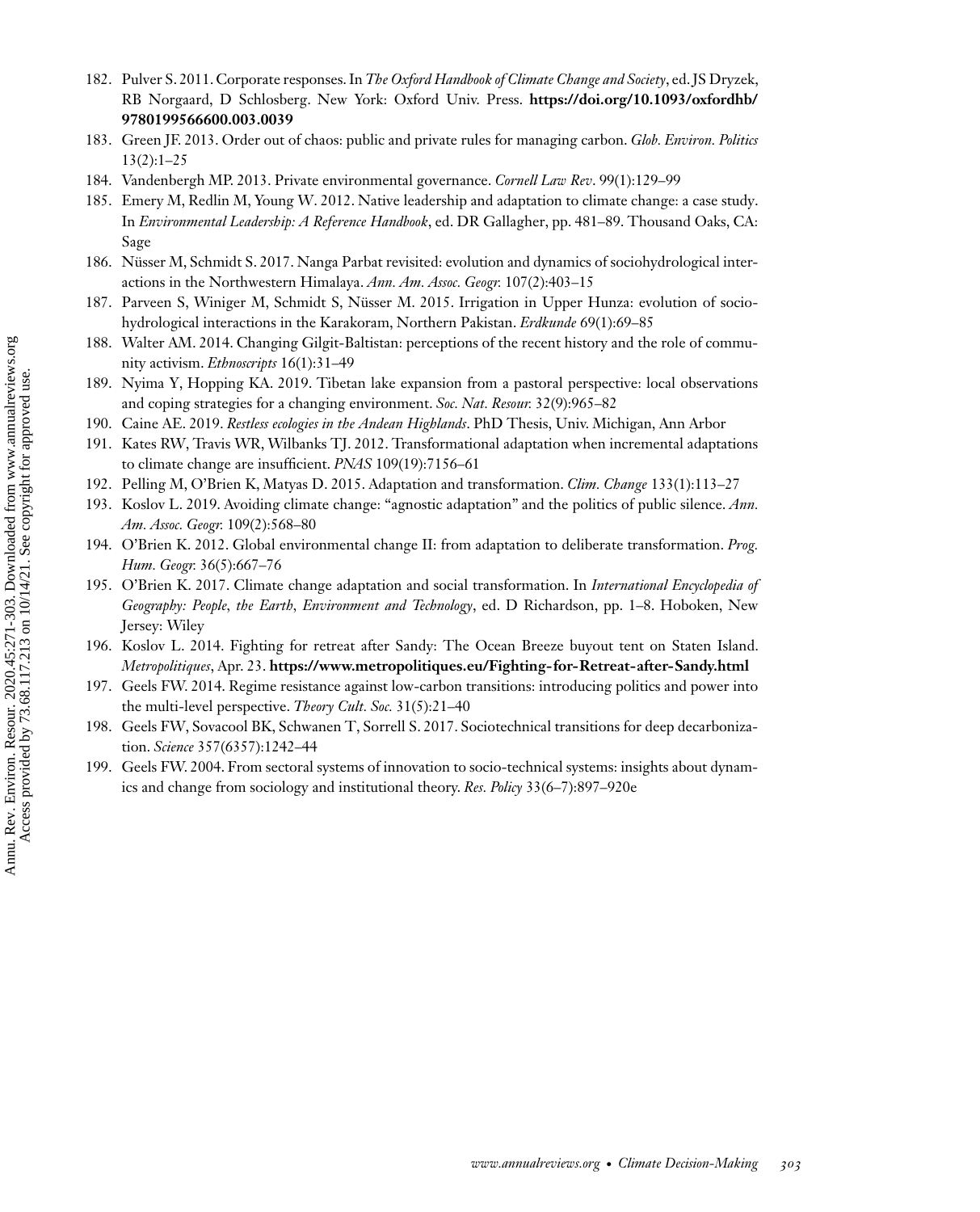**Annual Review of Environment and Resources**

Volume 45, 2020

# **Contents**

# **I. Integrative Themes and Emerging Concerns**

| Climate Change and Small Island Developing States                      |  |
|------------------------------------------------------------------------|--|
| Adelle Thomas, April Baptiste, Rosanne Martyr-Koller, Patrick Pringle, |  |
|                                                                        |  |

# **II. Earth's Life Support Systems**

| Soil Microbiomes Under Climate Change and Implications for Carbon   |
|---------------------------------------------------------------------|
| Cycling                                                             |
| Dan Naylor, Natalie Sadler, Arunima Bhattacharjee, Emily B. Graham, |
| Christopher R. Anderton, Ryan McClure, Mary Lipton,                 |
|                                                                     |
| The State of the World's Insects                                    |
|                                                                     |
| The Impacts of Ocean Acidification on Marine Ecosystems and Reliant |
| Human Communities                                                   |
|                                                                     |
|                                                                     |

# **III. Human Use of the Environment and Resources**

| Potential Climate Benefits of Digital Consumer Innovations<br>Charlie Wilson, Laurie Kerr, Frances Sprei, Emilie Vrain, and Mark Wilson  113            |  |
|---------------------------------------------------------------------------------------------------------------------------------------------------------|--|
| The Harvest of Tropical Wildlife for Bushmeat and Traditional<br>Medicine<br>Tien Ming Lee, Amanda Sigouin, Miguel Pinedo-Vasquez, and Robert Nasi  145 |  |
| A Snapshot of the World's Groundwater Challenges                                                                                                        |  |
| Chemical Contamination of Drinking Water in Resource-Constrained<br>Settings: Global Prevalence and Piloted Mitigation Strategies                       |  |
| Advances Toward a Net-Zero Global Building Sector<br>Diana Ürge-Vorsatz, Radhika Khosla, Rob Bernhardt, Yi Chieh Chan,                                  |  |